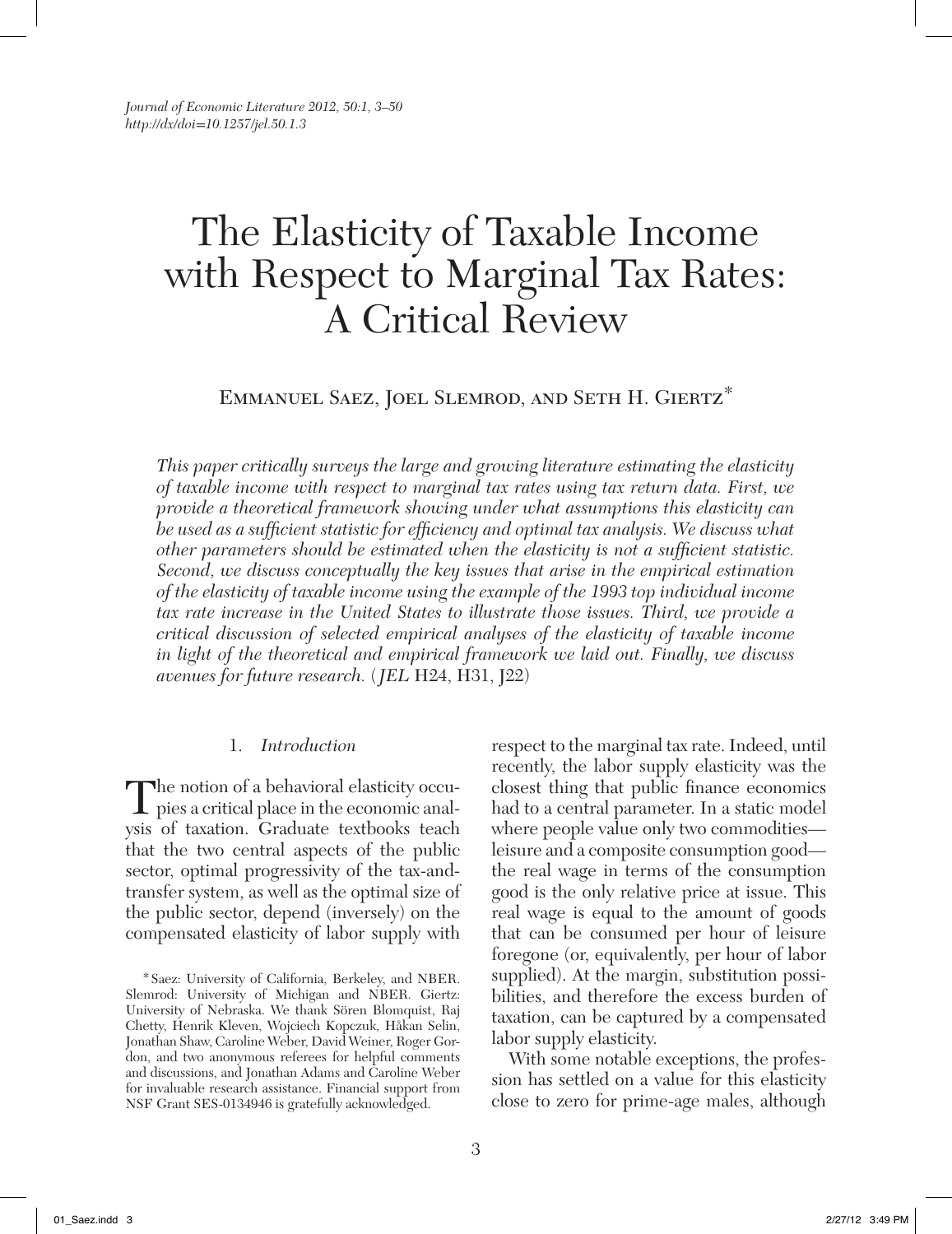for married women the responsiveness of labor force participation appears to be significant. Overall, though, the compensated elasticity of labor appears to be fairly small. In models with only a labor–leisure choice, this implies that the efficiency cost per dollar raised of taxing labor income—to redistribute revenue to others or to provide public goods—is bound to be low, as well.

Although evidence of a substantial compensated labor supply elasticity has been hard to find, evidence that taxpayers respond to tax system changes more generally has decidedly not been hard to find. For example, the timing of capital gains realizations appears to react strongly to changes in capital gains tax rates, as evidenced by the surge in capital gains realizations in 1986, after the United States announced increased tax rates on realizations beginning in 1987 (Auerbach 1988). Dropping the top individual tax rate to below the corporate tax rate in the same act led to a significant shift in business activity toward pass-through entities, which are not subject to the corporate tax (Auerbach and Slemrod 1997).

Addressing these other margins of behavioral response is crucial because, under some assumptions, *all* responses to taxation are symptomatic of deadweight loss. Taxes trigger a host of behavioral responses intended to minimize the burden on the individual. In the absence of externalities or other market failure, and putting aside income effects, all such responses are sources of inefficiency, whether they take the form of reduced labor supply, increased charitable contributions or mortgage interest payments, increased expenditures for tax professionals, or a different form of business organization, and thus they add to the burden of taxes from society's perspective. Because in principle the elasticity of taxable income (which we abbreviate from now on using the standard acronym ETI) can capture all of these responses, it holds the promise of more

accurately summarizing the marginal efficiency cost of taxation than a narrower measure of taxpayer response such as the labor supply elasticity, and therefore is a worthy topic of investigation.

Although the literature reviewed in this article addresses the behavioral response to individual income taxation, many of the issues apply to any tax base. Certainly the idea that, under some assumptions, all responses are symptoms of inefficiency applies generally. For example, consider a state imposing a cigarette excise tax. Under some assumptions, the central empirical parameter is the elasticity of the cigarette tax base, which includes not only the response of smoking to tax rate changes but also the impact on the tax base of smuggling and tax-free Internet purchases.

The new focus (on the ETI) raises the possibility that the efficiency cost of taxation is significantly higher than is implied if labor supply is the sole, or principal, margin of behavioral response. Indeed, some of the first empirical estimates of the elasticity of taxable income implied very sizable responses and therefore a very high marginal efficiency cost of funds. However, the subsequent literature found substantially smaller elasticities, and raised questions about both our ability to identify this key parameter and about the claim that it alone is a sufficient statistic for welfare analysis of the tax system. Whether the taxable income elasticity is an accurate indicator of the revenue leakage due to behavioral response, the ultimate indicator of efficiency cost, depends on the situation. First, if revenue leakage in current year tax revenue is substantially offset by revenue gain in other years or in other tax bases, it is misleading. Second, if some of the response involves changes in activities with externalities, such as charitable giving behavior, then the elasticity is not a sufficient statistic for welfare analysis. Third, the elasticity depends on the tax system. A tax system with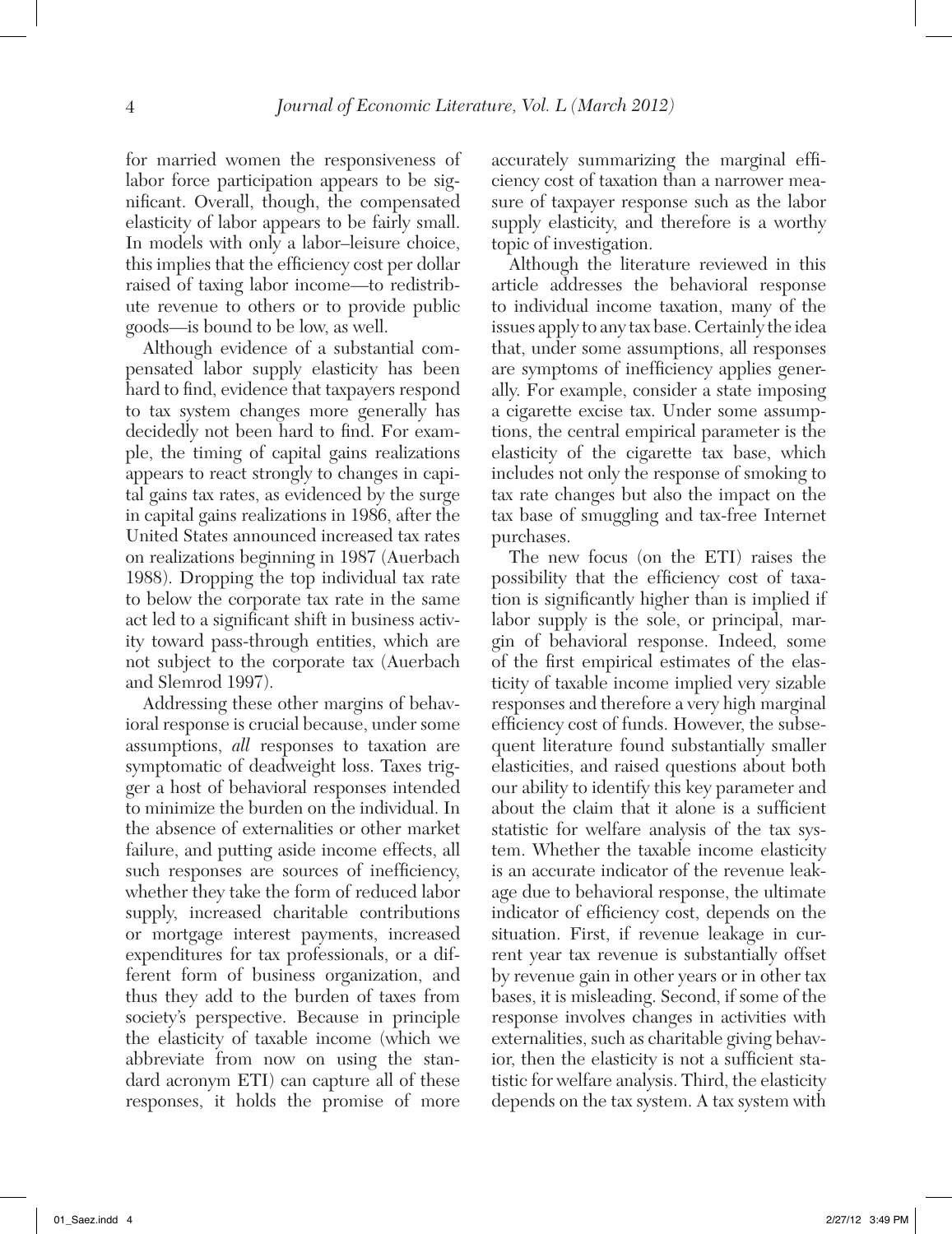a narrow base and many deductions and avoidance opportunities is likely to generate high elasticities and hence large efficiency costs. In that context, broadening the tax base and eliminating avoidance opportunities such as to reduce the elasticity is likely to be more efficient and more equitable than altering tax rates within the old system.

The remainder of the paper is organized as follows. Section 2 presents the theoretical framework underlying the taxable income elasticity concept. Section 3 presents the key identification issues that arise in the empirical estimation of the taxable income elasticity, using as an illustration the taxable income response to the 1993 top tax rate increase in the United States. Section 4 reviews the results of some selected empirical studies in light of our discussion of the conceptual and empirical issues. Section 5 concludes and discusses the most promising avenues for future research. Appendices present a summary of the key U.S. legislated tax changes that have been studied in the U.S. literature and a brief description of existing U.S. tax return data.

# 2. *Conceptual Framework*

#### 2.1 *Basic Model*

In the standard labor supply model, individuals maximize a utility function  $u(c, l)$ where *c* is disposable income, equal to consumption in a one-period model, and *l* is labor supply measured by hours of work. Earnings are given by  $w \cdot l$ , where  $w$  is the exogenous wage rate. The (linearized) budget constraint is  $c = w \cdot l \cdot (1 - \tau) + E$ , where  $\tau$  is the marginal tax rate and *E* is virtual income.

The taxable income elasticity literature generalizes this model by noting that hours of work are only one component of the behavioral response to income taxation. Individuals can respond to taxation through other margins such as intensity of work, career choices, form and timing of compensation, tax avoidance, or tax evasion. As a result, an individual's wage rate *w* might depend on effort and respond to tax rates, and reported taxable income might differ from  $w \cdot l$  as individuals split their gross earnings between taxable cash compensation and nontaxable compensation such as fringe benefits, or even fail to report their full taxable income because of tax evasion.

As shown by Feldstein (1999), a simple way to model all those behavioral responses is to posit that utility depends positively on disposable income (equal to consumption) *c* and negatively on reported income *z* (because activities that generate income are costly, for example because they may require foregoing leisure). Hence, individuals choose (*c*, *z*) to maximize a utility function *u*(*c*, *z*) subject to a budget constraint of the form  $c = (1 - \tau) \cdot z + E$ . Such maximization generates an individual "reported income" supply function  $z(1 - \tau, E)$  where *z* depends on the net-of-marginal-tax rate  $1 - \tau$  and virtual income *E* generated by the tax/transfer system.<sup>1</sup> Each individual has a particular reported income supply function reflecting his/her skills, taste for labor, opportunities for avoidance, and so on.<sup>2</sup>

In most of what follows, we assume away income effects so that the income function *z* does not depend on *E* and depends

<sup>1</sup>This reported income supply function remains valid in the case of nonlinear tax schedules as  $c = (1 - \tau)z + E$  is the linearized budget constraint at the utility-maximizing point, just as in the basic labor supply model.

<sup>2</sup> We could have posited a more general model in which  $c = y - \tau z + \tilde{E}$ , where *y* is real income and *z* is reported income that may differ from real income because of, for example, tax evasion and avoidance. Utility would be  $u(c, y, y - z)$  which is increasing in *c*, decreasing in *y* (earnings effort), and decreasing in  $y - z$  (costs of avoiding or evading taxes). Such a utility function would still generate a reported income supply function of the form  $z(1 - \tau, E)$  and our analysis would go through. We come back to such a more general model in section 2.4.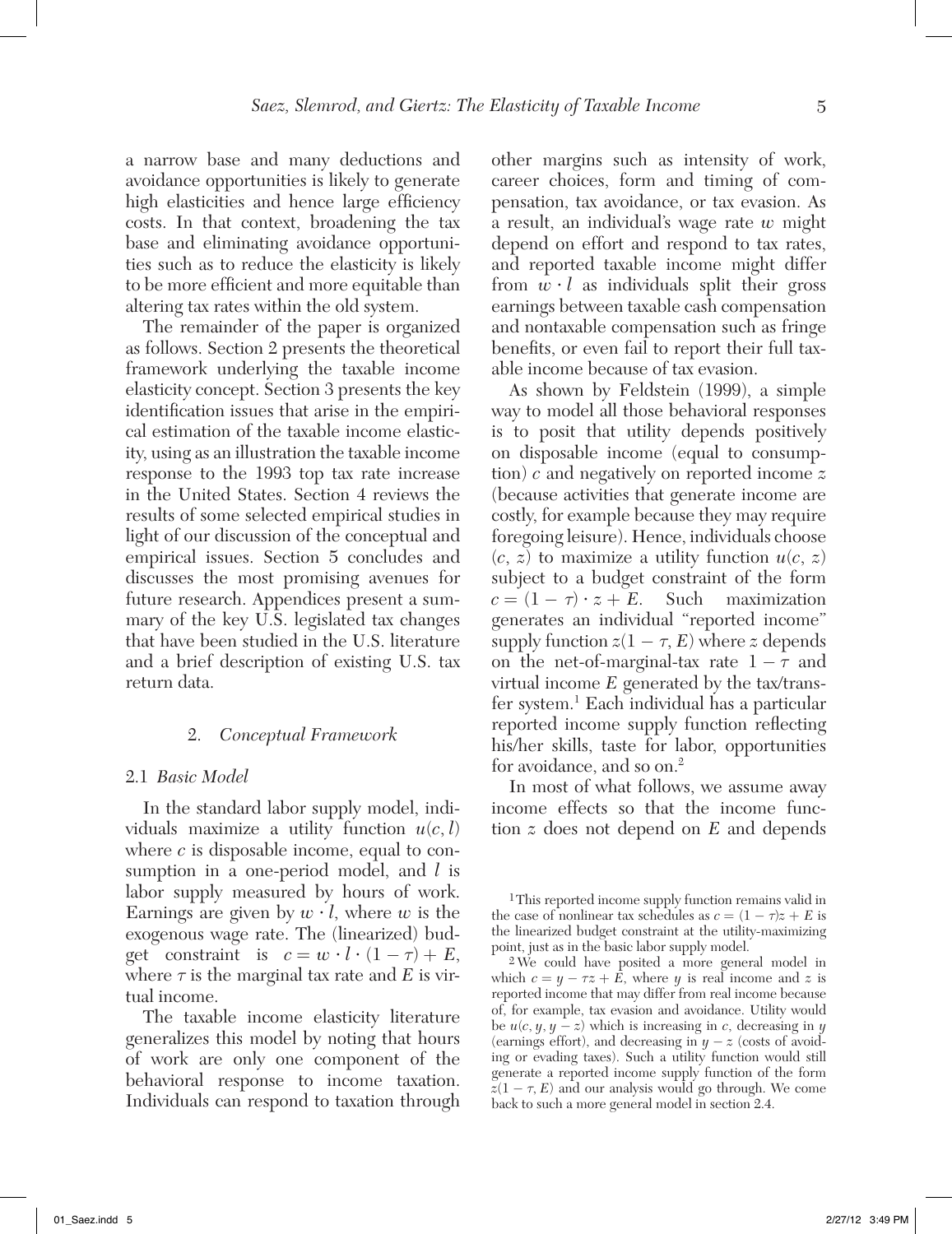only on the net-of-tax rate.3 In the absence of compelling evidence about significant income effects in the case of overall reported income, it seems reasonable to consider the case with no income effects, which simplifies considerably the presentation of efficiency effects. It might seem unintuitive to assume away the effect of changes in exogenous *income* on (reported taxable) *income*. However, in the reported income context, *E* is defined exclusively as virtual income created by the tax/transfer budget constraint and hence is not part of taxable income *z*. Another difference is that the labor component of *z* is labor income  $(w \cdot l)$  rather than labor hours (*l*); this difference requires us to address the incidence of tax rate changes (i.e., their effect on  $w$ ), which we do briefly in section 2.2.5.

The ETI literature has attempted to estimate the elasticity of reported incomes with

respect to the net-of-tax rate, defined as  
\n(1) 
$$
e = \frac{1 - \tau}{z} \cdot \frac{\partial z}{\partial (1 - \tau)},
$$

the percent change in reported income when the net-of-tax rate increases by 1 percent. With no income effects, this elasticity is equal to both the compensated and uncompensated elasticity. Importantly, and as recognized in the labor supply literature, the elasticity for a given individual may not be constant and depends on the tax system. As a result, an elasticity estimated around the current tax system may not apply to a hypothetical large tax change. As shown in Feldstein

(1999), this elasticity captures not only the hours of work response, but also all other behavioral responses to marginal tax rates. Furthermore, it depends on features of the tax system, such as the availability of deductions, and other avoidance opportunities—a very important point for the interpretation of empirical results, as we discuss below. Therefore, the elasticity is not a structural parameter depending solely on individual preferences.

As we discuss later, a number of empirical studies have found that the behavioral response to changes in marginal tax rates is concentrated in the top of the income distribution, with less evidence of any response for the middle and upper-middle income class (see sections 3 and 4 below).4 Moreover, in the United States, because of graduated rates as well as exemptions and low-income tax credits, individual income tax liabilities are very skewed: the top quintile (top percentile) tax filers remitted 86.3 percent (39.1 percent) of all individual income taxes in 2006 (Congressional Budget Office 2009). Therefore, it is useful to focus on the analysis of the effects of changing the marginal tax rate on the upper end of the income distribution. Let us therefore assume that incomes in the top bracket, above a given reported income threshold  $\overline{z}$ , face a constant marginal tax rate  $\tau$ .<sup>5</sup>

As in the conceptual framework just described, we assume that individual incomes reported in the top bracket depend on the net-of-tax rate  $1 - \tau$ . Let us assume that there are *N* individuals in the top bracket (above  $\bar{z}$ )

<sup>3</sup> There is no consensus in the labor supply literature about the size of income effects, with many studies obtaining small income effects, but with several important studies finding large income effects (see Blundell and MaCurdy 1999 for a survey). There is much less empirical evidence on the magnitude of income effects in the reported income literature. Gruber and Saez (2002) estimate both income and substitution effects in the case of reported incomes, and find small and insignificant income effects.

<sup>4</sup>The behavioral response at the low end of the income distribution is for the most part out of the scope of the present paper. The large literature on responses to welfare and income transfer programs targeted toward low incomes has, however, displayed evidence of significant labor supply responses (see, e.g., Meyer and Rosenbaum 2001).

<sup>5</sup>For example, in the case of tax year 2008 federal income tax law in the United States, taxable incomes above  $\bar{z} = $357,700$  are taxed at the top marginal tax rate of  $\tau = 0.35$ .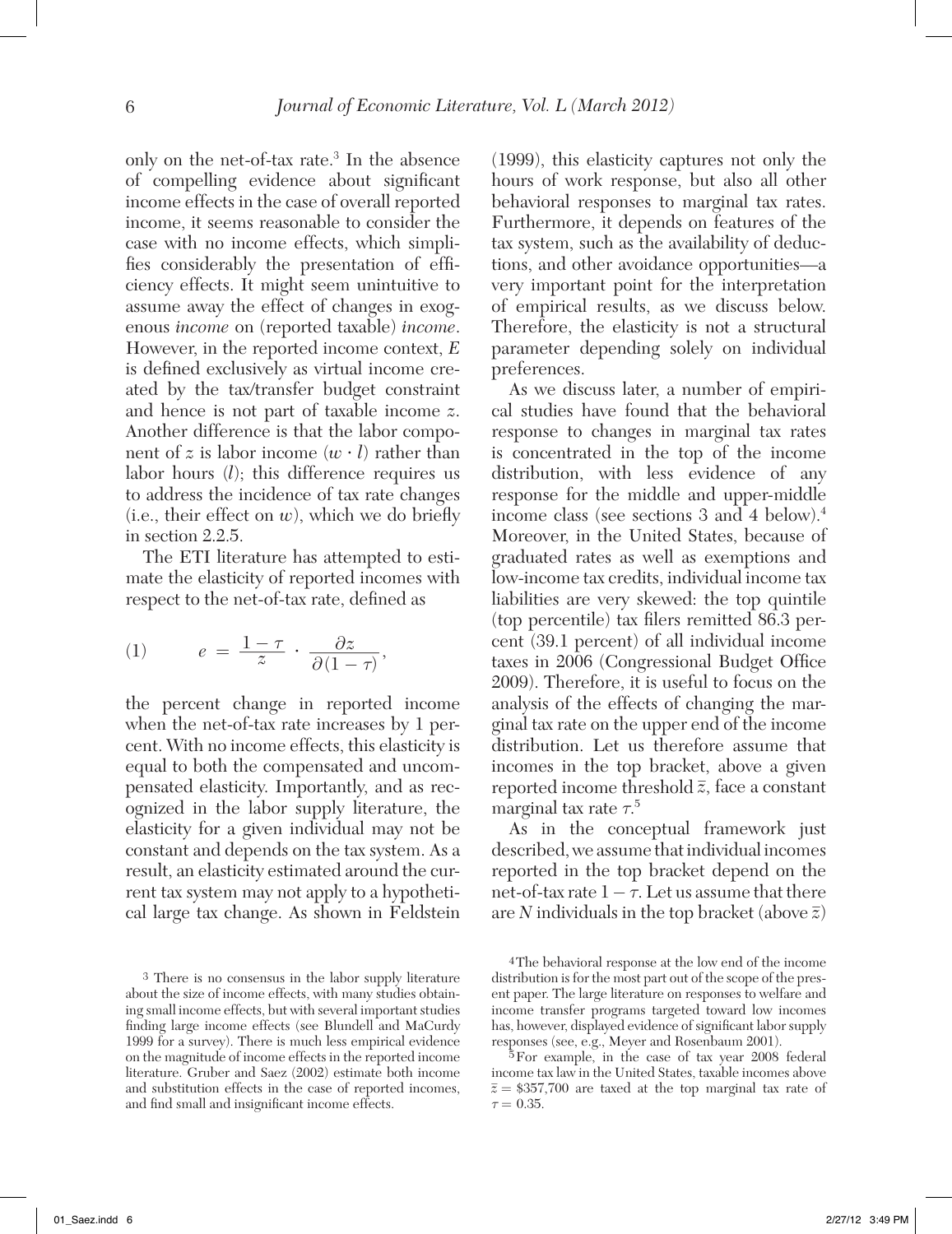when the top bracket rate is  $\tau$ . We denote by  $z^m(1-\tau)$  the *average* income reported by those *N* top taxpayers, as a function of the net-of-tax rate. The aggregate elasticity of taxable income in the top bracket with respect to the net-of-tax rate is therefore defined as  $e = [(1 - \tau)/z^m] \cdot [\partial z^m/\partial (1 - \tau)].$  This aggregate elasticity is equal to the average of the individual elasticities *weighted by individual income*, so that individuals contribute to the aggregate elasticity in proportion to their incomes.<sup>6</sup>

Suppose that the government increases the top tax rate  $\tau$  by a small amount  $d\tau$ (with no change in the tax schedule for incomes below  $\overline{z}$ ). This small tax reform has two effects on tax revenue. First, there is a "mechanical" increase in tax revenue due to the fact that taxpayers face a higher tax rate on their incomes above \_ *z*. The total mechanical effect is

$$
(2) \qquad dM \equiv N \cdot (z^m - \overline{z}) \cdot d\tau > 0.
$$

This mechanical effect is the projected increase in tax revenue, absent any behavioral response.

Second, the increase in the tax rate triggers a behavioral response that reduces the average reported income of top *N* taxpayers by  $d\bar{z}^m = -e \cdot z^m \cdot d\tau/(1-\tau)^7$  A change in reported income of *dz<sup>m</sup>* changes tax revenue by  $\tau dz^m$ . Hence, the aggregate change in tax

 $6$  Formally,  $z^m = [z_1 + \cdots + z_N]/N$  and hence  $e = [(1 - \tau)/z^m] \cdot [\partial z^m / \partial (1 - \tau)]$  $= (1 - \tau) \cdot [\partial z_1/\partial (1 - \tau) + \cdots + \partial z_N/\partial (1 - \tau)]/[N \cdot z^m]$  $=[e_1 \cdot z_1 + \cdots + e_N \cdot z_N]/[z_1 + \cdots + z_N],$ where *ei* is the elasticity of individual *i*.

<sup>7</sup>The change  $d\tau$  could induce a small fraction  $dN$  of the *N* taxpayers to leave (or join if  $d\tau < 0$ ) the top bracket. As long as behavioral responses take place only along the intensive margin, each individual response is proportional to  $d\tau$  so that the total revenue effect of such responses is second order  $(dN \cdot d\tau)$  and hence can be ignored in our derivation.

revenue due to the behavioral response is equal to

equal to  
\n(3) 
$$
dB \equiv -N \cdot e \cdot z^m \cdot \frac{\tau}{1-\tau} \cdot d\tau < 0.
$$

Summing the mechanical and the behavioral effect, we obtain the total change in tax revenue due to the tax change:

(4) 
$$
dR = dM + dB
$$

$$
= N \cdot (z^m - \overline{z})
$$

$$
\cdot \left[ 1 - e \cdot \frac{z^m}{z^m - \overline{z}} \cdot \frac{\tau}{1 - \tau} \right] \cdot d\tau.
$$

Let us denote by *a* the ratio  $z^m/(z^m - \overline{z})$ . Note that in general  $a \geq 1$ , and that  $a = 1$ when a single flat tax rate applies to all incomes, as in this case the top bracket starts at zero  $(\bar{z} = 0)$ . If the top tail of the distribution is Pareto distributed,<sup>8</sup> then the parameter *a* does not vary with  $\overline{z}$  and is exactly equal to the Pareto parameter. As the tails of actual income distributions are very well approximated by Pareto distributions, within a given year, the coefficient *a* is extremely stable in the United States for  $\bar{z}$  above \$300,000 and equals approximately 1.5 in recent years.<sup>9</sup> The parameter *a* measures the thinness of the top tail of the income distribution: the

8A Pareto distribution has a density function of the form  $f(z) = C/z^{1+\alpha}$ , where *C* and  $\alpha$  are constant parameters. The parameter  $\alpha$  is called the Pareto parameter. In that case,  $z^m = \int_{\tilde{z}}^{\infty} z \cdot f(z) \cdot dz / \int_{\tilde{z}}^{\infty} f(z) \cdot dz = \overline{z} \cdot \alpha / (\alpha - 1)$ <br>and hence  $z^m / (\overline{z}^m - \overline{z}) = \alpha$ .<br>9 Saez (2001) provides such an empirical analysis for

1992 and 1993 reported wage incomes using U.S. tax return data. Piketty and Saez (2003) provide estimates of thresholds  $\overline{z}$  and average incomes  $z^{m}$  corresponding to various fractiles within the top decile of the U.S. income distribution from 1913 to 2008, allowing a straightforward estimation of the parameter *a* for any year and income threshold. As U.S. income concentration has increased in recent decades, the Pareto parameter *a* has correspondingly fallen from about 2 in the 1970s to about 1.5 in most recent years.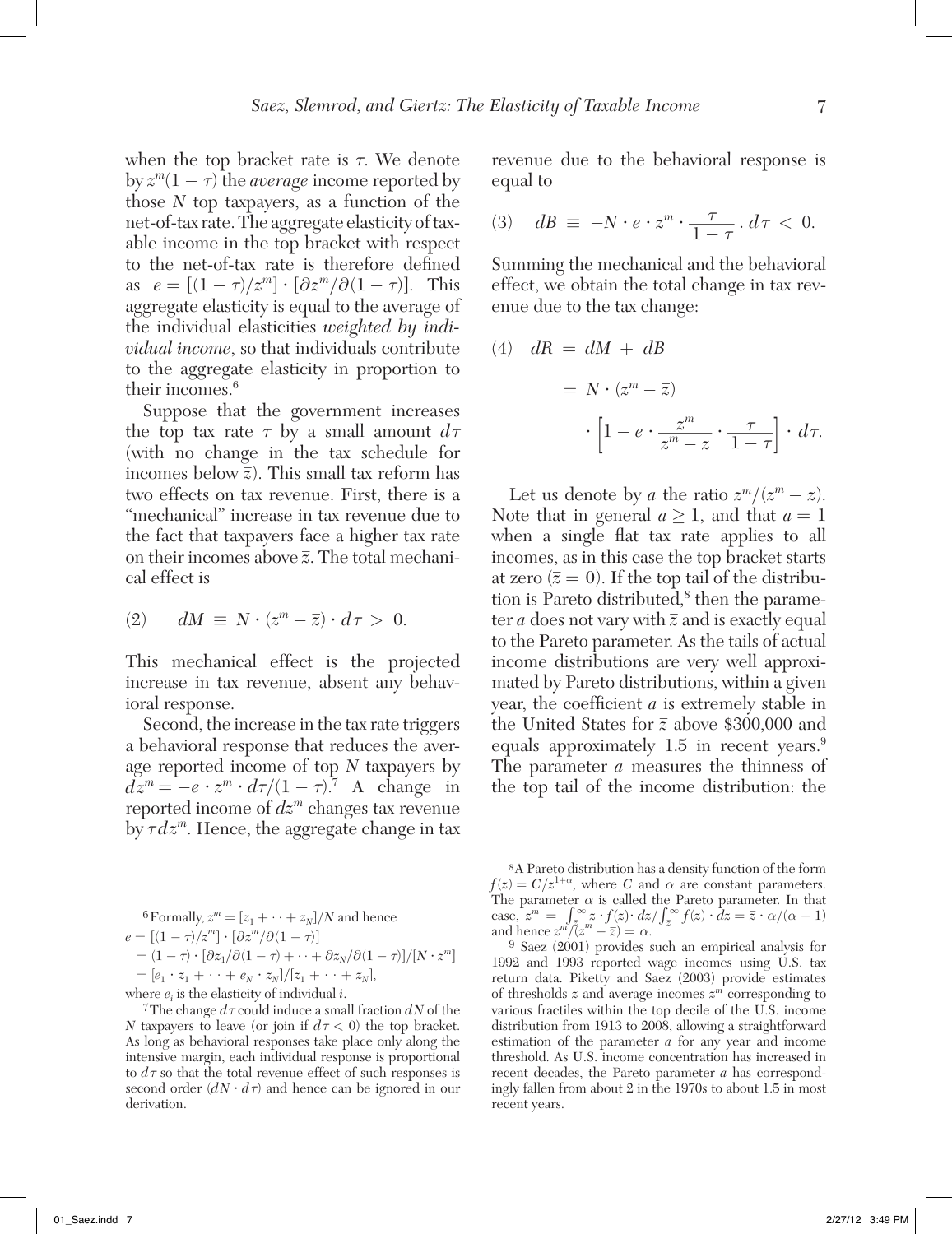thicker the tail of the distribution, the larger is  $z^m$  relative to  $\overline{z}$ , and hence the smaller is *a*.

Using the definition of *a*, we can rewrite the effect of the small reform on tax revenue *dR* simply as:

(5) 
$$
dR = dM \cdot \left[1 - \frac{\tau}{1 - \tau} \cdot e \cdot a\right].
$$

Formula (5) shows that the fraction of tax revenue lost through behavioral responses the second term in the square bracket expression—is a simple function increasing in the tax rate  $\tau$ , the elasticity  $e$ , and the Pareto parameter *a*. This expression is of primary importance to the welfare analysis of taxation because  $\tau \cdot e \cdot a/(1-\tau)$  is exactly equal to the marginal deadweight burden created by the increase in the tax rate, under the assumptions we have made and that we discuss below. This can be seen as follows: Because of the envelope theorem, the behavioral response to a small tax change *d*τ creates no additional welfare loss and thus the utility loss (measured in dollar terms) created by the tax increase is exactly equal to the mechanical effect *dM*. 10 However, tax revenue collected is only  $dR = dM + dB < dM$ because *dB* < 0. Thus −*dB* represents the extra amount lost in utility over and above the tax revenue collected *dR*. From (5) and because  $dR = dM + dB$ , the marginal excess burden per dollar of extra taxes collected is defined as

defined as  
(6) 
$$
-dB/dR = \frac{e \cdot a \cdot \tau}{1 - \tau - e \cdot a \cdot \tau}.
$$

In other words, for each extra dollar of taxes raised, the government imposes an extra cost equal to −*dB*/*dR* > 0 on taxpayers. We can also define the "marginal efficiency cost of funds'' (MECF) as 1 − *dB*/*dR*  $= (1 - \tau)/(1 - \tau - e \cdot a \cdot \tau)$ . These formulas are valid for any tax rate  $\tau$  and income distribution as long as income effects are assumed away, even if individuals have heterogeneous utility functions and behavioral elasticities.<sup>11</sup> The parameters  $\tau$  and  $\alpha$  are relatively straightforward to measure, so that the elasticity parameter *e* is the central parameter necessary to calculate formulas (5) and (6). Marginal deadweight burden or marginal efficiency cost of funds measure solely efficiency costs and abstract from distributional considerations. The optimal income tax progressivity literature precisely brings together the efficiency formulas derived here with welfare weights capturing distributional concerns. Therefore, the behavioral response elasticity is also a key parameter for characterizing optimal progressivity (Saez 2001).

To illustrate these formulas, consider the following example using U.S. data. In recent years, for the top 1 percent income cut-off (corresponding approximately to the top 35 percent federal income tax bracket in that year), Piketty and Saez (2003) estimate that  $a = 1.5$ . When combining the maximum federal and average state income, Medicare, and typical sales tax rates in the United States, the top marginal tax rate for ordinary income is 42.5 percent as of 2009.12 For an

11 In contrast, the Harberger triangle (Harberger 1964) approximations are valid only for small tax rates. This expression also abstracts from any marginal compliance costs caused by raising rates, and from any marginal administrative costs unless *dR* is interpreted as revenue net of administrative costs. See Slemrod and Yitzhaki (2002).

12 A top federal tax rate of 35 percent, combined with an average top state income tax rate of 5.9 percent, the Medicare 2.9 percent payroll tax, and an average sales tax rate of 2.3 percent generate a total top marginal tax rate of 42.5 percent, when considering that state income taxes are deductible when calculating federal income taxes and the employer's share of the Medicare tax is deductible for both state and federal income tax calculations.

<sup>10</sup> Formally,  $V(1 - \tau, E) = \max_z u(z(1 - \tau) + E, z)$  so that  $dV = u_c \cdot (-z d\tau + dE) = -\tilde{u}_c \cdot (z - \overline{z}) d\tau$ . Therefore, the (money-metric) marginal utility cost of the reform is indeed equal to the mechanical tax increase, individual by individual.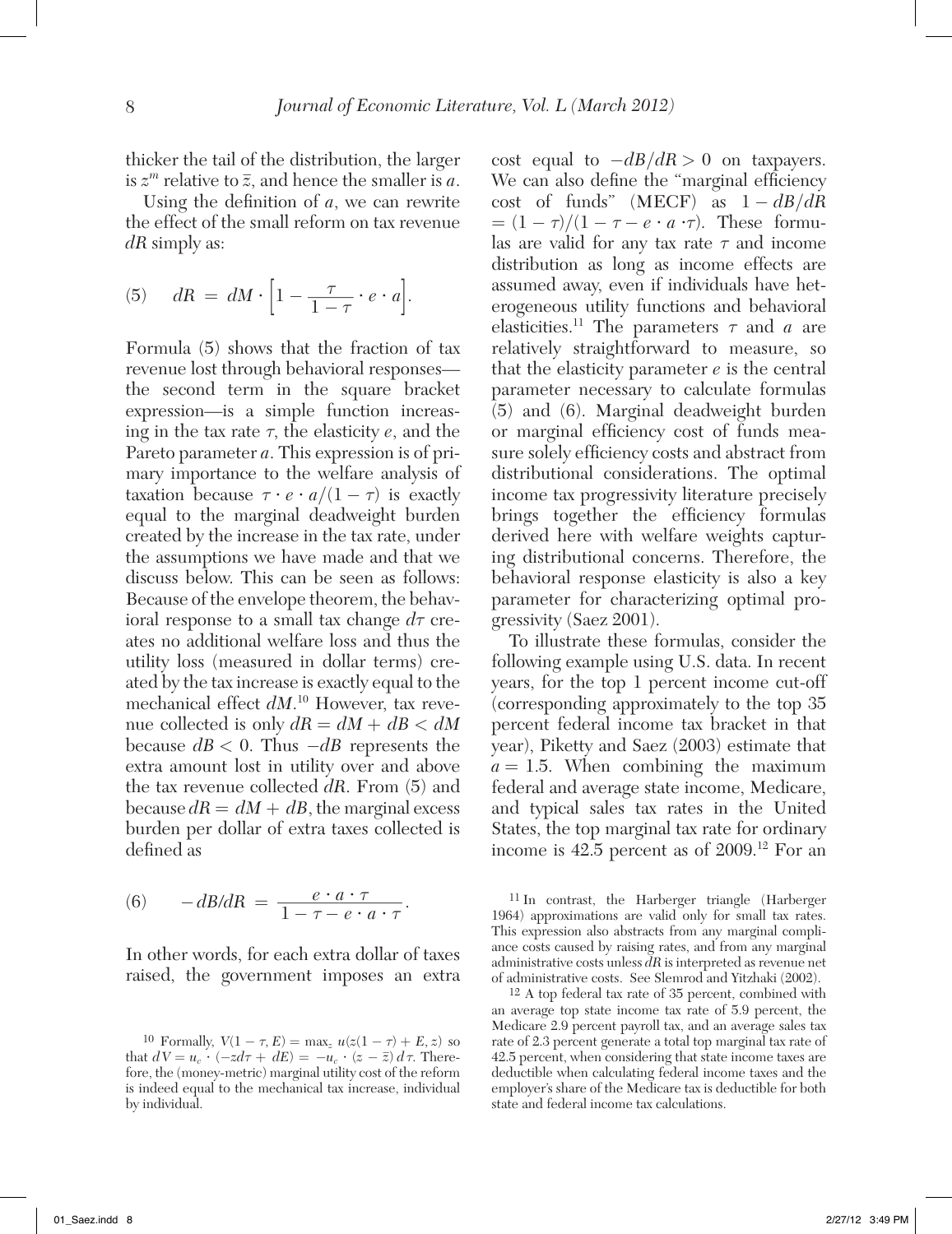elasticity estimate of  $e = 0.25$  (corresponding, as we discuss later, to the mid-range of the estimates from the literature), the fraction of tax revenue lost through behavioral responses (−*dB*/*dM*), should the top tax rate be slightly increased, would be 27.7 percent, slightly above a quarter of the mechanical (i.e., ignoring behavioral responses) projected increase in tax revenue. In terms of marginal excess burden, increasing tax revenue by  $dR = $1$  causes a utility loss (equal to the MECF) of  $1/(1 - 0.277) = $1.38$  for taxpayers, and hence a marginal excess burden of −*dB*/*dR* = \$0.38, or 38 percent of the extra \$1 tax collected.

Following the supply-side debates of the early 1980s, much attention has been focused on the revenue-maximizing tax rate. The revenue-maximizing tax rate  $\check{\tau}^*$  is such that the bracketed expression in equation (5) is exactly zero when  $\tau = \tau^*$ . Rearranging this equation, we obtain the following simple formula for the revenue-maximizing tax rate  $\tau^*$ <br>for the top bracket:<br>(7)  $\tau^* = \frac{1}{1 + a \cdot e}$ . for the top bracket:

(7) 
$$
\tau^* = \frac{1}{1 + a \cdot e}.
$$

A top tax rate above  $\tau^*$  is inefficient because decreasing the tax rate would both increase the utility of the affected taxpayers with income above  $\overline{z}$  and increase government revenue, which could in principle be used to benefit other taxpayers.13 The optimal income taxation literature following Mirrlees (1971) shows that formula (7) is the optimal top tax rate if the social marginal utility of consumption decreases to zero when income is large (see Saez 2001). At the tax rate  $\tau^*$ , the marginal excess burden

becomes infinite as raising more tax revenue becomes impossible. Using our previous example with  $e = 0.25$  and  $a = 1.5$ , the revenue-maximizing tax rate  $\tau^*$  would be 72.7 percent, much higher than the current U.S. top tax rate of 42.5 percent when combining all taxes. Keeping state income and sales taxes, and Medicare taxes constant, this would correspond to a top federal individual income tax rate of 68.4 percent, very substantially higher than the current 35 percent but lower than the top federal income tax rate prior to 1982.

Note that when the tax system has a single tax rate (i.e., when  $\bar{z} = 0$ ), the tax-revenuemaximizing rate becomes the well-known expression  $\tau^* = 1/(1 + e)$ . As  $a \geq 1$ , the revenue-maximizing flat rate is always larger than the revenue-maximizing rate applied to high incomes only. This is because increasing just the top tax rate collects extra taxes only on the portion of incomes above the bracket threshold  $\bar{z}$ , but produces a behavioral response for high-income taxpayers as large as an identical across-the-board increase in marginal tax rates.

Giertz (2009) applies the formulas presented in this section to tax return data from published Statistics of Income tables produced by the Internal Revenue Service (IRS) to analyze the impact of the potential expiration of the Bush administration tax cuts in 2011. Giertz shows that exactly where the ETI falls within the range found in the empirical literature has significant effects on the efficiency and revenue implications for tax policy. For example, Giertz reports that for ETIs of 0.2, 0.5, and 1.0, behavioral responses would respectively erase 12, 31, and 62 percent of the mechanical revenue gain. When offsets to payroll and state income taxes are taken into account, these numbers increase by 28 percent. Likewise, estimates for the marginal cost of public funds and the revenue-maximizing rates are quite sensitive to this range of ETIs.

<sup>13</sup>Formally, this a second-best Pareto-inefficient outcome as there is a feasible government policy that can produce a Pareto improvement, ignoring the possibility that the utility of some individuals enters negatively in the utility functions of others.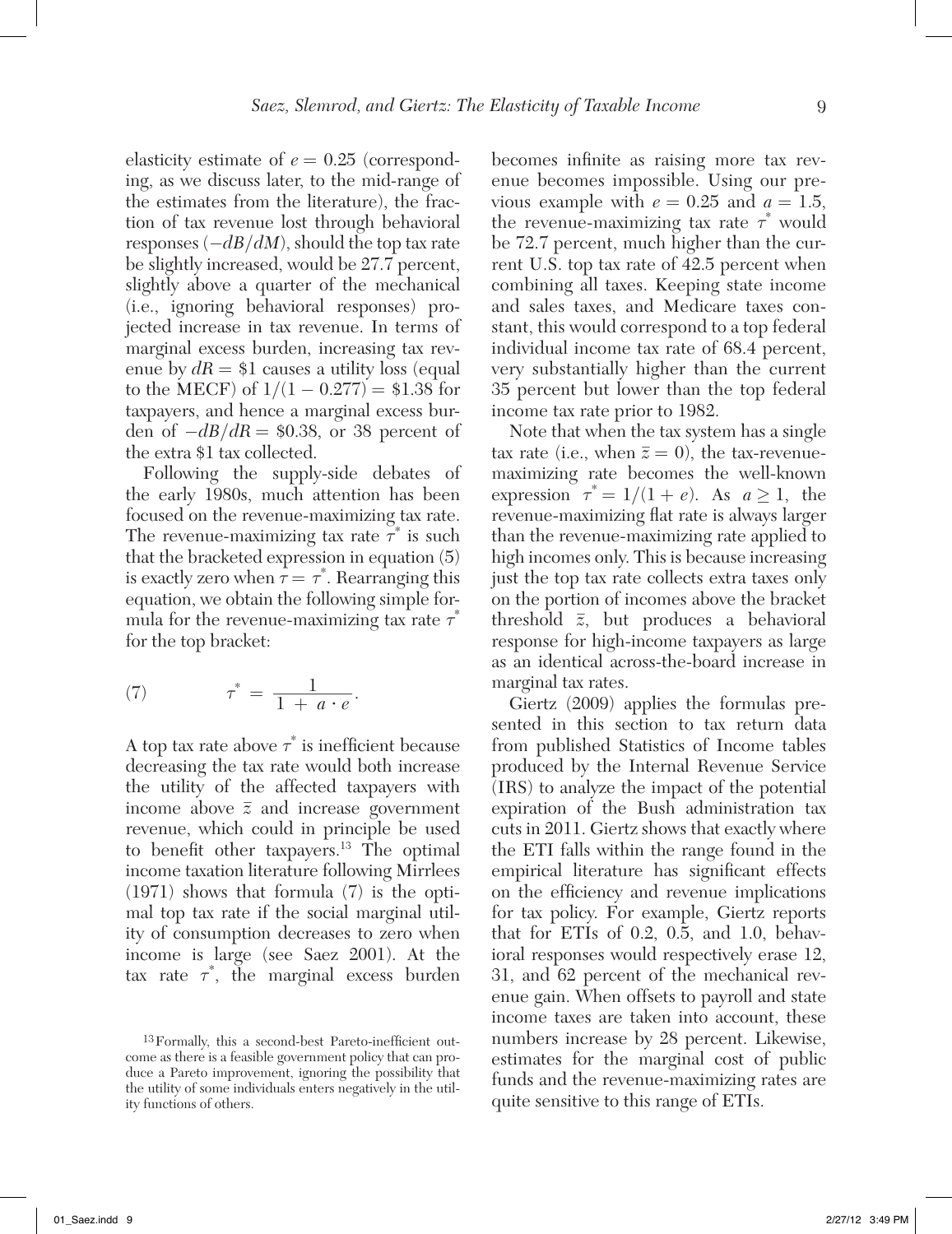In the basic model we have considered, the ETI *e* is a sufficient statistic to estimate the efficiency costs of taxation as it is not necessary to estimate the structural parameters of the underlying individual preferences. Such sufficient statistics for welfare and normative analysis have been used in various contexts in the field of public economics in recent years (see Chetty 2009c for a recent survey). However, it is important to understand the limitations of this approach and the strong assumptions required to apply it, as we show in the next subsections.

#### 2.2 *Fiscal Externalities and Income Shifting*

The analysis has assumed so far that the reduction in reported incomes due to a tax rate increase has no other effect on tax revenue. This is a reasonable assumption if the reduction in incomes is due to reduced labor supply (and hence an increase in untaxed leisure time), or due to a shift from taxable cash compensation toward untaxed fringe benefits or perquisites (more generous health insurance, better offices, company cars, etc.) or tax evasion. However, in many instances the reduction in reported incomes is due in part to a shift away from taxable individual income toward other forms of taxable income such as corporate income, or deferred compensation that will be taxable to the individual at a later date (see Slemrod 1998). For example, Slemrod (1996) and Gordon and Slemrod (2000) argue that part of the surge in top individual incomes after the Tax Reform Act of 1986 in the United States, which reduced individual income tax rates relative to corporate tax rates (see appendix A), was due to a shift of taxable income from the corporate sector toward the individual sector.

For a tax change in a given base *z*, we define a fiscal externality as a change in the present value of tax revenue that occurs in any tax base *z*′ other than *z* due to the behavioral response of private agents to the tax change in the initial base *z*. The alternative tax base *z*′ can be a different tax base in the same time period or the same tax base in a different time period. The notion of fiscal externality is therefore dependent on the scope of the analysis both along the base dimension and the time dimension. In the limit, where the analysis encompasses all tax bases and all time periods (and hence focuses on the total present discounted value of total tax revenue), there can by definition be no fiscal externalities.

To see the implication of income shifting, assume that a fraction *s* < 1 of the income that disappears from the individual income tax base following the tax rate increase  $d\tau$  is shifted to other bases and is taxed on average at rate *t*. For example, if half of the reduction in individual reported incomes is due to increased (untaxed) leisure and half is due to a shift toward the corporate sector, then  $s = \frac{1}{2}$  and *t* would be equal to the effective tax rate on corporate income.<sup>14</sup> In the general case, a behavioral response *dz* now generates a tax revenue change equal to  $(\tau - s \cdot t) \cdot dz$ . As a result, the change in tax revenue due to

the behavioral response becomes:  
\n(8) 
$$
dB = -N \cdot e \cdot z^m \cdot \frac{\tau}{1-\tau} \cdot d\tau
$$
\n
$$
+ N \cdot e \cdot z^m \cdot \frac{s \cdot t}{1-\tau} \cdot d\tau.
$$

Therefore, formula (5) for the effect of a small reform on total tax revenue becomes:

(9) 
$$
dR = dM + dB
$$

$$
= dM \cdot \left[1 - \frac{\tau - s \cdot t}{1 - \tau} \cdot e \cdot a\right].
$$

<sup>14</sup>It is possible to have  $t > \tau$ , for example if there are (nontax) advantages to the corporate form. If all the response is shifting  $(s = 1)$ ,  $d\tau > 0$  would actually then lead to behavioral responses increasing total tax revenue and hence reducing deadweight burden.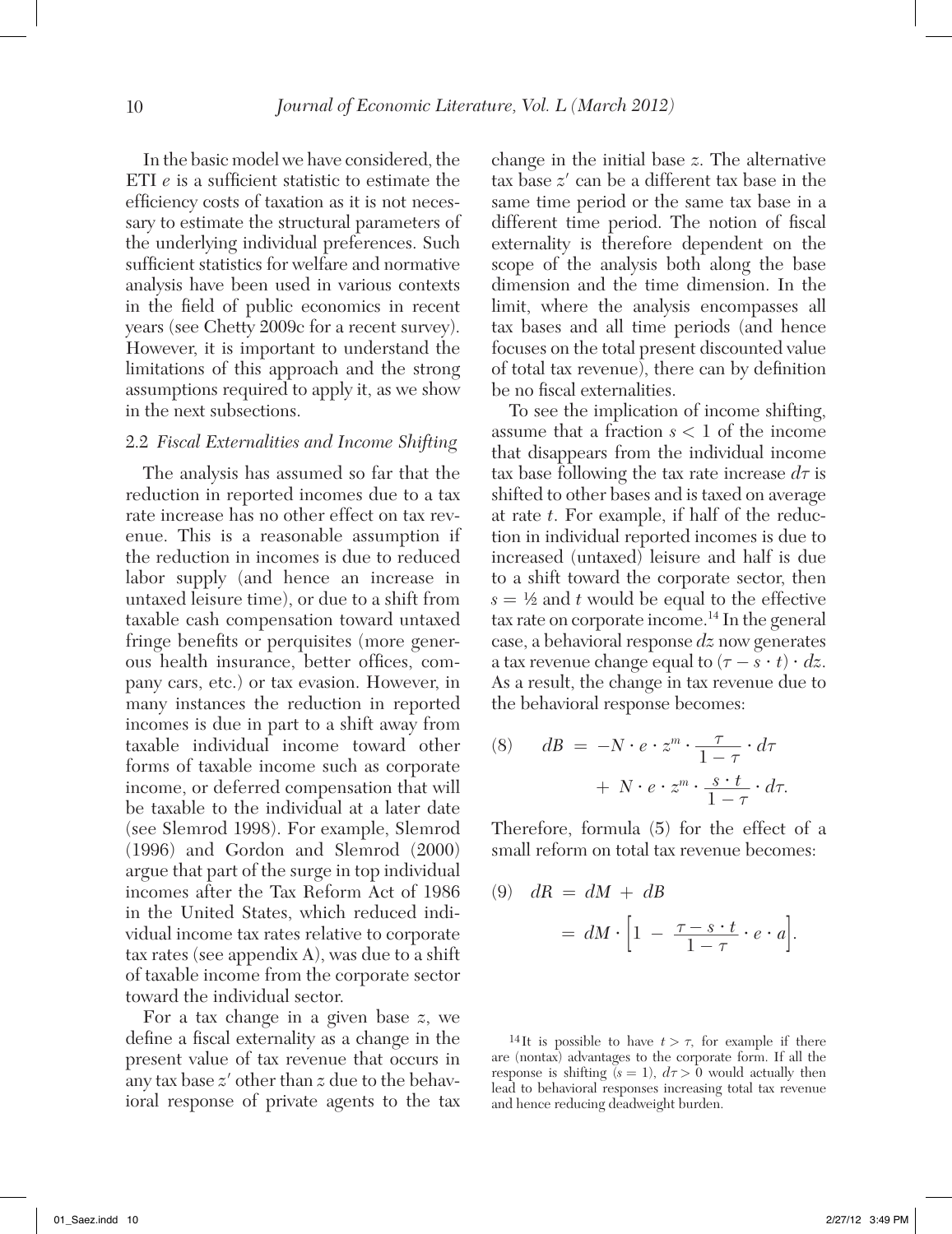The same envelope theorem logic applies for welfare analysis: the income that is shifted to another tax base at the margin does not generate any direct change in welfare because the taxpayer is indifferent between reporting marginal income in the individual income tax base versus the alternative tax base. Therefore, as above, −*dB* represents the marginal deadweight burden of the individual income tax, and the marginal excess burden expressed in terms of extra taxes collected can be written as vidual income tax, and the marginal excess<br>burden expressed in terms of extra taxes col-<br>lected can be written as<br> $(10)$   $-\frac{dB}{dR} = \frac{e \cdot a \cdot (\tau - s \cdot t)}{1 - \tau - e \cdot a \cdot (\tau - s \cdot t)}$ .<br>The revenue-maximizing tax rate (7)<br>becomes:<br> $(11)$ 

(10) 
$$
-\frac{dB}{dR} = \frac{e \cdot a \cdot (\tau - s \cdot t)}{1 - \tau - e \cdot a \cdot (\tau - s \cdot t)}.
$$

becomes:

(11) 
$$
\tau_s^* = \frac{1 + s \cdot t \cdot a \cdot e}{1 + a \cdot e} > \tau^*.
$$

If we assume again that  $a = 1.5$ ,  $e = 0.25$ ,  $\tau = 0.425$ , but that half ( $s = 0.5$ ) of marginal income disappearing from the individual base is taxed on average at  $t = 0.3$ ,<sup>15</sup> the fraction of revenue lost due to behavioral responses drops from 27.7 percent to 17.9 percent, and the marginal excess burden (expressed as a percentage of extra taxes raised) decreases from 38 percent to 22 percent. The revenuemaximizing tax rate increases from 72.7 percent to 76.8 percent.

This simple theoretical analysis shows therefore that, in addition to estimating the elasticity *e*, it is critical to analyze whether the source or destination of changes in reported individual incomes is another tax base, either a concurrent one or in another time period. Thus two additional parameters, in addition to the taxable income elasticity *e*, are crucial in the estimation of the tax revenue effects and marginal deadweight

burden: (1) the extent to which individual income changes in the first tax base *z* shift to another form of income that is taxable, characterized by parameter *s*, and (2) the tax rate *t* at which the income shifted is taxed. In practice, there are many possibilities for such shifting and measuring empirically all the shifting effects is challenging, especially in the case of shifting across time. The recent literature has addressed several channels for such fiscal externalities. Alternatively, one could identify shifting by looking directly at the overall revenue from all sources.

# 2.2.1 *Individual versus Corporate Income Tax Base*

Most countries tax corporate profits with a separate corpor ate income tax.<sup>16</sup> Unincorporated business profits (such as sole proprietorships or partnerships) are in general taxed directly at the individual level. In the United States, closely held corporations with few shareholders (less than 100 currently) can elect to become Subchapter S corporations and be taxed solely at the individual level. Such businesses are also called pass-through entities. Therefore, the choice of business organization (regular corporation taxed by the corporate income tax versus pass-through entity taxed solely at the individual level) might respond to the relative tax rates on corporate versus individual income.

For example, if the individual income tax rate increases, some businesses taxed at the

<sup>&</sup>lt;sup>15</sup> We show below that  $s = 0.5$  and  $t = 0.3$  are realistic numbers to capture the shift from corporate to individual taxable income following the Tax Reform Act of 1986.

<sup>16</sup>Net-of-tax corporate profits are generally taxed again at the individual level when paid out as dividends to individual shareholders. Many OECD countries alleviate such double taxation of corporate profits by providing tax credits or preferential tax treatment for dividends. If profits are retained in the corporation, they increase the value of the company stock and those profits may, as in the United States, be taxed as realized capital gains when the individual owners eventually sell the stock. In general, the individual level of taxation of corporate profits is lower than the ordinary individual tax on unincorporated businesses so that the combined tax on corporate profits and distributed profits may be lower than the direct individual tax for individuals subject to high marginal individual tax rates.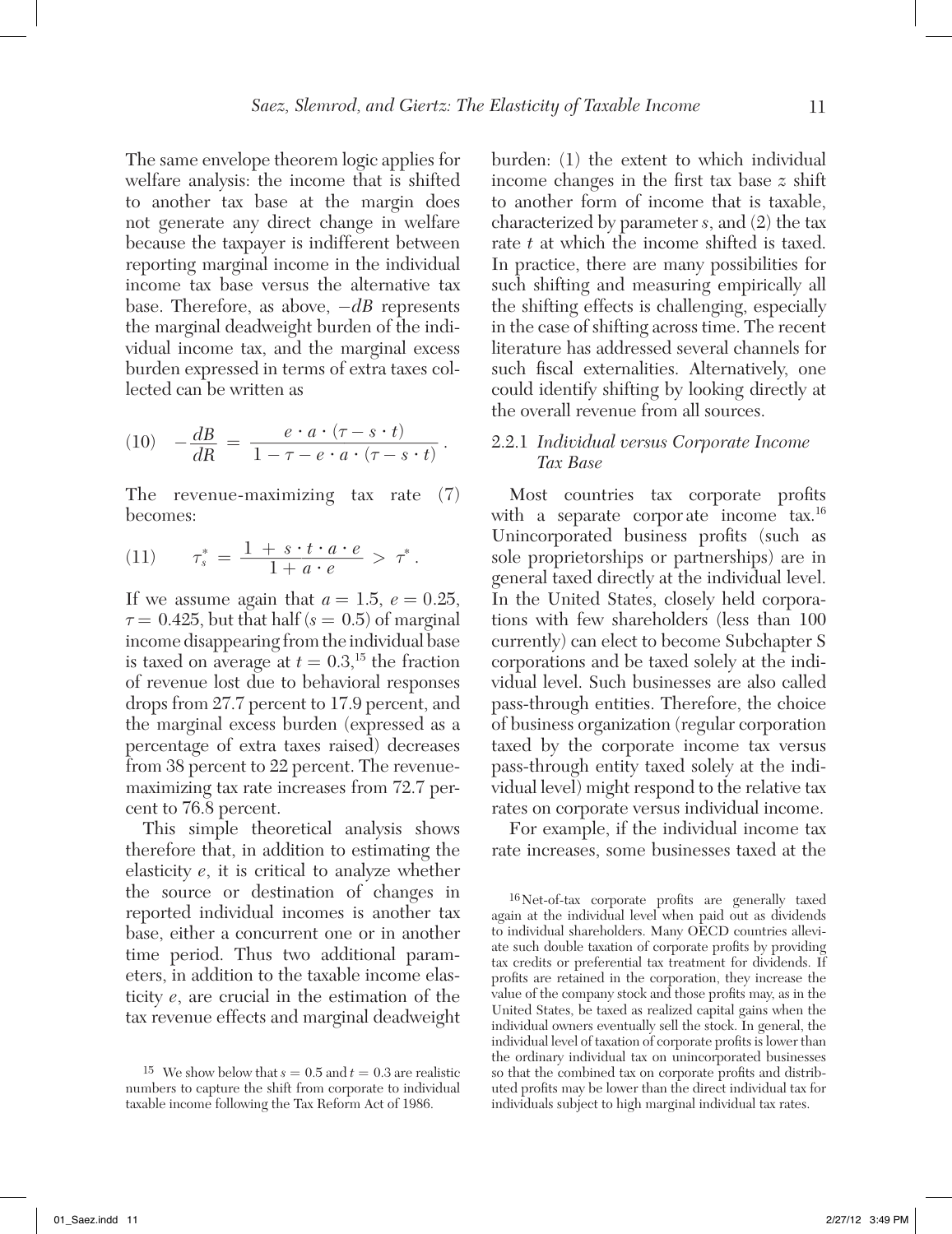individual level may choose to incorporate where they would be subjected to the corporate income tax instead.17 In that case, the standard taxable income elasticity might be large and the individual income tax revenue consequences significant. However, corporate income tax revenue will increase and partially offset the loss in revenue on the individual side. It is possible to provide a micro-founded model capturing those effects.18 If businesses face heterogeneous costs of switching organizational form (representing both transaction costs and nontax considerations) and the aggregate shifting response to tax rate changes is smooth, then marginal welfare analysis would still be applicable. As a result, formula (9) is a sufficient statistic to derive the welfare costs of taxation in that case.19 Estimating *s* and *t* empirically would require knowing the imputed corporate profits of individual shareholders.

This issue was quite significant for analyses of the Tax Reform Act of 1986 because of the sharp decline (and change in sign!) in the difference between the top personal and corporate tax rates, which created an incentive to shift business income from the corporation tax base to pass-through entities such as partnerships or Subchapter S corporations, so that the business income shows up in the individual income tax base (see appendix A for a description of the 1986 tax reform). This phenomenon was indeed widespread immediately after the Tax Reform Act of 1986 (documented by Slemrod 1996, Robert

Carroll and David Joulfaian 1997, and Saez 2004b among others).

#### 2.2.2 *Timing Responses*

If individuals anticipate that a tax increase will happen soon, such as when President Clinton was elected in late 1992 on a program to raise top individual tax rates, which was indeed implemented in 1993, they have incentives to accelerate taxable income realizations before the tax change takes place.<sup>20</sup> As a result, reported taxable income just after the reform will be lower than otherwise. In that case, the tax increase has a positive fiscal externality on the pre-reform period that ought to be taken into account in a welfare analysis.

As we will see below, this issue of retiming is particularly important in the case of realized capital gains<sup>21</sup> and stock-option exercises (Goolsbee 2000b) because individuals can easily time the realization of such income. Parcell (1995) and Sammartino and Weiner (1997) document the large shift of taxable income into 1992 from 1993 (even when excluding capital gains) in response to the tax increase on high-income earners promised by President-elect Bill Clinton, and enacted in early 1993.

The labor supply literature started with a static framework and then developed a dynamic framework with intertemporal substitution to distinguish between responses to temporary versus permanent changes in wage rates (MaCurdy 1981). In this framework, differential responses arise because, and only because, the income effects of temporary versus permanent changes

<sup>17</sup>Again, to the extent that dividends and capital gains are taxed, shareholders would not entirely escape the individual income tax.

<sup>18</sup>Alvaredo and Saez (2009) develop such a model in the case of the Spanish wealth tax, under which stock in closely held companies is excluded from the wealth tax for individuals who own at least 15 percent of the business and are substantially involved in management.

<sup>19</sup> It is a reduced-form formula because a change in the rules about business organization would in general change the behavioral elasticity.

<sup>20</sup> Anticipated tax decreases would have the opposite effect.

<sup>21</sup>A well-known example is the U.S. Tax Reform Act of 1986, which increased the top tax rate on realized longterm capital gains from 20 percent to 28 percent beginning in 1987, and generated a surge in capital gains realizations at the end of 1986 (Auerbach 1988; Burman, Clausing, and O'Hare 1994).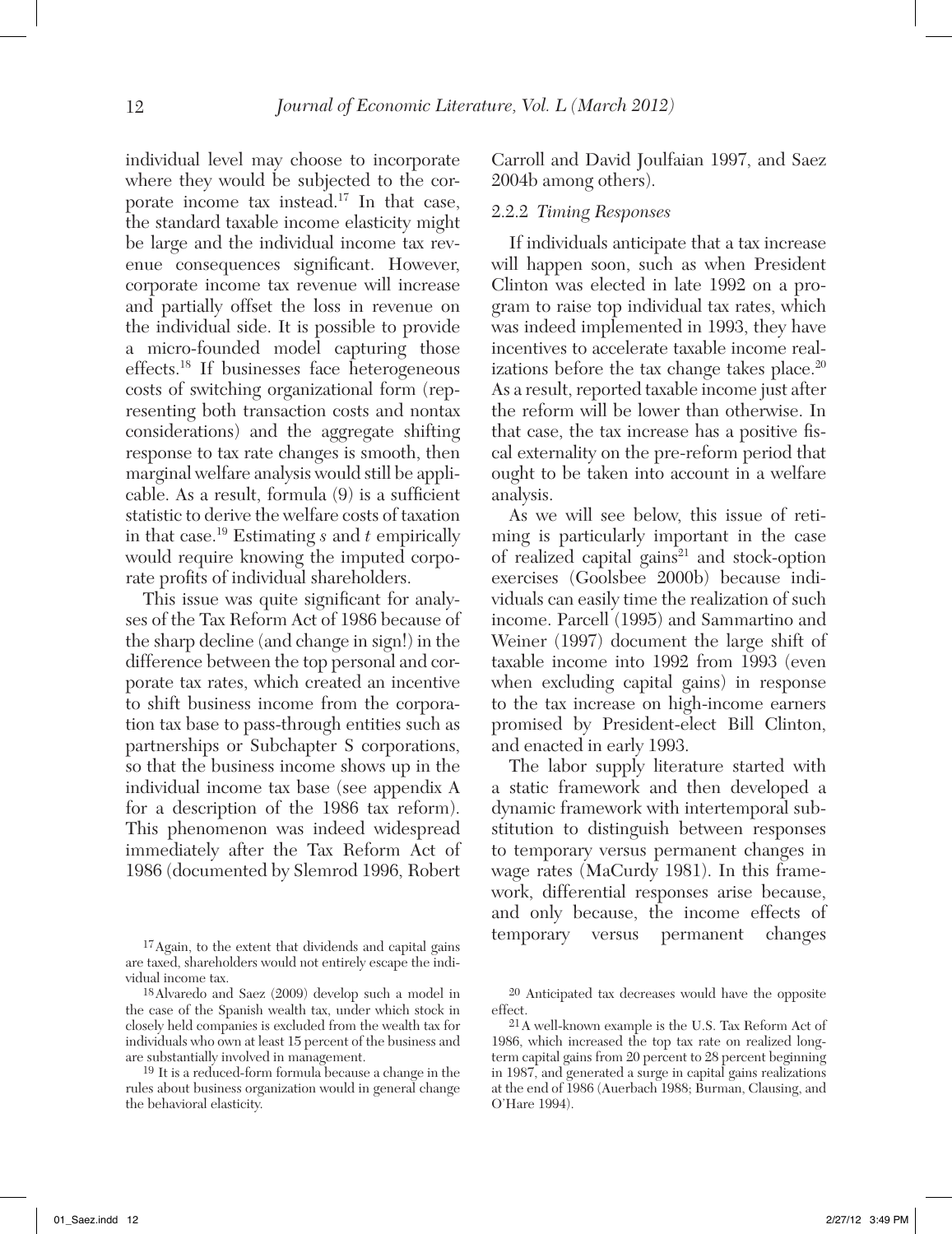differ.22 The ETI literature has focused on a simpler framework (usually) with no income effects and within which intertemporal issues cannot be modeled adequately. This is an important issue to keep in mind when evaluating existing empirical studies of the ETI; future research should develop an intertemporal framework to account for expected future tax rate changes, so as to distinguish responses to temporarily high, or low, tax rates. Such a dynamic framework has been developed for specific components of taxable income such as realized capital gains (Burman and Randolph 1994) and charitable contributions (Bakija and Heim 2008).

If current income tax rates increase, but long-term future expected income tax rates do not, individuals might decide to defer some of their incomes, for example, in the form of future pension payments<sup>23</sup> (deferred compensation) or future realized capital gains.24 In that case, a current tax increase might have a positive fiscal externality in future years; such a fiscal externality affects the welfare cost of taxation as we described above. A similar issue applies whenever a change in tax rates affects business investment decisions undertaken by individuals. If, for example, a lower tax rate induces sole proprietors or principals in pass-through entities to expand investment, the short-term effect on taxable income may be negative, reflecting the deductible net expenses in the early years of an investment project.

24For example, companies, on behalf of their shareholders, may decide to reduce current dividend payments and retain earnings that generate capital gains that are taxed later when the stock is sold.

As already noted, the ETI and MDWL concepts are relevant for the optimal design of the tax and transfer system, because they increase the economic cost of the higher marginal tax rates needed to effect redistribution. Importantly, though, they do not enter directly into an evaluation of deficit-financed tax cuts (or deficit-reducing tax increases). This is because, with a fixed time pattern of government expenditure, tax cuts now must eventually be offset by tax increases later. Ignoring the effects of one period's tax rate on other periods' taxable income, if the ETI is relatively large a current tax cut will cause a relatively large increase in current taxable income. Offsetting this, however, is the fact that when the offsetting tax increases occur later, the high ETI (and there is no reason to think it will go up or down over time) will generate relatively big decreases in taxable income at that time. Accounting for the intertemporal responses, both of the real and income-shifting variety, to time-varying tax rate changes suggests that a deficit-financed tax cut that, by definition, collects no revenue in present value will cause deadweight loss by distorting the timing of taxable income flows.

#### 2.2.3 *Long-Term Responses*

One might expect short-term tax responses to be larger than longer-term responses because people may be able to easily shift income between adjacent years without altering real behavior. However, adjusting to a tax change might take time (as individuals might decide to change their career or educational choices or businesses might change their long-term investment decisions) and thus the relative magnitude of the two responses is theoretically ambiguous. The long-term response is of most interest for policy making although, as we discuss below, the longterm response is more difficult to identify empirically. The empirical literature has primarily focused on short-term (one year) and

<sup>22</sup> In the labor supply literature, responses to temporary wage rate changes are captured by the Frisch elasticity, which is higher than the compensated elasticity with respect to permanent changes.

<sup>23</sup> In the United States, individual workers can electively set aside a fraction of their earnings into pension plans (traditional IRAs and 401(k)s) or employers can provide increased retirement contributions at the expense of current compensation. In both cases, those pension contributions are taxed as income when the money is withdrawn.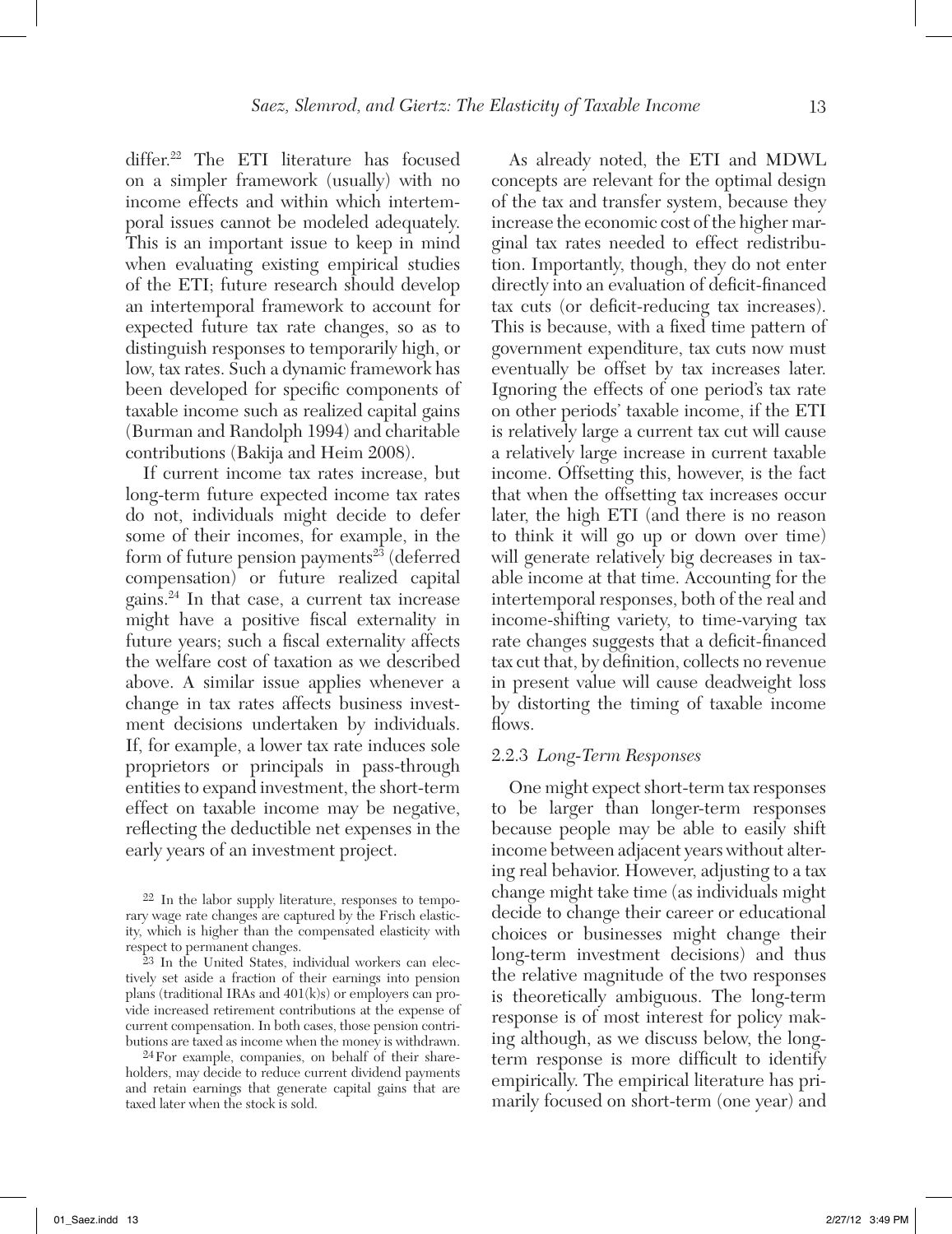medium-term (up to five year) responses, and is not able to convincingly identify very long-term responses.

The issue of long-term responses is particularly important in the case of capital income, as capital income is the consequence of past savings and investment decisions. For example, a higher top income tax rate might discourage wealth accumulation or contribute to the dissipation of existing fortunes faster. Conversely, reductions in this rate might trigger an increase in the growth rate of capital income for high-income individuals. The new long-term wealth distribution equilibrium might not be reached for decades or even generations, which makes it particularly difficult to estimate. Estimating the effects on capital accumulation would require developing a dynamic model of tax responses, which has not yet been developed in the context of the ETI literature. This would be a promising way to connect the ETI literature to the macroeconomic literature on savings behavior.

#### 2.2.4 *Tax Evasion*

Suppose that a tax increase leads to a higher level of tax evasion.<sup>25</sup> In that case, there might be increases in taxes collected on evading taxpayers following audits. This increased audit-generated tax revenue is another form of a positive fiscal externality. In practice, most empirical studies are carried out using tax return data before audits take place, and therefore do not fully capture the revenue consequences. Chetty (2009b) makes this point formally and shows that, under risk neutrality assumptions, at the margin the tax revenue lost due to increased tax evasion is exactly recouped (in expectation) by increased tax revenue collected at audit. As a result, in that case the elasticity that matters for deadweight burden is not

the elasticity of *reported* income, but instead the elasticity of *actual* income.

#### 2.2.5 *Other Fiscal Externalities*

Changes in reported incomes might also have consequences for bases other than federal income taxes. An obvious example is the case of state income taxes in the United States. If formula (6) is applied to the federal income tax only, it will not capture the externality on state income tax revenue (as states in general use almost the same income tax base as the federal government). Thus our original analysis should be based on the combined federal and state income tax rates. Changes in reported individual income due to real changes in economic behavior (such as reduced labor supply) can also have consequences for consumption taxes. In particular, a broad-based value added tax is economically equivalent to an income tax (with expensing) and therefore should also be included in the tax rate used for welfare computations.

Finally, fiscal externalities may also arise due to classical general equilibrium tax incidence effects. For example, a reduced tax rate on high incomes might stimulate labor supply of workers in highly paid occupations, and hence could decrease their pretax wage rate while reducing labor supply and thus increasing pretax wage rates of lower-paid occupations.<sup>26</sup> Such incidence effects are effectively transfers from some factors of production (high-skilled labor in our example) to other factors of production (low-skilled labor). If different factors are taxed at different rates (due for example to

<sup>25</sup> Whether in theory one would expect this response is not clear. See Yitzhaki (1974).

<sup>26</sup> Such effects are extremely difficult to convincingly estimate empirically. Kubik (2004) attempts such an analysis and finds that, controlling for occupation-specific time trends in wage rates, individuals in occupations that experienced large decreases in their median marginal tax rates due to the Tax Reform Act of 1986 received lower pre-tax wages after 1986 as the number of workers and the hours worked in these professions increased.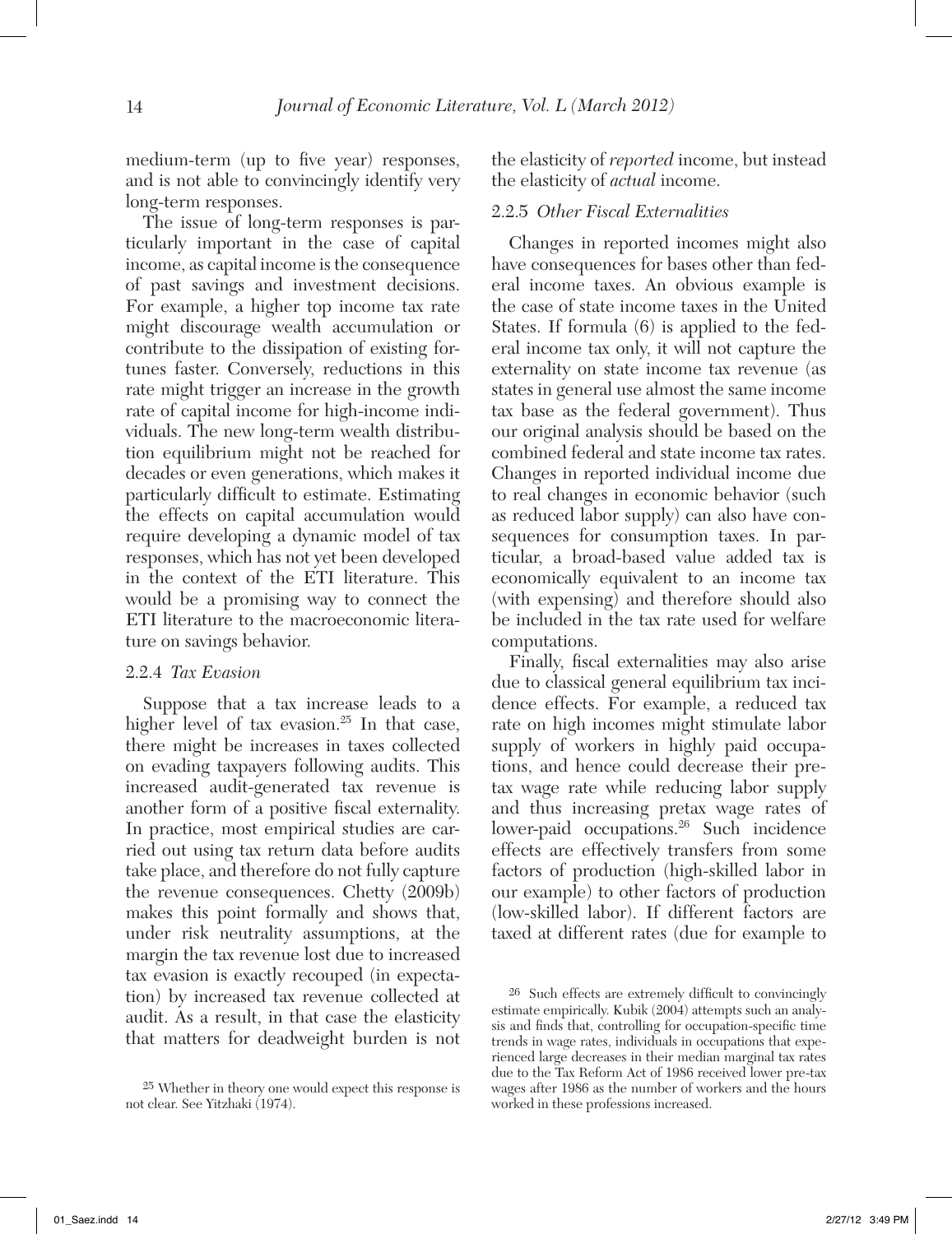a progressive income tax), then those incidence effects will have fiscal consequences. However, because those incidence effects are transfers, in principle the government can readjust tax rates on each factor to undo those incidence effects at no fiscal cost. Therefore, in a standard competitive model, incidence effects do not matter for the efficiency analysis or for optimal tax design.<sup>27</sup>

## 2.3 *Classical Externalities*

There are situations where individual responses to taxation may involve classical externalities. Two often mentioned cases are charitable giving and mortgage interest payments for residential housing, which in the United States and some other countries may be deductible from taxable income, a tax treatment which is often justified on the grounds of classical externalities. Contributions to charitable causes create positive externalities if contributions increase the utility of the beneficiaries of the nonprofit organizations. To the extent that mortgage interest deductions increase home ownership, they can arguably create positive externalities in neighborhoods. In both cases, however, there are reasons to be skeptical of the externality argument in practice. Using U.S. and French tax reforms, Fack and Landais (2010) show that the response of charitable deductions to tax rates is concentrated primarily along the avoidance margin (rather than the real contribution margin).28 Glaeser and Shapiro (2003) examine the U.S. mortgage interest deduction and conclude that it subsidizes housing ownership along the intensive margin (size of the home) but

not the extensive margin (home ownership) and that there is little evidence of externalities along the intensive margin. Moreover, granting the existence of such externalities does not imply that the implicit rate of subsidy approximates marginal social benefit.

Theoretically, suppose a fraction *s* of the taxable income response to a tax rate increase  $d\tau$  is due to higher expenditures on activities that create an externality with a social marginal value of exactly *t* dollars per dollar of additional expenditure. In that case, formula (8) applies by just substituting the alternative tax base rate *t* with −1 multiplied by the per dollar social marginal value of the externality. For example, in the extreme case where all the taxable income response comes from tax expenditures  $(s = 1)$  with income before tax expenditures being unresponsive to tax rates, and if  $t = \tau$  (the social marginal value of tax expenditures externalities is equal to the income tax rate  $\tau$ ) then there is zero marginal excess burden from taxation as it is a pure Pigouvian tax.29 More generally, to the extent that the behavioral response to higher tax rates generates some positive externalities, formula (3) will overstate the marginal efficiency cost of taxation.

Because the bulk of items that are deductible from taxable income in the United States—state and local income taxes, mortgage interest deductions, and charitable giving—may generate fiscal or classical externalities, the elasticity of a broader, prededuction, concept of income (such as adjusted gross income in the United States) is of interest in addition to a taxable income elasticity. That is why many conceptual and empirical analyses focus on adjusted gross income which is not net of such deductible items rather than taxable income. The elasticity of taxable income and the elasticity of a broader measure of income may bracket the elasticity

<sup>27</sup>Indeed, Diamond and Mirrlees (1971) showed that optimal tax formulas are the same in a model with fixed prices of factors (with no incidence effects) and in a model with variable prices (with incidence effects).

<sup>28</sup> There is a large earlier literature finding significant responses of charitable giving to individual marginal income tax rates. See, for example, Auten, Sieg, and Clotfelter (2002).

<sup>29</sup> Saez (2004a) develops a simple optimal tax model to capture those effects.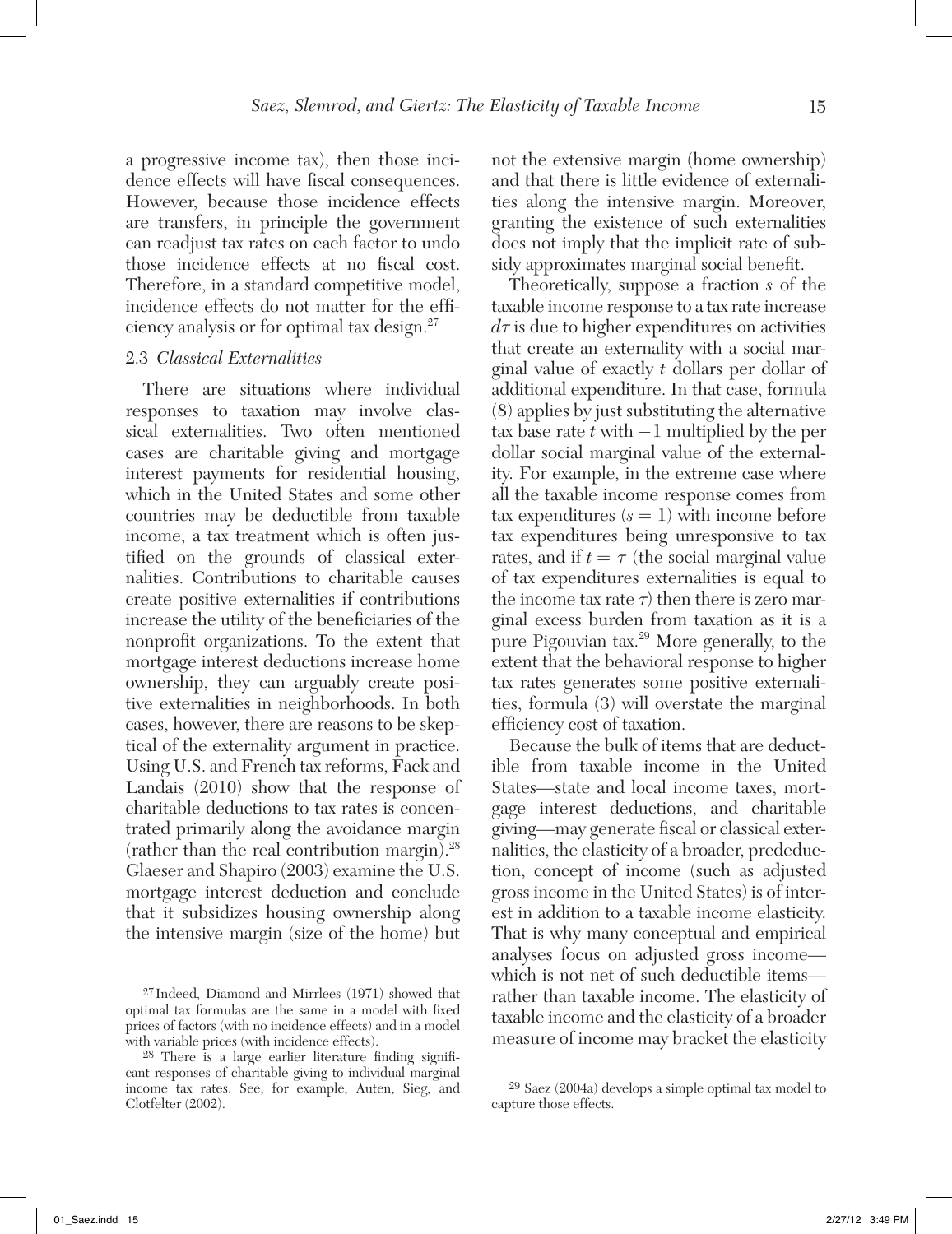applicable to welfare analysis. As discussed above, we are skeptical that itemized deductions in the U.S. tax code necessarily produce strong positive externalities. Therefore, we will ignore this possibility and treat itemized deduction responses to tax rates as efficiency costs in the following sections.

Classical externalities might also arise in agency models where executives set their own pay by expending efforts to influence the board of directors.30 It is conceivable that such pay-setting efforts depend on the level of the top income tax rate and would increase following a top tax rate cut. In such a case, top executives' compensation increases come at the expense of shareholders' returns, which produces a negative externality.<sup>31</sup> Such an externality would reduce the efficiency costs of taxation (as in that case correcting the externality dictates a positive tax).

# 2.4 *Changes in the Tax Base Definition and Tax Erosion*

As pointed out by Slemrod (1995) and Slemrod and Kopczuk (2002), how broadly the tax base is defined affects the taxable income elasticity. In their model, the more tax deductions that are allowed, the higher will be the taxable income elasticity. This implies that the taxable income elasticity depends not only on individual preferences (as we posited in our basic model in section 2.1), but also on the tax structure. Therefore,

the tax base choice affects the taxable income elasticity. Thus, as Slemrod and Kopczuk (2002) argue, the ETI can be thought of as a policy choice. The same logic applies to the enforcement of a given tax base, which can particularly affect the behavioral response to tax rate changes of avoidance schemes and evasion.

To see this point, suppose that we estimate a large taxable income elasticity because the tax base includes many loopholes making it easy to shelter income from tax (we discuss in detail such examples using U.S. tax reforms below). In the model of section 2.1, this suggests that a low tax rate is optimal. However, in a broader context, a much better policy may be to eliminate loopholes so as to reduce the taxable income elasticity and the deadweight burden of taxation.32 For example, Gruber and Saez (2002) estimate that the taxable income elasticity for upper income earners is 0.57, leading to a revenue maximizing rate of only 54 percent using formula  $(7)$  with  $a = 1.5$ . However, they find a much lower elasticity of 0.17 for a broader income definition for upper incomes, implying that the revenue maximizing tax rate would be as high as 80 percent if the income tax base were broadened.<sup>33</sup>

Consider a simple example that illustrates this argument. As in our basic model, individuals supply effort to earn income *z*. Now allow that individuals can, at some cost, shelter part of their income *z* into another form that might receive preferable tax treatment. Let us denote  $w + y = z$ , where y is sheltered income and *w* is unsheltered income. Formally, individuals maximize a utility function of the form  $u(c, z, y)$  that is decreasing in *z* (earning income requires effort) and *y*  (sheltering income is costly). Suppose we

<sup>30</sup> Under perfect information and competition, executives would not be able to set their pay at a different level from their marginal product. In reality, the marginal product of top executives cannot be perfectly observed, which creates scope for influencing pay, as discussed extensively in Bebchuk and Fried (2004).

<sup>31</sup> Such externalities would fit into the framework developed by Chetty (2009b). Following the analysis of Chetty and Saez (2010), such agency models produce an externality only if the pay contract is not second-best Pareto efficient, e.g., it is set by executives and large shareholders on the board without taking into account the best interests of small shareholders outside the board.

<sup>32</sup> This possibility is developed in the context of an optimal linear income tax in Slemrod (1994).

<sup>33</sup>Both scenarios assume away fiscal and classical externalities in behavioral responses.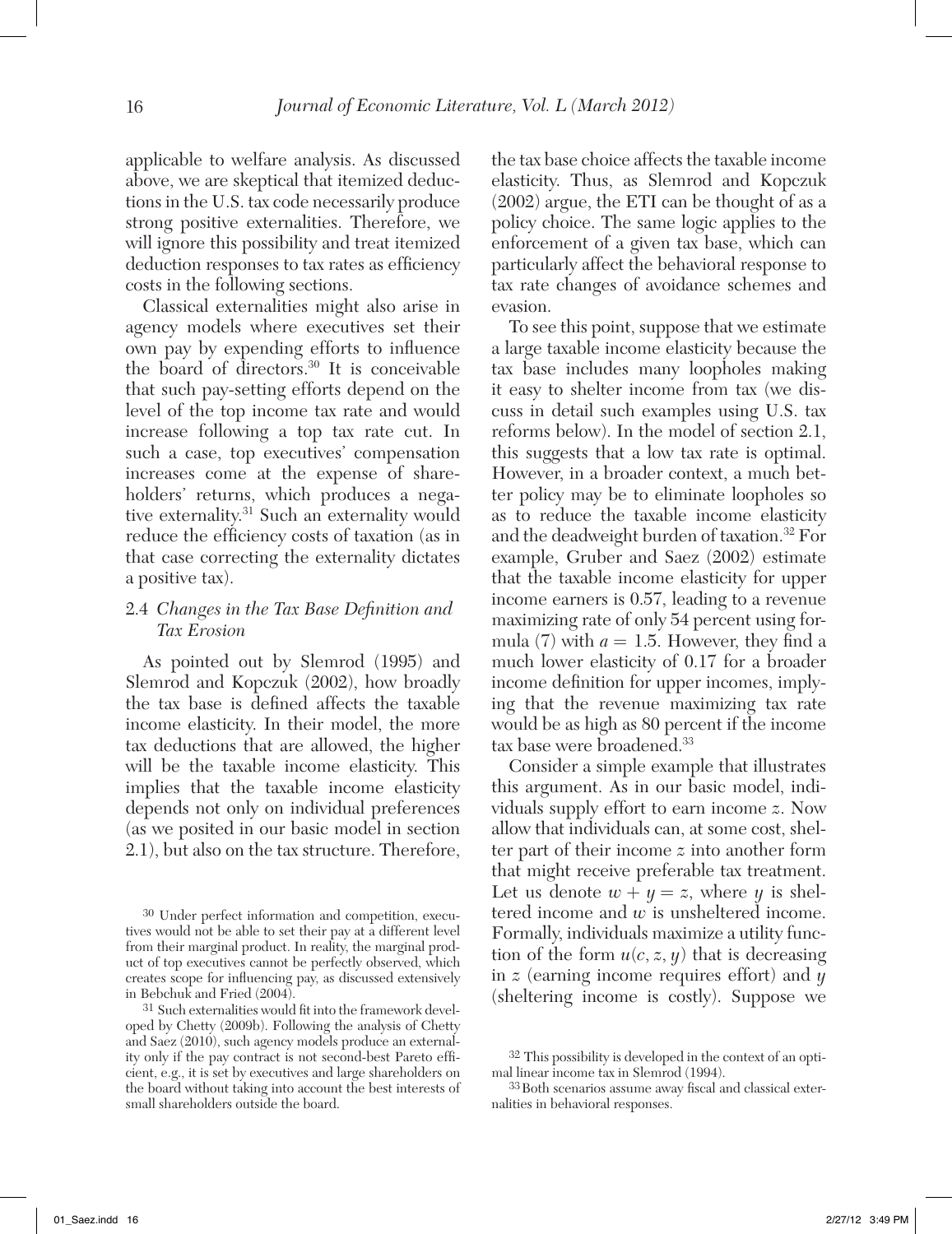start from a comprehensive tax base where *z*  is taxed at rate  $\tau$ , so that  $c = (1 - \tau) \cdot z + E$ (*E* denotes a lump-sum transfer). In that case, sheltering income is costly and provides no tax benefit; individuals choose  $y = 0$ , and the welfare analysis proceeds as in section 3.1 where the relevant elasticity is the elasticity of total income *z* with respect to  $1 - \tau$ .

Now recognize that the tax base is eroded by excluding *y* from taxation. In that case,  $c = (1 - \tau) \cdot w + y + E = (1 - \tau) \cdot z +$  $\tau \cdot y + E$ . Therefore, individuals will find it profitable to shelter their income up to the point where  $\tau \cdot u_c = u_y$ . We can define the indirect utility  $v(c', w) = \max_{u} u(c' + y, w + w)$  $y, y$  and the analysis of section 3.1 applies using the elasticity of taxable income *w* with respect to  $1 - \tau$ . Because  $w = z - y$  and sheltered income *y* responds (positively) to the tax rate  $\tau$ , the elasticity of  $w$  is larger than the elasticity of *z* and hence the deadweight burden of taxation per dollar raised is higher with the narrower base. Intuitively, giving preferential treatment to *y* induces taxpayers to waste resources to shelter income *y*, which is pure deadweight burden. As a result, starting from the eroded tax base and introducing a small tax *dt* > 0 on *y* actually *reduces*  the deadweight burden from taxation, showing that the eroded tax base is a suboptimal policy choice.<sup>34</sup>

Therefore, comprehensive tax bases with low elasticities are preferable to narrow bases with large elasticities. Of course this conclusion abstracts from possible legitimate reasons for narrowing the tax base, such as administrative simplicity (as in the model of Slemrod and Kopczuk 2002),<sup>35</sup> redistributive

concerns, and externalities such as charitable contributions, as discussed above.36

# 3. *Empirical Estimation and Identification Issues*

# 3.1 *A Framework to Analyze the Identification Issues*

To assess the validity of the empirical methods used to estimate the ETI and to explicate the key identification issues, it is useful to consider a very basic model of income reporting behavior. In year *t*, individual  $i$  reports income  $z_{it}$  and faces a marginal tax rate of  $\tau_{it} = T'(z_{it})$ . Assume that reported income  $z_{it}$  responds to marginal tax rates with elasticity *e* so that  $z_{it} = z_{it}^{0} \cdot (1 - \tau_{it})^e$ , where  $z<sub>it</sub><sup>0</sup>$  is income reported when the marginal tax rate is zero, which we call *potential income*. 37 Therefore, using logs, we have:

$$
(12) \quad \log z_{it} = e \cdot \log(1 - \tau_{it}) + \log z_{it}^0.
$$

Note, in light of our previous preceding discussion, the assumptions that are embedded in this simple model: (a) there are no income effects on reported income (as virtual income *E* is excluded from specification (12), (b) the response to tax rates is immediate and permanent (so that short-term and long-term elasticities are identical), (c) the elasticity *e* is constant over time and uniform across individuals at all levels of income,  $38$  (d) individuals have perfect knowledge of the tax structure and choose  $z_{it}$  after they know the

<sup>34</sup> This can be proved easily in a separable model with no income effects where  $u(c, z, y) = c - h^{1}(z) - h^{2}(y)$ .

<sup>35</sup> In many practical cases, however, tax systems with a comprehensive tax base (such as a value added tax) may be administratively simpler than a complex income tax with many exemptions and a narrower base.

<sup>36</sup> The public choice argument that narrow bases constrain Leviathan governments would fall in that category, as a Leviathan government produces a negative externality.

<sup>37</sup> A quasi-linear utility function of the form  $u(c, z) = c - z^{0}(z/z^{0})^{1+1/e}/(1 + 1/e)$  generates such income response functions.

<sup>38</sup>This assumption can be relaxed in most cases, but it sometimes has important consequences for identification, as we discuss below.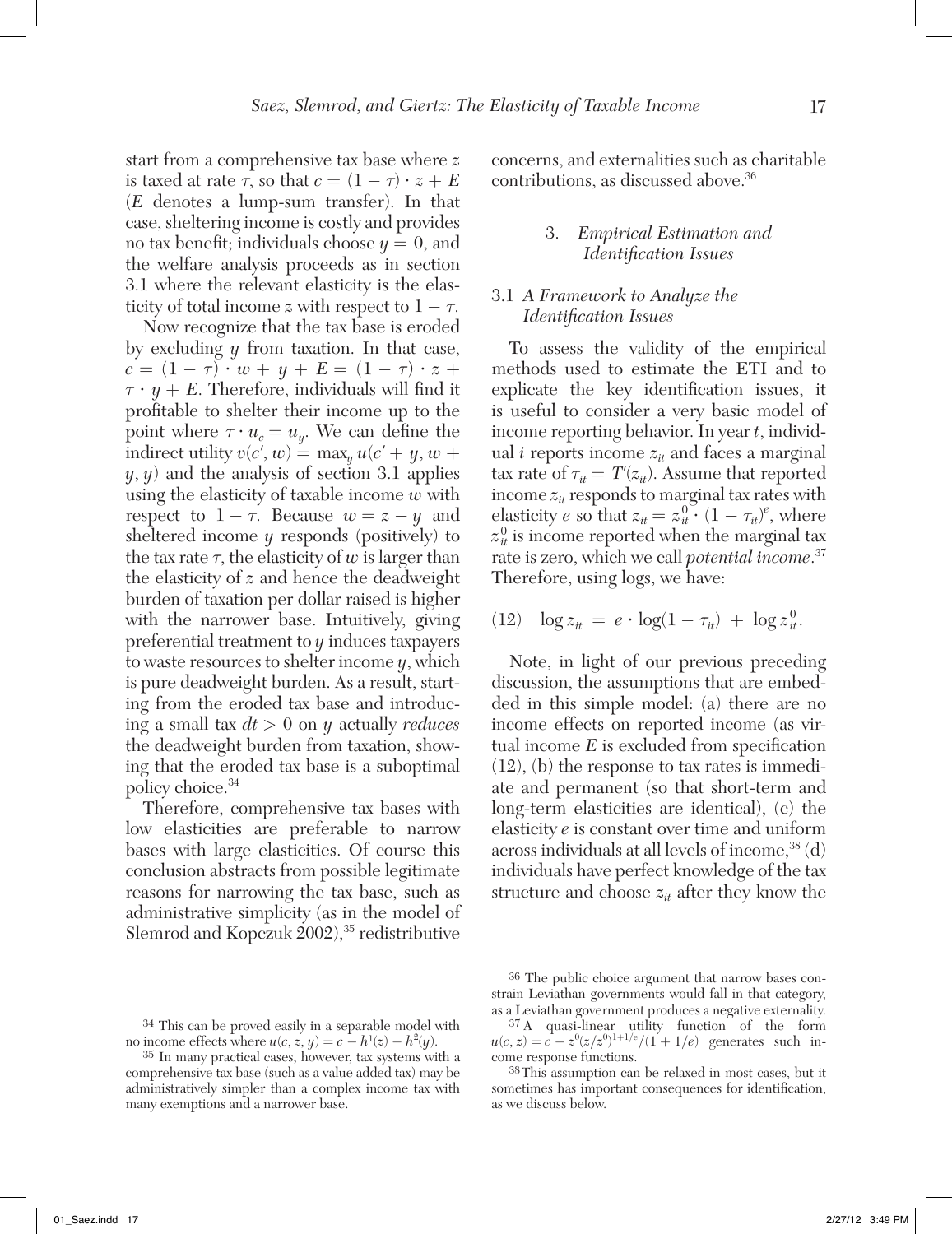exact realization of potential income  $z_{it}^0$ . We revisit these assumptions below.

Even within the context of this simple model, an OLS regression of  $\log z_{it}$  on  $log(1 - \tau_{it})$  would not identify the elasticity *e* in the presence of a graduated income tax schedule because  $\tau_{it}$  is positively correlated with potential log-income  $\log z_{it}^0$ ; this occurs because the marginal tax rate may increase with realized income *z*. Therefore, it is necessary to find instruments correlated with  $\tau_{it}$ , but uncorrelated with potential log-income,  $\log z_{it}^0$ , to identify the elasticity  $e^{0.39}$  The recent taxable income elasticity literature has used changes in the tax rate structure created by tax reforms to obtain such instruments. Intuitively, in order to isolate the effects of the net-of-tax rate, one would want to compare observed reported incomes after the tax rate change to the incomes that would have been reported had the tax change not taken place. Obviously, the latter are not observed and must be estimated. We describe in this section the methods that have been proposed to estimate *e* and to address this identification issue.

# 3.2 *Simple before and after Reform Comparison*

One simple approach uses reported incomes before a tax reform as a proxy for reported incomes after the reform (had the reform not taken place). This simple difference estimation method amounts to comparing reported incomes before and after the reform and attributing the change in reported incomes to the changes in tax rates.

Suppose that all tax rates change at time  $t = 1$  because of a tax reform. Using repeated cross sections spanning the pre- and post-reform periods, one can estimate the following two-stage-least-squares regression:

$$
(13) \quad \log z_{it} = e \cdot \log(1 - \tau_{it}) + \varepsilon_{it},
$$

using the post-reform indicator  $1(t \geq 1)$  as an instrument for  $log(1 - \tau_{it})$ . This regression identifies  $e$  if  $\varepsilon_{it}$  is uncorrelated with  $1(t \geq 1)$ . In the context of our simple model (12), this requires that potential log-incomes are not correlated with time. This assumption is very unlikely to hold in practice, as real economic growth creates a direct correlation between income and time. If more than two years of data are available, one could add a linear trend  $\beta \cdot t$  in (13) to control for secular growth. However, as growth rates vary year-to-year due to macroeconomic business cycles, the elasticity estimate will be biased if economic growth happens to be different from year  $t = 0$  to year  $t = 1$  for reasons unrelated to the level of tax rates; in this case the regression will ascribe to the tax change the impact of an unrelated, but coincident change in average incomes.

In many contexts, however, tax reforms affect subgroups of the population differentially, and in some cases they leave tax rates essentially unchanged for most of the population. For example, in the United States during the last three decades, the largest absolute changes in tax rates have taken place at the top of the income distribution, with much smaller changes on average in the broad middle. In that context, one can use the group less (or not at all) affected by the tax change as a control and hence proxy unobserved income changes in the affected group (absent the tax reform) with changes in reported income in the control group. Such methods naturally lead to consideration of difference-in-differences estimation methods discussed in section 3.4.

<sup>39</sup> This issue arises in any context where the effective price of the studied behavior depends on the marginal income tax rate, such as charitable contributions. In a case such as this, though, a powerful instrument is the marginal tax rate that would apply in the event of zero contributions, a "first-dollar" marginal tax rate. When the studied behavior is taxable income, this instrument is not helpful, as it is generally zero for everyone.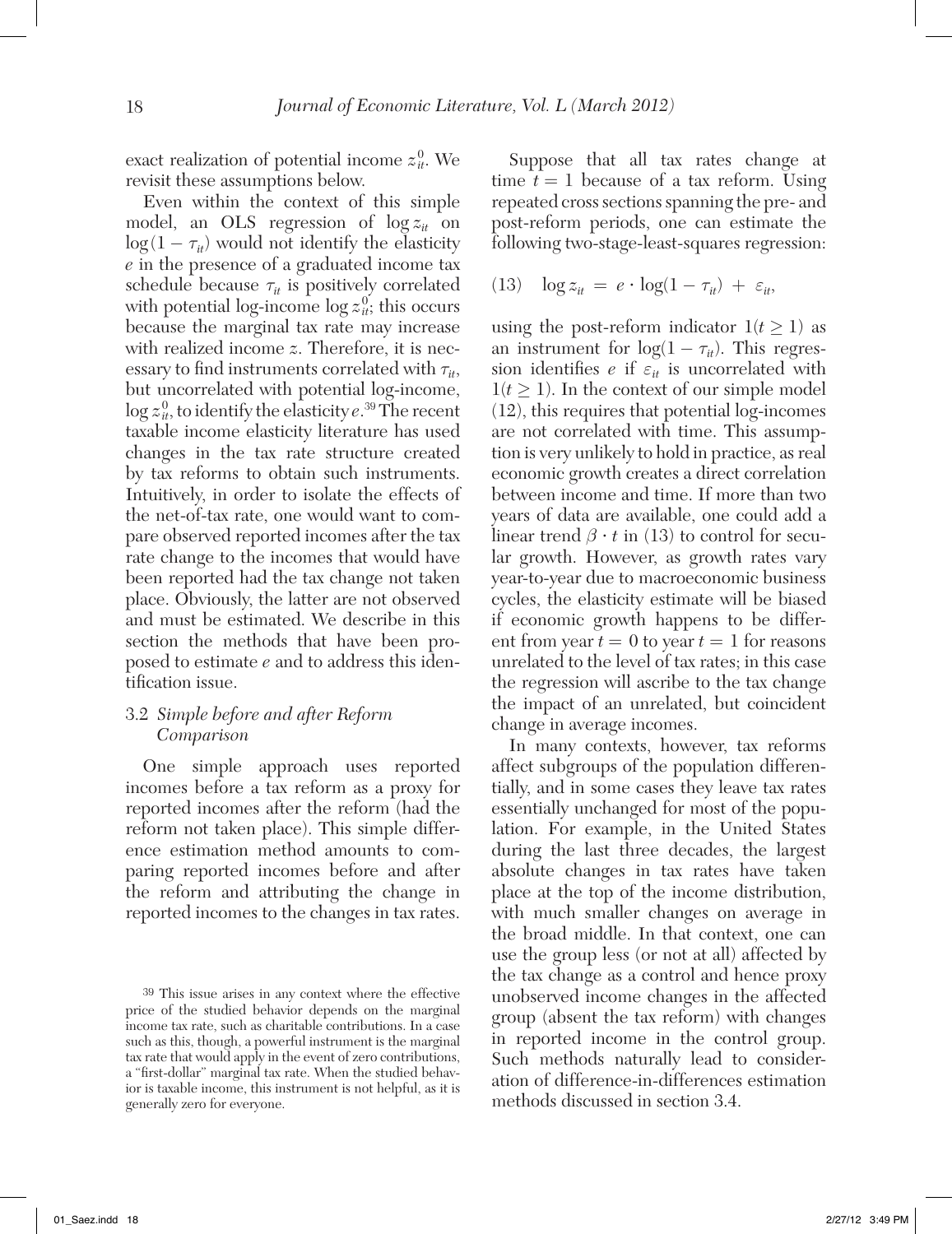#### 3.3 *Share Analysis*

When the group affected by the tax reform is relatively small, one can simply normalize incomes of the group affected by a tax change by the average income in the population to control for macroeconomic growth. Indeed, recently the most dramatic changes in U.S. marginal federal income tax rates have taken place at the top percentile of the income distribution. Therefore, and following Feenberg and Poterba (1993) and Slemrod (1996), a natural measure of the evolution of top incomes relative to the average is the change in the share of total income reported by the top percentile.<sup>40</sup> Panel A of figure 1 displays the average marginal tax rate (weighted by income) faced by the top percentile of income earners (scaled on the left *y*-axis) along with the share of total personal income reported by the top percentile earners (scaled on the right *y*-axis) from 1960 to 2006.<sup>41</sup> The figure shows that since 1980 the marginal tax rate faced by the top 1 percent has declined dramatically. It is striking to note that the share received by the top 1 percent of income recipients started to increase precisely after 1981 when marginal tax rates started to decline. Furthermore, the timing of the jump in the share of top incomes from 1986 to 1988 corresponds exactly with a sharp drop in the weighted average marginal tax rate from 45 percent to 29 percent after the Tax Reform Act of 1986. These correspondences in timing, first noted by Feenberg and Poterba (1993), provide circumstantial, but quite compelling evidence that the reported

41 This figure is an update of a figure presented in Saez (2004b).

incomes of the high-income individuals are indeed responsive to marginal tax rates.

Panel B of figure 1 shows the same income share and marginal tax rate series for the next 9 percent of highest-income tax filers (i.e., the top decile excluding the top 1 percent from panel A). Their marginal tax rate follows a different pattern, first increasing from 1960 to 1981 due primarily to bracket creep (as the tax system in this period was not indexed for inflation), followed by a decline until 1988 and relative stability afterwards. In contrast to the top 1 percent, however, the share of the next 9 percent in total income is very smooth and trends slightly upward during the entire period. Most importantly, it displays no correlation with the level of the marginal tax rate either in the short run or in the long run. Thus, the comparison of panel A and panel B suggests that the behavioral responses of the top 1 percent are very different from those of the rest of the top decile, and hence that the elasticity *e* is unlikely to be constant across income groups.

Using the series displayed in figure 1, and assuming that there is no tax change for individuals outside the top groups, one can estimate the elasticity of reported income around a tax reform episode taking place year  $t_1$  as follows: around a tax reform episode taking p<br>between pre-reform year  $t_0$  and post-ref<br>year  $t_1$  as follows:<br>(14)  $e = \frac{\log p_{t_1} - \log p_{t_0}}{\log(1 - \tau_{p,t_1}) - \log(1 - \tau_{p,t_0})}$ <br>where  $p_t$  is the share of income accruin

between pre-reform year 
$$
t_0
$$
 and post-reform  
year  $t_1$  as follows:  
(14)  $e = \frac{\log p_{t_1} - \log p_{t_0}}{\log(1 - \tau_{p,t_1}) - \log(1 - \tau_{p,t_0})}$ ,

where  $p_t$  is the share of income accruing to the top 1 percent (or the next 9 percent) earners in year t and  $\tau_{p,t}$  is the average marginal tax rate (weighted by income) faced by taxpayers in this income group in year *t*. This method identifies the elasticity if, absent the tax change, the top 1 percent income share would have remained constant from year  $t_0$  to year  $t_1$ . As shown in table 1, panel A, applying this simple method using the series depicted in figure 1 around the 1981 tax

<sup>40</sup>In what follows, we always exclude realized capital gains from our income measure, as realized capital gains in general receive preferential tax treatment, and there is a large literature analyzing specifically capital gains realization behavior and taxes (see Auerbach 1988 for a discussion of this topic). This issue is revisited in section 4.1.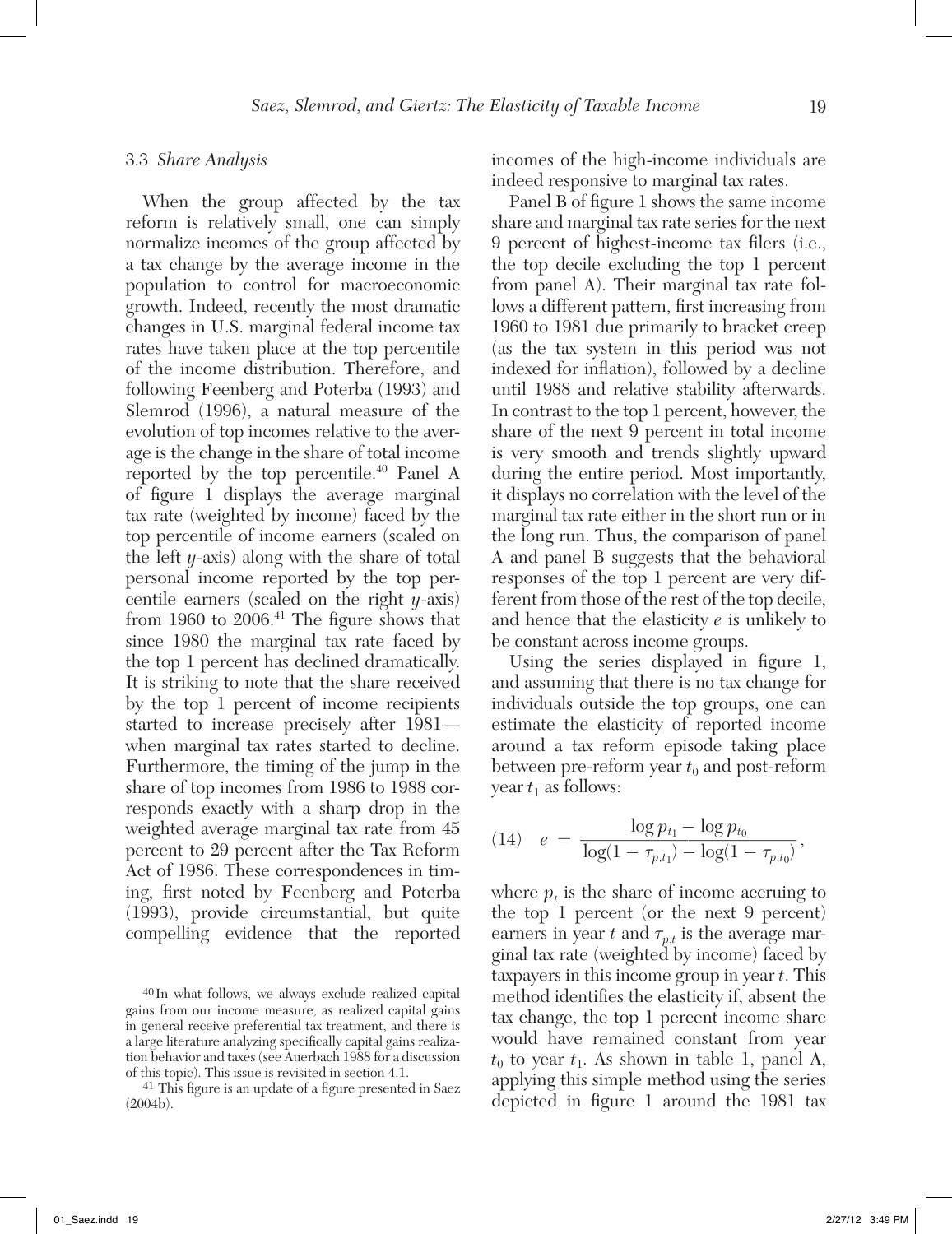

A. Top 1 percent income share and marginal tax rate

*Figure* 1. Top Income Shares and Marginal Tax Rates, 1960–2006

*Source*: Updated version of figure 2 in Saez (2004). Computations based on income tax return data. Income excludes realized capital gains, as well as Social Security and unemployment insurance benefits. The figure displays the income share (right *y*-axis) and the average marginal tax rate (left *y*-axis) (weighted by income) for the top 1 percent (panel A) and for the next 9 percent (panel B) income earners.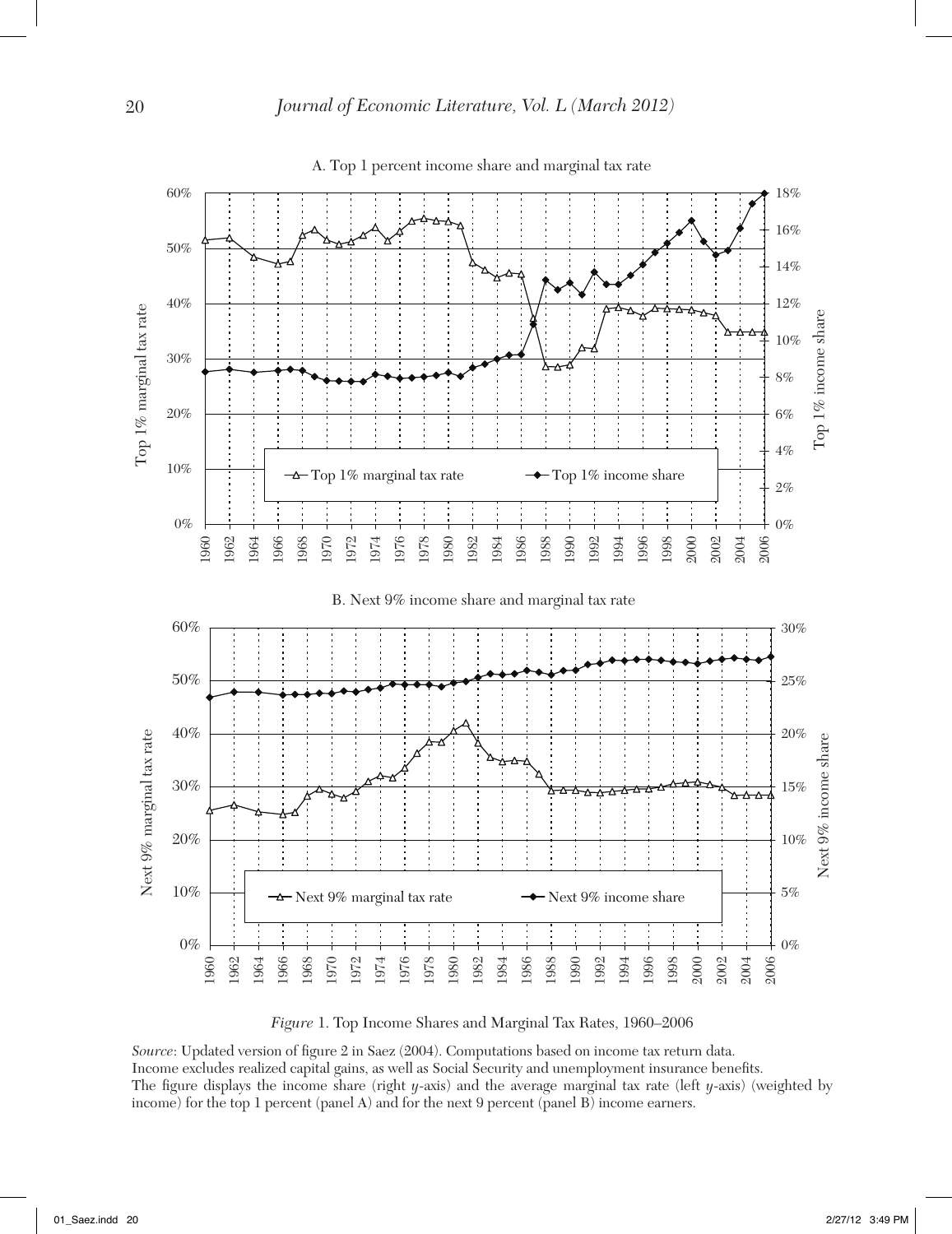|                                      | Top 1 percent | Next 9 percent |
|--------------------------------------|---------------|----------------|
|                                      | (1)           | (2)            |
| Panel A. Tax reform episodes         |               |                |
| 1981 vs. 1984 (ERTA 1981)            | 0.60          | 0.21           |
| 1986 vs. 1988 (TRA 1986)             | 1.36          | $-0.20$        |
| 1992 vs. 1993 (OBRA 1993)            | 0.45          |                |
| 1991 vs. 1994 (OBRA 1993)            | $-0.39$       |                |
| Panel B. Full time series 1960–2006  |               |                |
| No time trends                       | 1.71          | 0.01           |
|                                      | (0.31)        | (0.13)         |
| Linear time trend                    | 0.82          | $-0.02$        |
|                                      | (0.20)        | (0.02)         |
| Linear and square time trends        | 0.74          | $-0.05$        |
|                                      | (0.06)        | (0.03)         |
| Linear, square, and cube time trends | 0.58          | $-0.02$        |
|                                      | (0.11)        | (0.02)         |

|                                                         |  | TABLE 1 |  |  |
|---------------------------------------------------------|--|---------|--|--|
| ELASTICITY ESTIMATES USING TOP INCOME SHARE TIME SERIES |  |         |  |  |

*Notes*: Estimates in panel A are obtained using series from figure 1 and using the formula *e* = [log(income share after reform)-log(income share before reform)]/ $\lfloor log(1 - MTR \text{ after reform}) - log(1 - MTR \text{ before reform}) \rfloor$ .

Estimates in panel B are obtained by time-series regression of log(top 1 percent income share) on a constant, log (1 – average marginal tax rate), and polynomials time controls from 1960 to 2006 (44 observations). OLS regression. Standard errors from Newey-West with eight lags.

reform by comparing 1981 and 1984 generates an elasticity of 0.60 for the top 1 percent. Comparing 1986 and 1988 around the Tax Reform Act of 1986 yields a very large elasticity of 1.36 for the top 1 percent.<sup>42</sup> In contrast, column 2 in table 1 shows that the elasticities for the next 9 percent are much closer to zero around those two tax episodes. The 1993 tax reform also generates a substantial elasticity of 0.45 for the top 1 percent when comparing 1992 and 1993. Strikingly, though, comparing 1991 to 1994 yields a *negative* elasticity for the top 1 percent. This difference in elasticities is likely due to retiming of income around the 1993 reform, which produced a large short-term response, but perhaps no longterm response. Hence, table 1 shows that the elasticity estimates obtained in this way are sensitive to the specific reform, the income group, as well as the choice of years—important issues we will come back to later on.

A natural way to estimate the elasticity *e* using the full time-series evidence is to estimate a time-series regression of the form:

$$
(15) \quad \log p_t = e \cdot \log(1 - \tau_{p,t}) + \varepsilon_t.
$$

<sup>42</sup> Goolsbee (2000a) found a similarly large elasticity using the Tax Reform Act of 1986 and a related methodology.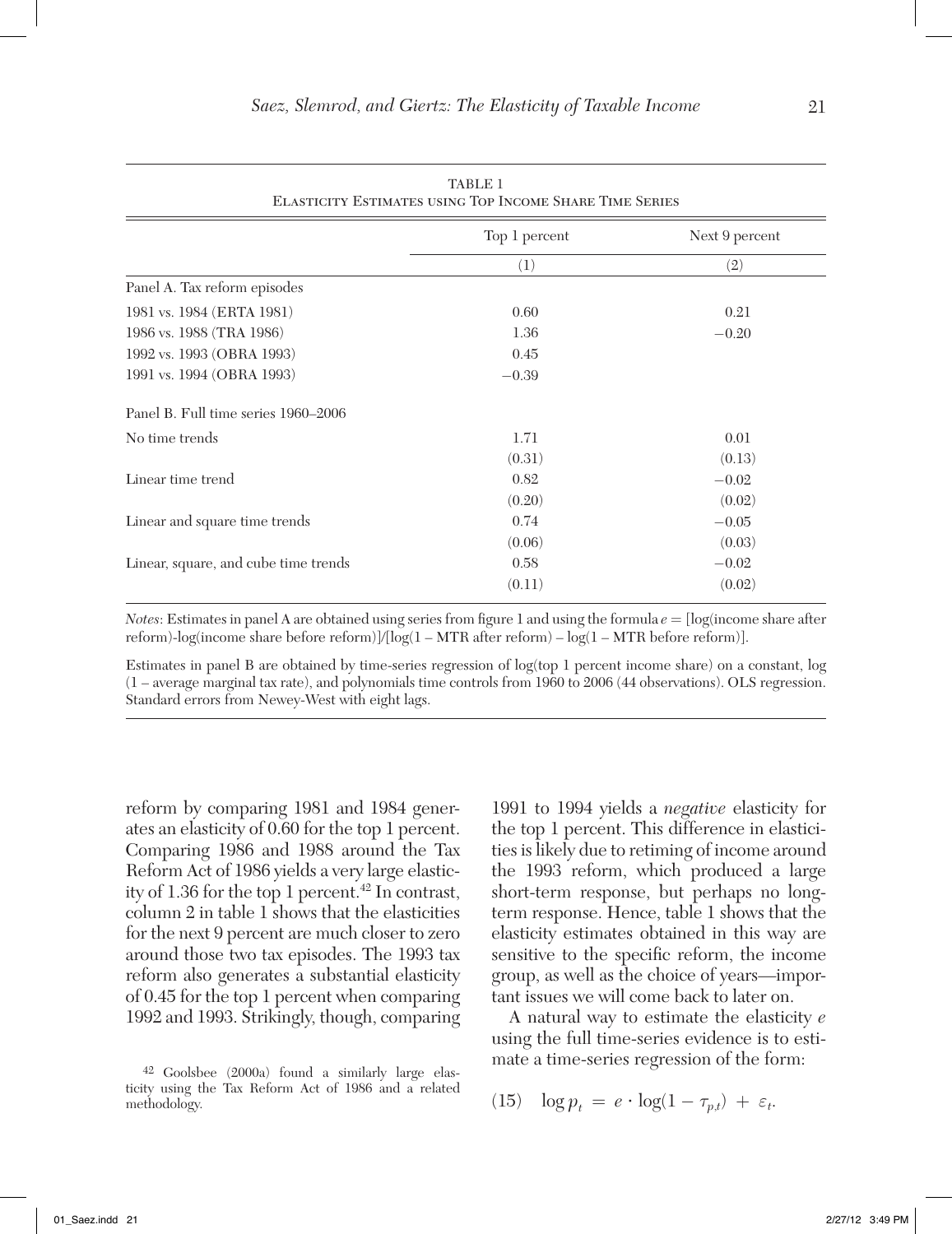As reported in table 1, such a regression generates a very high estimate of the elasticity *e* of 1.71 for the top 1 percent.<sup>43</sup> However, this is an unbiased estimate only if, absent any marginal tax rate changes, the top 1 percent income share series would have remained constant or moved in a way that is uncorrelated with the evolution of marginal tax rates. But it is entirely possible that inequality changed over time for reasons unrelated to tax changes: the secular increase in income concentration in the United States since the 1960s was almost certainly not entirely driven by changes in the top tax rates, hence biasing upward the estimate of *e*. 44 For example, figure 1 shows that there was a sharp increase in the top 1 percent income share from 1994 to 2000 in spite of little change in the marginal tax rate faced by the top 1 percent, which suggests that changes in marginal tax rates are not the sole determinant of the evolution of top incomes (at least in the short run).45

It is possible to add controls for various factors affecting income concentration through channels other than tax rates in regression (15), as in Slemrod (1996). Unfortunately, we do not have a precise understanding of what those factors might be. An agnostic approach to this problem adds time trends to (15). As shown in table 1, such time trends substantially reduce the estimated elasticity, although it remains significant and above 0.5. The key problem is that we do not know exactly what time-trend specification is necessary to control for non-tax-related changes,

<sup>43</sup>The estimated elasticity for the next 9 percent is very small ( $e = 0.01$ ), and not significantly different from zero.

and adding too many time controls necessarily destroys the time-series identification.

It could be fruitful to extend this framework to a multicountry time-series analysis. In that case, global time trends will not destroy identification, although it is possible that inequality changes differentially across countries (for non-tax-related reasons), in which case country-specific time trends would be required and a similar identification problem would arise. Anthony B. Atkinson and Andrew Leigh (2010) and Jesper Roine, Jonas Vlachos, and Daniel Waldenstrom (2009) propose first steps in that direction. The macroeconomic literature has recently used cross-country time-series analysis to analyze the effects of tax rates on aggregate labor supply (see, e.g., Ohanian, Raffo, and Rogerson 2008), but has not directly examined tax effects on reported income, let alone on reported income by income groups.

#### 3.4 *Difference-in-Differences Methods*

Most of the recent literature has used micro-based regressions using "differencein-differences" methods<sup>46</sup> in which changes in reported income of a treatment group (experiencing a tax change) are compared to changes for a "control" group (which does not experience the same, or any, tax change).<sup>47</sup>

To illustrate the identification issues that arise with difference-in-differences methods, we will examine the 1993 tax reform in the United States that introduced two new income tax brackets—raising rates for those at the upper end of incomes from 31 percent (in 1992 and before) to 36 percent or 39.6 percent (in 1993 and after) and enacted

<sup>&</sup>lt;sup>44</sup> See Katz and Autor (1999) for a comprehensive analysis of trends in wage inequality in the United States since 1960. Reverse causality is also a possibility. If incomes of the already affluent increase, the group might have more political influence and success in lobbying the government to cut top tax rates.

<sup>45</sup>Slemrod and Bakija (2001) call the behavior of reported taxable income over this period a "nonevent study."

<sup>46</sup> For earlier reviews of this literature, see Slemrod (1998) and Giertz (2004).

<sup>47</sup> Note that share analysis is conceptually related to the difference-in-differences method as share analysis compares the evolution of incomes in a given quantile (the numerator of the share is the treatment group) relative to the full population (the denominator of the share is implicitly the control group).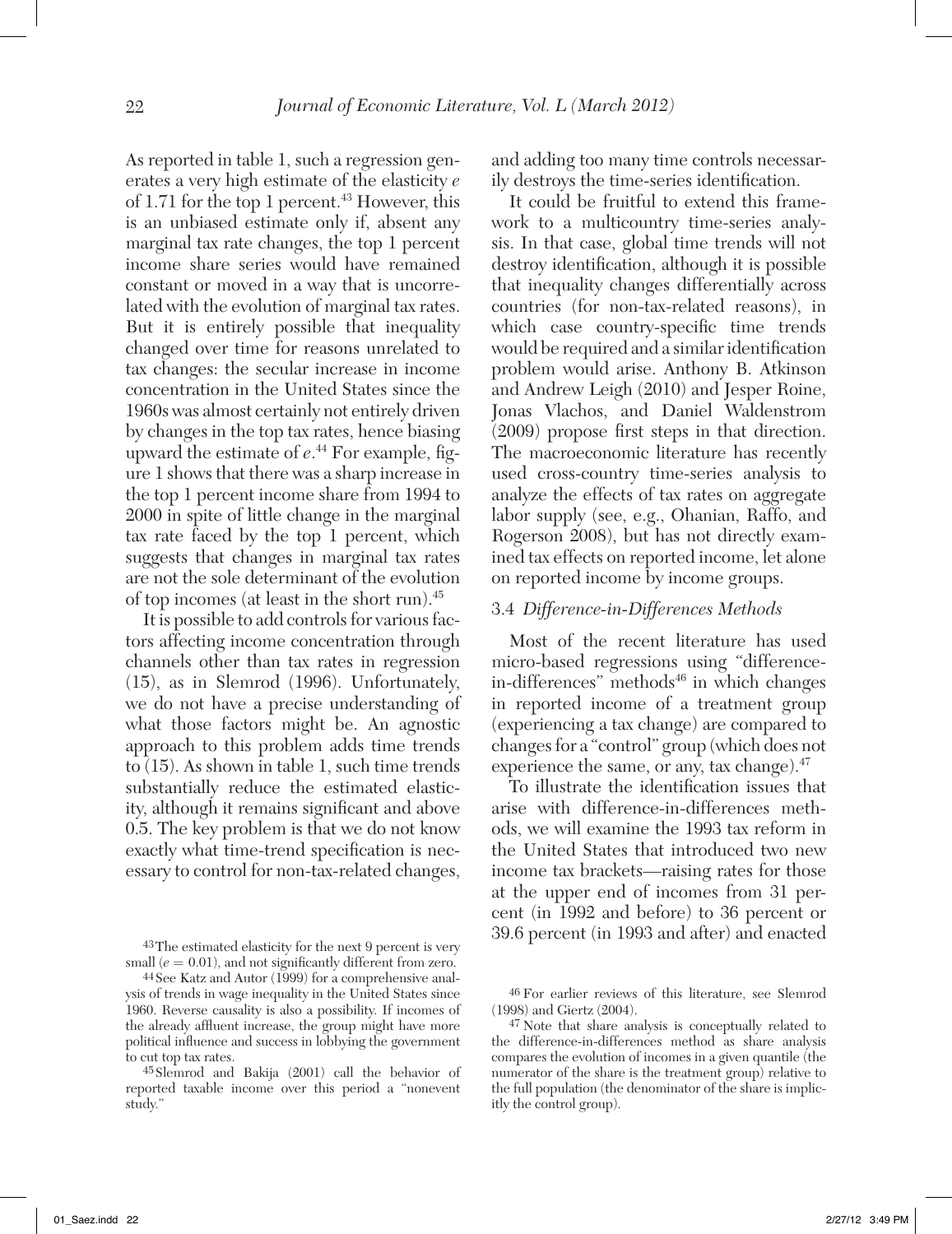only minor other changes (see appendix A for details). Figure 1 shows that the average marginal tax rate for the top 1 percent increased sharply from 1992 to 1993, but that the marginal tax rate for the next 9 percent was not affected. Our empirical analysis is based on the Treasury panel of tax returns described in Giertz (2008). As discussed in appendix B, those panel data are created by linking the large annual tax return data stratified by income used by U.S. government agencies. Therefore, the data include a very large number of top 1 percent taxpayers.

## 3.4.1 *Repeated Cross-Section Analysis*

Let us denote by *T* the group affected by the tax change (the top 1 percent in our example) and by *C* a group not affected by the reform (the next 9 percent in our example).48 We denote by  $t_0$  the pre-reform year and by  $t_1$  the post-reform year. Generalizing our initial specification (13), we can estimate the two-stage-least-squares regression:

(16) 
$$
\log z_{it} = e \cdot \log(1 - \tau_{it})
$$

$$
+ \alpha \cdot 1(t = t_1)
$$

$$
+ \beta \cdot 1(i \in T) + \varepsilon_{it},
$$

on a repeated cross-section sample including both the treatment and control groups and including the year  $t_0$  and year  $t_1$  samples, and using as an instrument for  $log(1 - \tau_{it})$  the post-reform and treatment group interaction  $1(t = t_1) \cdot 1(i \in T)$ .

Although we refer in this section to income tax rate schedule changes as a treatment, they certainly do not represent a classical treatment in which a random selection of taxpayers is presented with a changed tax

rate schedule, while a control group of taxpayers is not so subject. In fact, in any given year all taxpayers of the same filing status face the same rate schedule. However, when the rates applicable at certain income levels change more substantially than the rates at other levels of income, some taxpayers are more likely to face large changes in the applicable marginal tax rate than other taxpayers. However, when the likely magnitude of the tax rate change is correlated with income, any non-tax-related changes in taxable income  $(i.e., z_{it}^0)$  that vary systematically by income group will need to be disentangled from the effect on taxable incomes of the rate changes.

The two-stage-least-squares estimate from (16) is a classical difference-in-differences estimate equal to:

$$
(17) e = ([E(\log z_{it_1}|T) - E(\log z_{it_0}|T)]
$$

$$
- [E(\log z_{it_1}|C) - E(\log z_{it_0}|C)])/
$$

$$
([E(\log(1 - \tau_{it_1})|T) - E(\log(1 - \tau_{it_0})|T)]
$$

$$
- [E(\log(1 - \tau_{it_1})|C) - E(\log(1 - \tau_{it_0})|C)]).
$$

Thus, the elasticity estimate is the ratio of the pre- to post-reform change in log incomes in the treatment group minus the same ratio for the control group to the same difference-indifferences in log net-of-tax rates.

Using repeated cross-sectional data from 1992 (pre-reform) and 1993 (post-reform), we define the treatment group as the top 1 percent and the control group as the next 9 percent (90th percentile to 99th percentile). This designation is made separately for each of the pre- and post-reform years. Note that being in the treatment group depends on the taxpayer's behavior. Table 2, panel A shows an elasticity estimate of 0.284, which reflects the fact that the top 1 percent incomes decreased from 1992 to 1993 while the next 9 percent incomes remained stable as shown in figure 1. However, comparing

<sup>48</sup> Restricting the control group to the next 9 percent increases its similarity (absent tax changes) to the treatment group.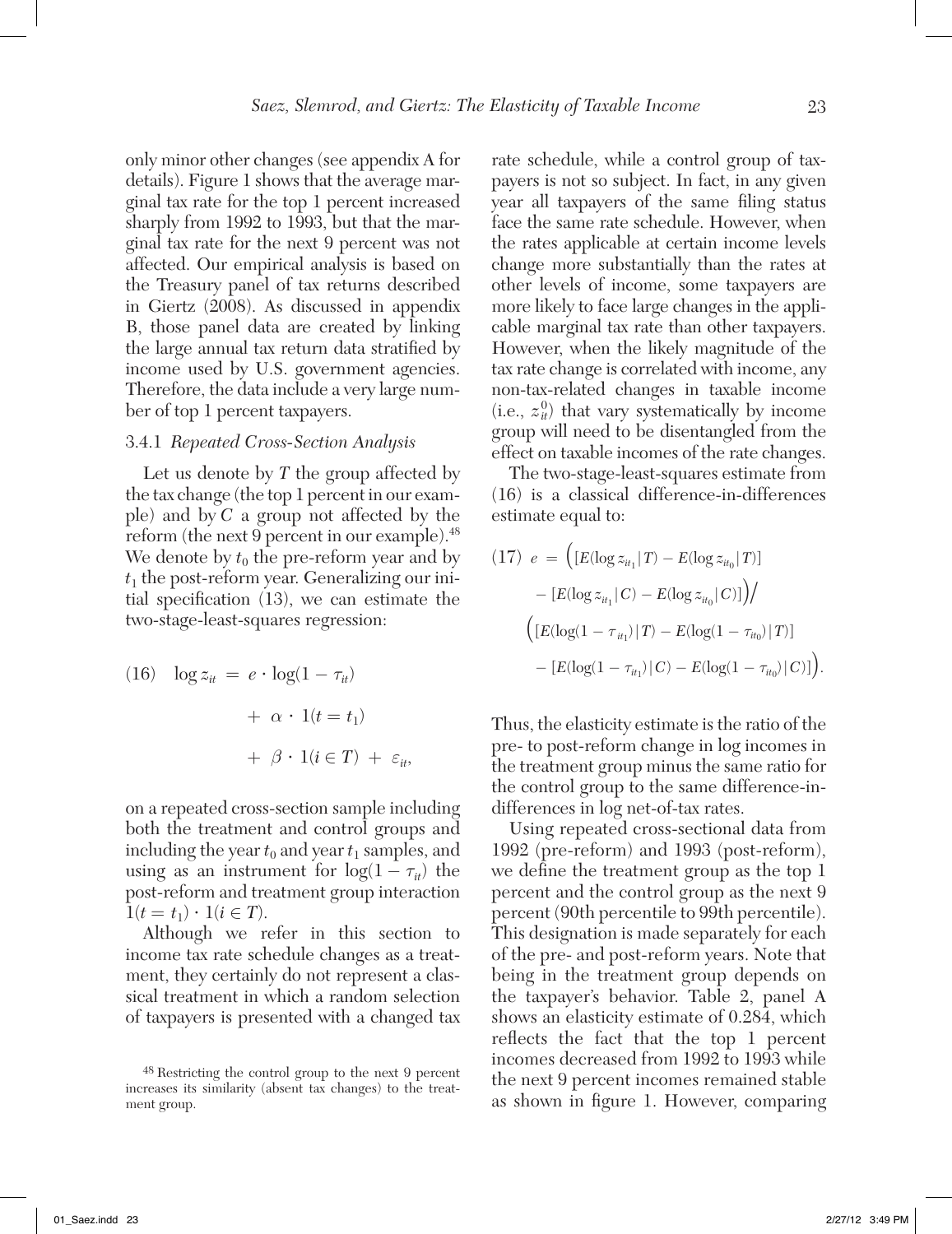| Control group                                                      | Next 9 percent | Next 49 percent |  |
|--------------------------------------------------------------------|----------------|-----------------|--|
|                                                                    | (1)            | (2)             |  |
| A. Repeated cross-section analysis                                 |                |                 |  |
| A1. Comparing two years only                                       |                |                 |  |
| 1992 and 1993                                                      | 0.284          | 0.231           |  |
|                                                                    | (0.069)        | (0.069)         |  |
| $1991$ and $1994\,$                                                | $-0.363$       | $-0.524$        |  |
|                                                                    | (0.077)        | (0.075)         |  |
| A2. Using all years 1991 to 1997                                   |                |                 |  |
| 1991 to 1997 (no time trends controls)                             | $-0.373$       | $-0.641$        |  |
|                                                                    | (0.053)        | (0.052)         |  |
| 1991 to 1997 (with time trends controls)                           | 0.467          | 0.504           |  |
|                                                                    | (0.073)        | (0.071)         |  |
| B. Panel analysis                                                  |                |                 |  |
| B1. Comparing two years only                                       |                |                 |  |
| 1992 to 1993 changes (no controls)                                 | 1.395          | 1.878           |  |
|                                                                    | (0.107)        | (0.184)         |  |
| 1991 to 1994 changes (no controls)                                 | 2.420          | 3.352           |  |
|                                                                    | (0.221)        | (0.446)         |  |
| 1992 to 1993 changes (log base year income control)                | $-0.721$       | 0.814           |  |
|                                                                    | (0.213)        | (0.149)         |  |
| 1992 to 1993 changes $(+)$ splines income controls)                | $-1.669$       | $-1.866$        |  |
|                                                                    | (1.052)        | (0.711)         |  |
|                                                                    |                |                 |  |
| B2. Using all 1991-1992, , 1996-1997 changes<br>No income controls | 1.395          | 1.878           |  |
|                                                                    | (0.296)        | (0.338)         |  |
|                                                                    |                |                 |  |
| Base year log income control                                       | 0.537          | 0.955           |  |
|                                                                    | (0.264)        | (0.247)         |  |
| Base year $log$ income $+$ splines controls                        | 0.564          | 0.723           |  |
|                                                                    | (0.259)        | (0.260)         |  |
| Base year $log$ income $+$ splines controls                        | 0.143          | 0.237           |  |
| (using predicted MTR change instrument)                            | (0.200)        | (0.077)         |  |

Table 2

*Notes*: Estimates based on a panel of tax returns (see appendix and Giertz 2008).

Panel A estimates are obtained from 2SLS regression:  $\log(z_{it}) = e \cdot \log(1 - \tau_{it}) + \alpha \cdot 1$ (top 1 percent) +  $\beta \cdot 1$ (postreform) + ε*it* using 1(top 1 percent)·1(post-reform year) as instrument. Time controls in the last row of panel A2 are group specific: γ<sup>1</sup> ·*t*· 1(top 1 percent) + γ<sup>2</sup> ·*t*·1(not top 1 percent). Panel B1 estimates are obtained from 2SLS panel regression:  $\Delta$ log( $z_{tt}$ ) = *e* ·  $\Delta$ log( $1 - \tau_{tt}$ ) +  $\varepsilon_{tt}$  using 1(top 1 percent in base year) as instrument. Base year income controls  $log(z_{it})$  and 10 splines in  $z_{it}$  are added in last two rows. In panel B2, comparisons 1991 to 1992, . . . , 1996 to 1997 are stacked and year dummies are included in the 2SLS regression. The instrument is 1(top 1 percent in base year)·1( $t = 1992$ ). Instrument MTR predicted change  $log[(1 - \tau_{it}^p)/(1 - \tau_{it})]$  is used in the 4th row of estimates where  $\tau_{it}^p$  is the marginal tax rate in year  $t + 1$  using (inflation adjusted) year  $t$  income. In column 1, the estimates are run using the top 10 percent tax filers (so that the treatment group is the top 1 percent and the control group is the top 10 percent excluding the top 1 percent, "The next 9 percent"). In column 2, the estimates are run using the top 50 percent tax filers (so that the control group is the top 50 percent excluding the top 1 percent, "The next 49 percent").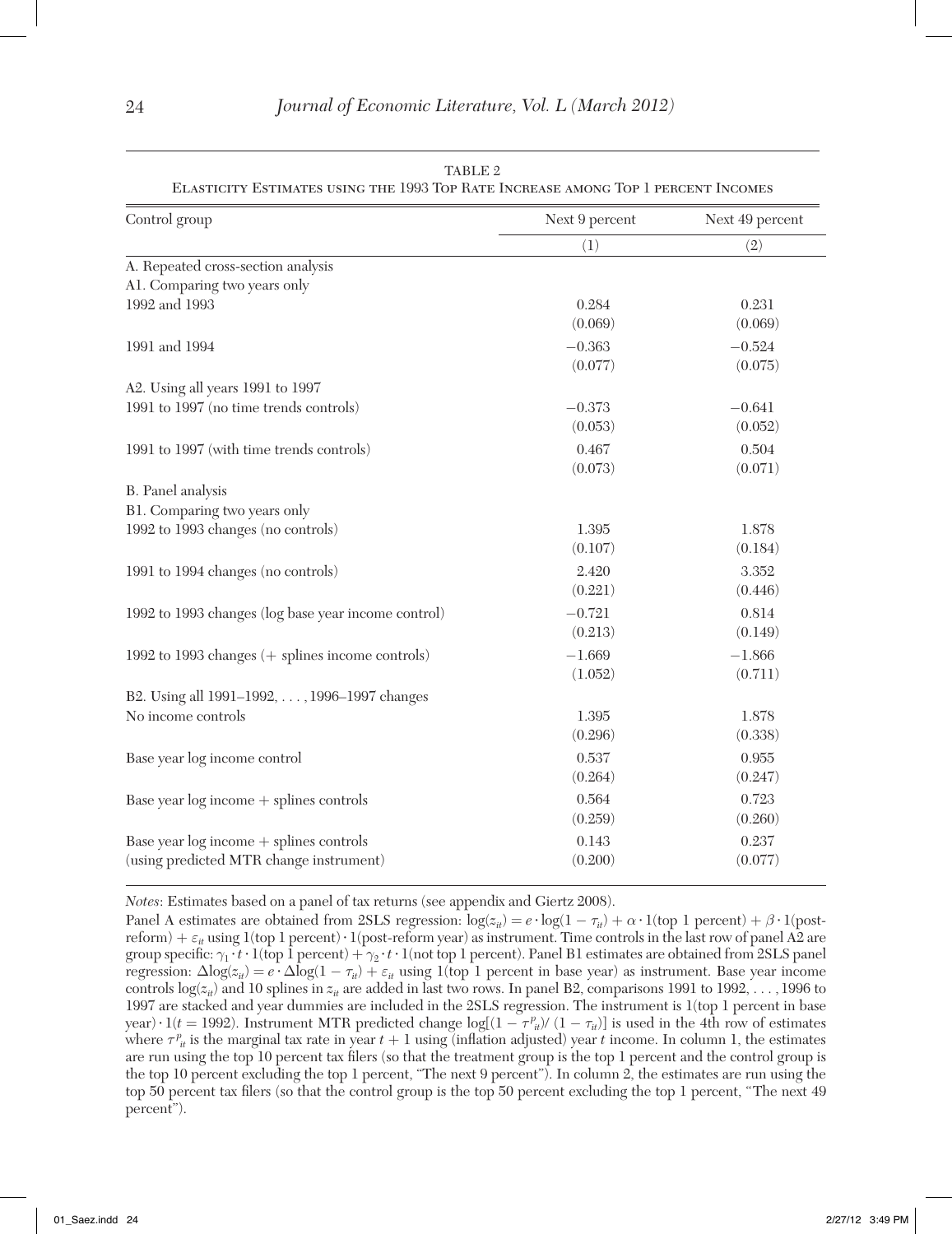1991 to 1994 generates a *negative* elasticity, as the top 1 percent incomes increased faster than the next 9 percent incomes from 1991 to 1994 (figure 1). The sign switch mirrors the results of table 1, column  $1.^{49}$ 

As is standard in the case of differencein-differences estimation, formula (17) will yield an unbiased estimate of the elasticity *e* only if the parallel trend assumption holds: absent the tax change, the numerator would have been zero, i.e., log-income changes pre- to post-reform would have been the same in the treatment and control groups. In the case of our example, that means that the incomes of the top 1 percent would have grown at the same rate as the incomes of the next 9 percent (absent the tax change). Such an assumption can be examined using pre-reform years or post-reform years to construct placebo difference-in-differences estimates. As is clear from figure 1, the top 1 percent incomes increase sharply from 1994 to 2000 relative to average incomes, while the share of the next 9 percent income is almost flat. Therefore, the difference-in-differences identification assumption is clearly violated in the post-reform period.

In cases where the parallel trend assumption does not hold, we can generalize equation (16) by pooling together several pre-reform years and post-reform years and running the following two-stage-least-squares regression (assuming the tax change takes place in  $\chi$  ear  $\bar{t}$ ):

(18) 
$$
\log z_{it} = e \cdot \log(1 - \tau_{it})
$$

$$
+ \alpha \cdot 1(t \geq \overline{t})
$$

$$
+ \beta \cdot 1(i \in T) + \gamma_C \cdot t
$$

$$
+ \gamma_T \cdot t \cdot 1(i \in T) + \varepsilon_{it},
$$

where we have added separate time trends for the control and treatment groups and where the instrument is the post-reform and treatment interaction  $1(t \geq \overline{t}) \cdot 1(i \in T)$ .

As shown in table 2, panel A, with no time trends, the regression produces a negative elasticity estimate of  $e = -0.40$  because the top 1 percent incomes increase faster than next 9 percent incomes over the period 1991 to 1997 in spite of the top tax rate increase. However, adding separate time trends generates a statistically significant and positive elasticity estimate of  $e = 0.47$ . This positive elasticity is consistent with figure 1: from 1991 to 1997, the share of income reported by the top 1 percent incomes increases relative to the next 9 percent, but from 1992 to 1993, incomes for the top 1 percent incomes *fall* overall and relative to the next 9 percent of the income distribution, coinciding exactly with the tax change. Hence, the pooled regression (18) assumes that this reversal is due to a large immediate and permanent elasticity of reported income with respect to tax rates. We discuss below the issue of short-term versus long-term responses, which is central to this particular tax episode. Column 2 in table 2 shows that those repeated cross-section estimates are not sensitive to broadening the control group from the next 9 percent to the next 49 percent, because incomes for both the next 9 percent and the next 49 percent move together, exhibiting very slow growth over the period.

Finally, note that if the control group faces a tax change, difference-in-differences estimates will be consistent only if the elasticities are the same for the two groups. To see this, refer back to equation (17).

<sup>49</sup> Estimates from table 2, panel A, are unweighted (i.e., not weighted by income,  $z_{it}$ ). In a previous version of this paper (Saez, Slemrod, and Giertz 2009), similar estimates are presented when weighting by income. Incomeweighting is standard in the ETI literature because it gives proportionally more weight to high-income taxpayers, because their response contributes proportionately more to the aggregate elasticity (as discussed in section 2.1). Here, cross-sectional estimates are not income-weighted because of concerns from weighting by the dependent variable. The estimates here are qualitatively similar to the earlier income-weighted estimates, however, the absolute magnitude of the estimates is smaller, especially for the positive estimates reported in rows two and four.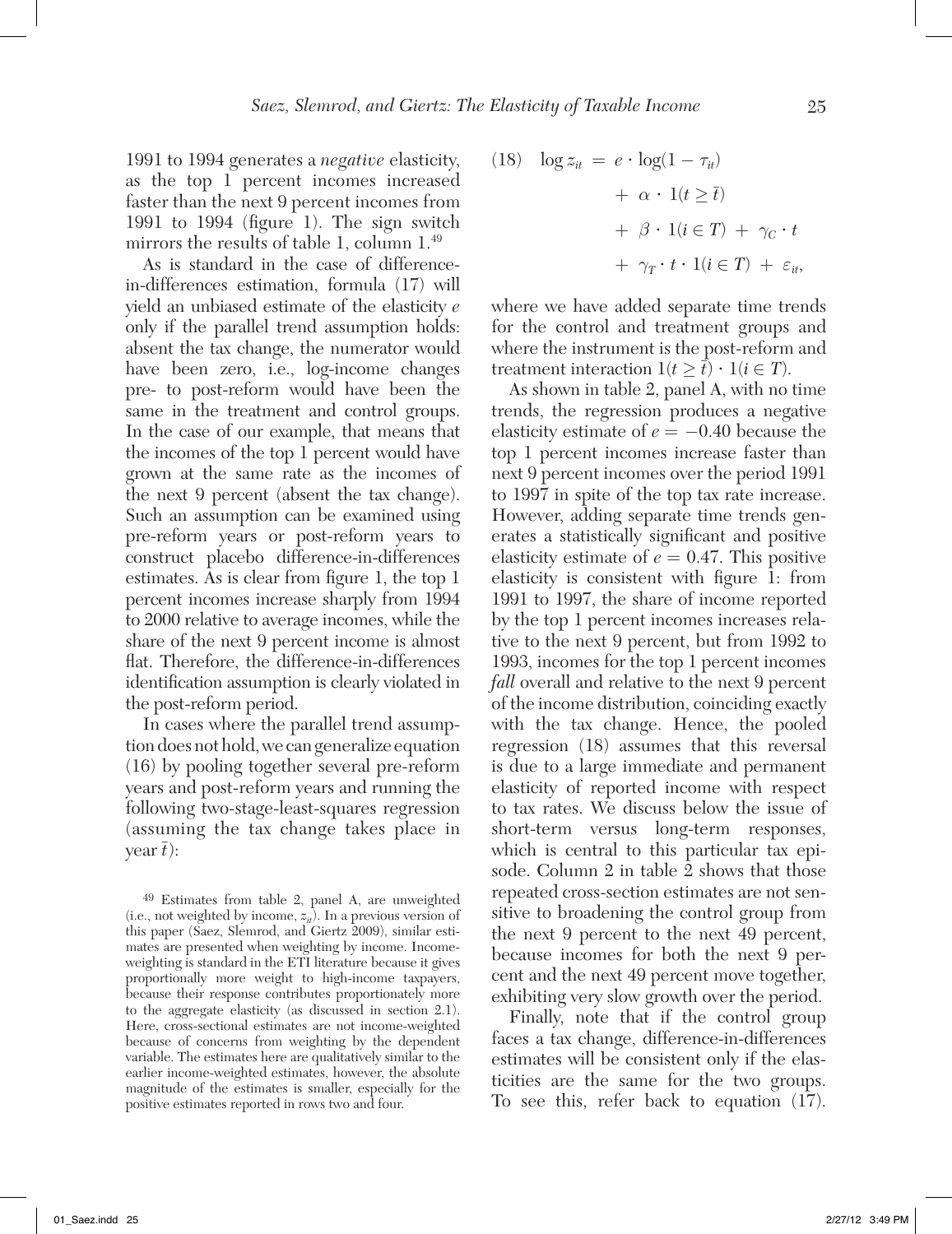Suppose that the control group experiences a change in tax rates that is half the size of the tax rate change for the treatment group, so that  $E(\log(1 - \tau_{it_1})|C)$  –  $E(\log(1 - \tau_{it_0})|C) = 0.5 \cdot [E(\log(1 - \tau_{it_1})|T) E(\log(1 - \tau_{it_0})|T)$ . Assume further that the difference-in-differences identification assumption holds, but that the elasticity in the control group is zero while the elasticity is  $e_T > 0$  in the treatment group. In that case, we have

$$
E(\log z_{it_1}|T) - E(\log z_{it_0}|T)
$$
  
=  $e_T \cdot [E(\log(1 - \tau_{it_1})|T) - E(\log(1 - \tau_{it_0})|T)]$ 

and  $E(\log z_{it_1}|C) - E(\log z_{it_0}|C) = 0$  and hence formula (17) leads to  $e = 2 \cdot e_T$ : the estimated elasticity is twice as large as the true elasticity in the treatment group. This possibility might be relevant for interpreting the effect of the Tax Reform Act of 1986; table 1 shows that, based on share elasticities, the elasticity around that episode may be large for the top 1 percent, but close to zero for the next 9 percent (and the next 9 percent experiences a tax rate cut that is about half of the tax rate cut for the top 1 percent from 1986 to 1988). This may partly explain why Feldstein (1995) obtained such large elasticities around the Tax Reform Act of 1986, a point made originally by John Navratil (1995).

### 3.4.2 *Panel Analysis*

Following the influential analysis of Feldstein (1995), the great majority of empirical studies of the ETI have used panel data. With panel data, we can define the treatment group *T* as the top 1 percent of income earners and the control group *C* as the next 9 percent of tax filers based on income *in pre-reform year*  $t_0$ , and follow those tax filers into the post-reform year  $t_1$ . We can then run

the two-stage-least-squares panel regression:  
(19) 
$$
\log \frac{z_{it_1}}{z_{it_0}} = e \cdot \log \left( \frac{1 - \tau_{it_1}}{1 - \tau_{it_0}} \right) + \varepsilon_{it_0}
$$

using  $1(i \in T)$  as the instrument. This regresparameter:

sion estimates a difference-in-differences  
parameter:  
(20) 
$$
e = \frac{E(\log \frac{z_{u_1}}{z_{u_0}}|T) - E(\log \frac{z_{u_1}}{z_{u_0}}|C)}{E[\log(\frac{1-\tau_{u_1}}{1-\tau_{u_0}})|T] - E[\log(\frac{1-\tau_{u_1}}{1-\tau_{u_0}})|C]}.
$$

As shown in table 2, panel B, such a regression generates a very large elasticity of 1.40, as the top 1 percent income earners in 1992 experience a drop in reported taxable income of about 15 percent in 1993, while the next 9 percent income earners in 1992 experience a drop of less than 5 percent. As noted above, this elasticity estimate is unbiased if, absent the tax change, the numerator of (19) is zero: log income changes are the same in the treatment and control group. As we described in our discussion of repeated cross-section analyses, this assumption might be violated if there are secular changes in income inequality: the top 1 percent incomes might have increased faster than the next 9 percent earners even in the absence of a tax change. In the case of panel analysis, however, another problem arises. Even in the absence of changes in the income distribution, the identification assumption might not hold because of mean reversion: the top 1 percent incomes in base year  $t_0$  are likely to decrease because many individuals were in the top 1 percent in year  $t_0$  due to having large positive transitory incomes.

To mitigate the mean reversion bias as well as potential changes in income inequality, following Auten and Carroll (1999), one can add year  $t_0$  income controls in regression (20), either in a simple way by including  $\log z_{it_0}$ , or in a richer way by including either polynomials or splines in base-year income.50 As shown in table 2, adding such

<sup>50</sup> Decile-based splines are a set of ten variables. The *p*-th spline is constant outside decile *p* (of the distribution of log income) and varies like log income within the *p*-th decile.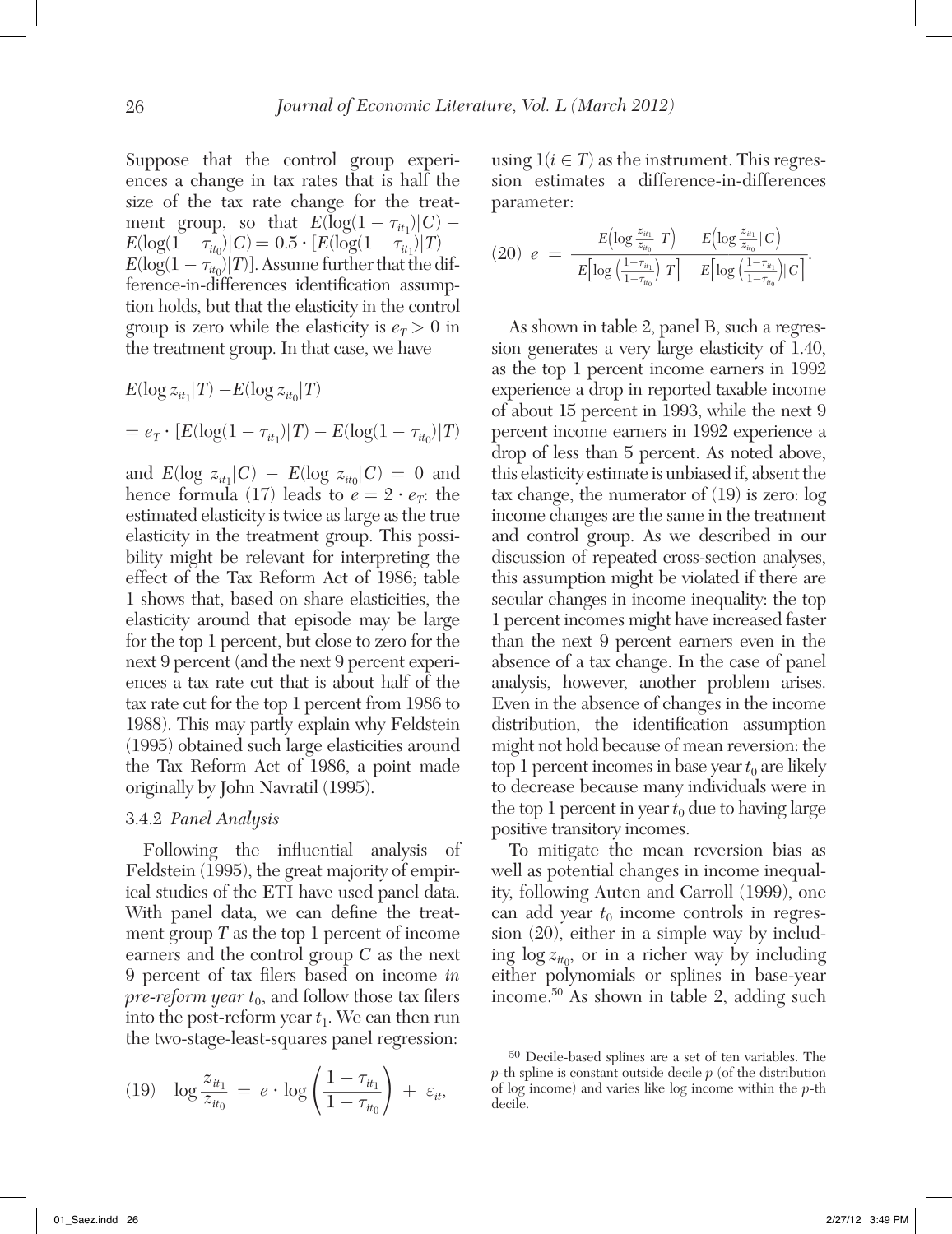income controls has a dramatic effect on the estimates: the estimated elasticities become negative with large absolute values and large standard errors.<sup>51</sup>

With only two years of data, adding too many base-year income controls destroys identification by absorbing much of the independent variation in tax rates, as the taxrate instrument—a dummy for those with incomes in the top 1 percent in the base year—is also a function of base-year income. Therefore, we are skeptical that convincing estimates of the ETI can be obtained from a panel analysis using only two years of data when the tax rate changes are concentrated in a single part of the distribution (such as the top percentile in our example).

To overcome this issue, one would want to assess whether the numerator of (20) is uniquely large when a tax reform happens (relative to times when no tax reform happens). Therefore, following Gruber and Saez (2002), we can add additional years in regression (20) by stacking differences for years 1991 to 1992, 1992 to 1993, . . ., 1996 to 1997, and adding year dummies as follows:

follows:  
\n
$$
(21) \quad \log \frac{z_{it+1}}{z_{it}} = e \cdot \log \left( \frac{1 - \tau_{it+1}}{1 - \tau_{it}} \right) + f(z_{it}) + \alpha_t + \varepsilon_{it},
$$

where  $f(z_{it})$  denotes controls in base-year income. In that case, we use as an instrument  $1(i \in T_t) \cdot 1(t = 1992)$ , i.e., the interaction of being in the top 1 percent in the base year and the tax reform year 1992. Table 2 shows that, compared to the elasticity estimate of 1.395 with no base-year income controls, the estimate falls to around 0.5 to 0.6 when

adding base-year income controls. The key identifying assumption in this case is that, absent the tax change, the extent of year-toyear mean reversion and year-to-year income inequality changes are stable over the period 1991 to 1997. Note that the estimates are no longer highly sensitive to the number of income controls (and, as the income controls  $f(z_{it})$  are not year-specific, they do not destroy the identification).

## *Additional Issues in Panel Analysis*

A troubling issue with panel analysis (relative to repeated cross-section analysis) is that the identification assumptions lack transparency because they mix assumptions regarding mean reversion and assumptions regarding changes in income inequality. As a result, it is not possible to informally assess the validity of the panel approach by examining graphs such as figure 1. When baseyear income controls are added this problem becomes even more severe. For example, it is often impossible to tell to what extent the income controls are adjusting for mean reversion and to what extent they are controlling for divergence in the income distribution. Worse yet, these income controls could hamper identification by absorbing informative variation in the tax rates, which are correlated with income. Our empirical analysis also reveals considerable sensitivity of panel regressions even in the case where many years are pooled and many base-year income controls are included (as in table 2, panel B2).

First, comparing columns 1 and 2 on table 2, panel B2, we note that the panelbased estimates are somewhat sensitive to the choice of the control group, probably due to differences in mean reversion across control groups. Therefore, in situations with mean reversion, it is useful to include episodes of both increases and decreases in tax rates for identification, as mean reversion

<sup>51</sup> Adding base-year income controls in the 1991 to 1994 comparison also makes the elasticity estimates negative and very imprecisely estimated.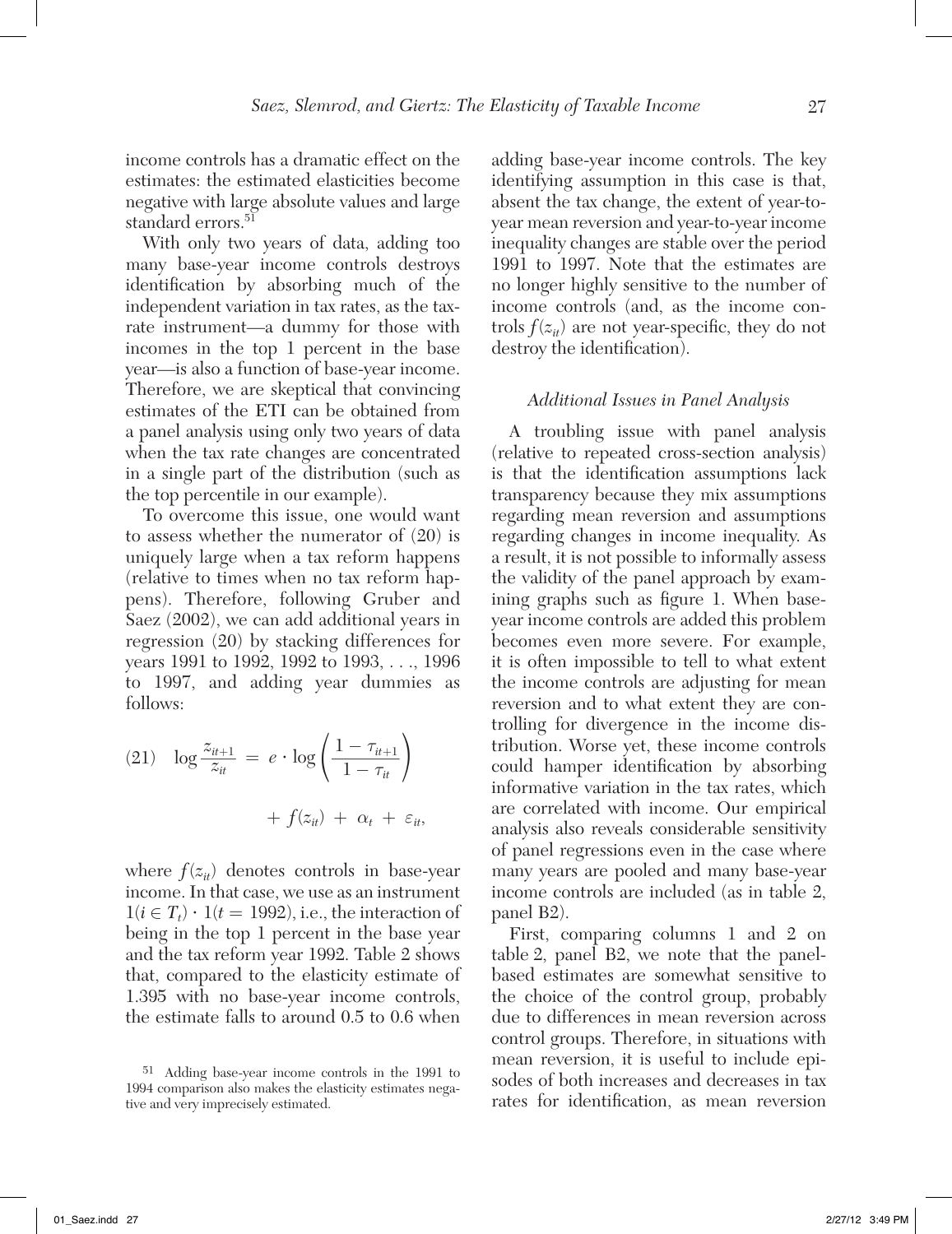creates biases in opposite directions in the case of tax increases versus tax decreases.

Second, the panel regressions are sensitive to the choice of the instrument for the marginal tax rate. We have so far defined the instrument based on membership in the top 1 percent group to exploit the fact that the 1993 tax change was concentrated among the top 1 percent. However, to account for tax schedule changes throughout the income distribution, many studies have instead used a different instrument: the predicted change in log net-of-tax rates assuming that income, often inflation-adjusted income, remains the same as in the base year (allowing the tax schedule to change).<sup>52</sup> Such an instrument has the advantage of taking account of all changes in the tax rate schedule. In the case of the 1993 reform, the choice of the instrument should not matter much because the tax rate change was concentrated among the top 1 percent. However, the elasticity estimates, shown in the fourth row of panel B2, are much smaller when using the predicted change in the log of the net-of-tax tax rate as an instrument. This may be due to the fact that predicted marginal tax rate changes are sometimes nonzero due to minor changes in the tax code or various provisions that are not indexed for inflation. If tax filers are unlikely to respond to such minor changes, this may explain why estimates using the traditional instrument are smaller than those using the top 1 percent instrument.

Some authors have proposed alternatively to construct the instrument based either on the *average* of pre- and post-reform income (Carroll 1998) or on income in a year midway between the years used to construct

the difference (Blomquist and Selin 2009).<sup>53</sup> While using average income helps with mean reversion, changes in the distribution of income remain a potential issue. Practically, empirical attempts at using such alternative instruments have shown that estimates are quite sensitive to the choice of instruments, suggesting that the standard methods do not control adequately for mean reversion.

## *Advantages of Panel Analysis*

Under some assumptions, panel analysis offers several advantages. First, in principle, panel analysis is useful (relative to repeated cross-section analysis) if individual income in a base year is a good predictor of income after the reform (absent any tax change). This is restating in a positive way the point that the presence of income mobility weakens the case for using panel data.<sup>54</sup> In reality, there is substantial persistence of individual income from year to year and therefore panel estimates tend to have smaller standard errors than repeated cross-section estimates (keeping sample size the same). In practice, this advantage is counterbalanced by the fact that there is a non-negligible fraction of individuals who experience very substantial mobility and—based on our computations—can have a significant influence on panel estimates, so that some trimming of outliers is needed to obtain more stable estimates.

Second, panel analysis is also useful when one wants to analyze a tax change targeted to a specific group and there is a concern that

<sup>52</sup> We estimated the predicted marginal tax rate in year  $t + 1$  by inflating year  $t$  incomes using the inflation adjustment used in the tax code. As a result, only statutory changes in the tax law such as the top rate reduction in 1993 or elements of the tax code that are not indexed can produce a change in predicted net-of-tax rates.

<sup>53</sup>Caroline Weber (2010) argues for constructing the tax rate instrument to be a function of income lagged one or more years before the base year, with the appropriate lag depending on the degree of serial correlation of transitory income; in this framework, addressing heterogeneous income trends requires that one-year income controls be instrumented with income from the same lag as for the tax rate variables.

<sup>54</sup>To see this, note that in the extreme case where potential incomes  $z_{it}^0$  are iid, there would be no point in using panel data.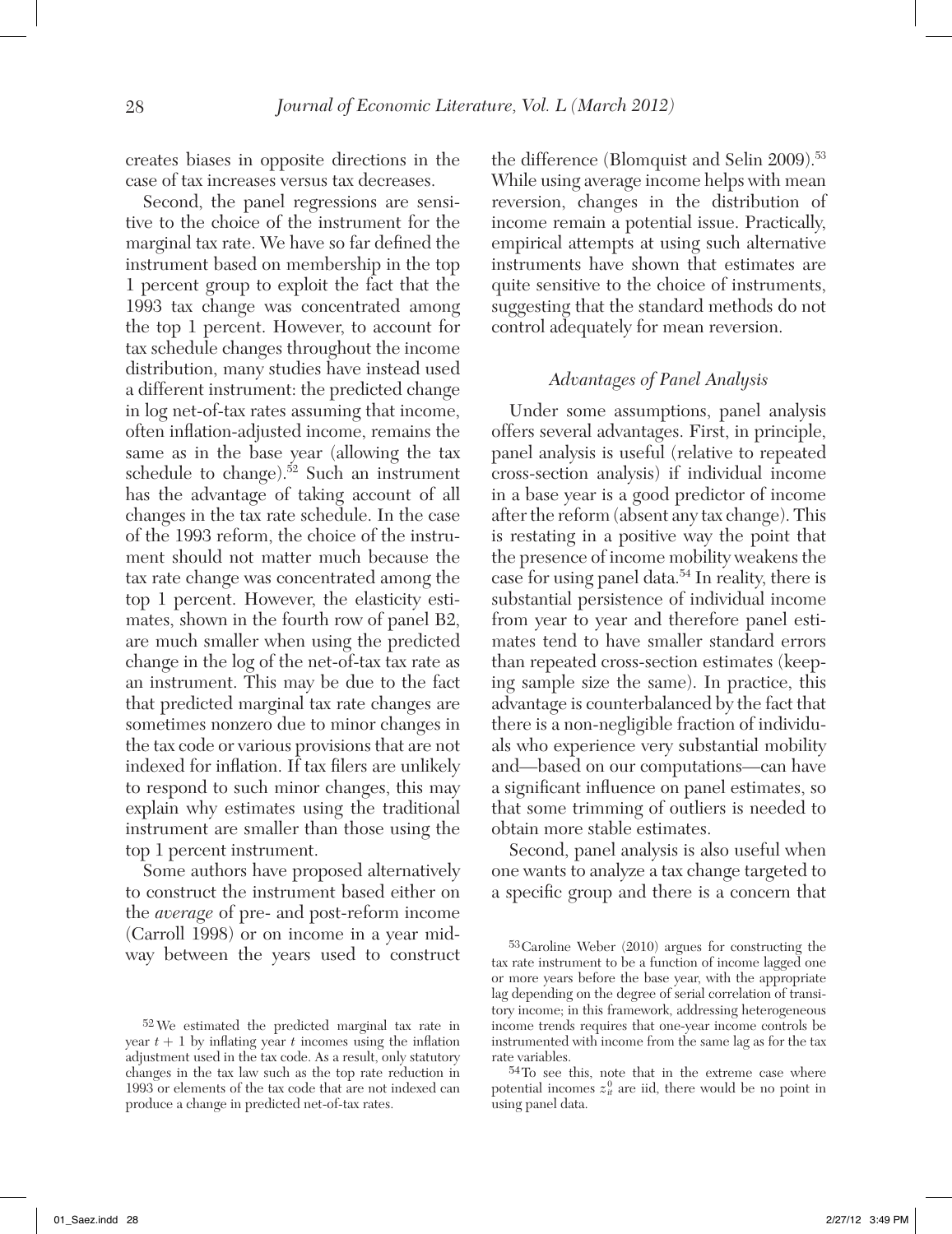the composition of this group will change significantly over time in the repeated cross sections. Consider again the case of the 1993 reform, which affected the top 1 percent income earners. Suppose that the increase in the top 1 percent income share is due entirely to new tax filers who entered the high-income category in 1993 for reasons unrelated to the tax change and who were not part of the control group either (e.g., a student starting a successful new dot-com company), and that neither the top 1 percent income earners nor the next 9 percent control group in 1992 experienced any change in income (absent the tax change). In that case, the repeated cross-section analysis is biased because of composition effects (that change the cross-section distribution of income for nontax reasons), but the panel analysis is unbiased because (1) there is no mean reversion among the 1992 top 1 percent income earners relative to the control group and (2) there is no change in inequality from 1992 to 1993 between the top 1 percent and the control group defined based on 1992 incomes. Obviously these two assumptions never hold exactly, as there is substantial mobility with respect to the top 1 percent. For example, Slemrod (1992) reports that, in the 1980s, between 28 and 40 percent of the households in the top 1 percent of the income distribution were new from one year to the next.

Finally, panel data are required to study some questions other than the overall response of reported incomes. For example, if one wants to study how a tax change affects income mobility (for example, do more middle-income individuals become successful entrepreneurs following a tax rate cut?), panel data is clearly necessary.

In sum, those considerations lead us to conclude that the advantage of longitudinal analysis relative to repeated cross-section analysis has been somewhat exaggerated in the empirical literature following Feldstein (1995), especially when one wants to analyze

tax changes happening primarily at the top of the income distribution. In some contexts, repeated cross-section analysis or sharebased time-series analysis may be a more robust and transparent approach.<sup>55</sup>

# 3.4.3 *Short-Term versus Long-Term Responses*

Figure 1 illustrates the difficulty of obtaining convincing estimates of the (short- and long-term) elasticity of reported income with respect to the net-of-tax rate. As already discussed, the anticipated high-end tax rate increases of 1993 seem to have generated a temporary decline in top 1 percent incomes in 1993 and a temporary upward spike in 1992 as tax filers moved reported taxable income from 1993 into 1992 to take advantage of the lower 1992 tax rate. As a result, the elasticity estimated using only the years 1992 and 1993 is large. We know something about the nature of this short-term response. For executives, Goolsbee (2000b) showed that indeed a significant fraction of the response was due to timing in the realization of stock options, and Parcell (1995) and Sammartino and Weiner (1997) document the extent of year-end retiming of taxable income in the form of bonuses. In these cases, we would expect the long-term response to be much smaller.

An important question is whether the clearly visible short-term responses persist over time. In particular, how should we interpret the continuing rise in top incomes after 1994? If one thinks that this surge is evidence of diverging trends between highincome individuals and the rest of the population that are independent of tax policy, then the long-term response to the tax change is less than estimated. Alternatively, one could

<sup>55</sup>Obviously, access to panel data is never worse than access to repeated cross-sectional data, as it is always possible to ignore the longitudinal aspect of panel data and carry out a repeated cross-section analysis with panel data.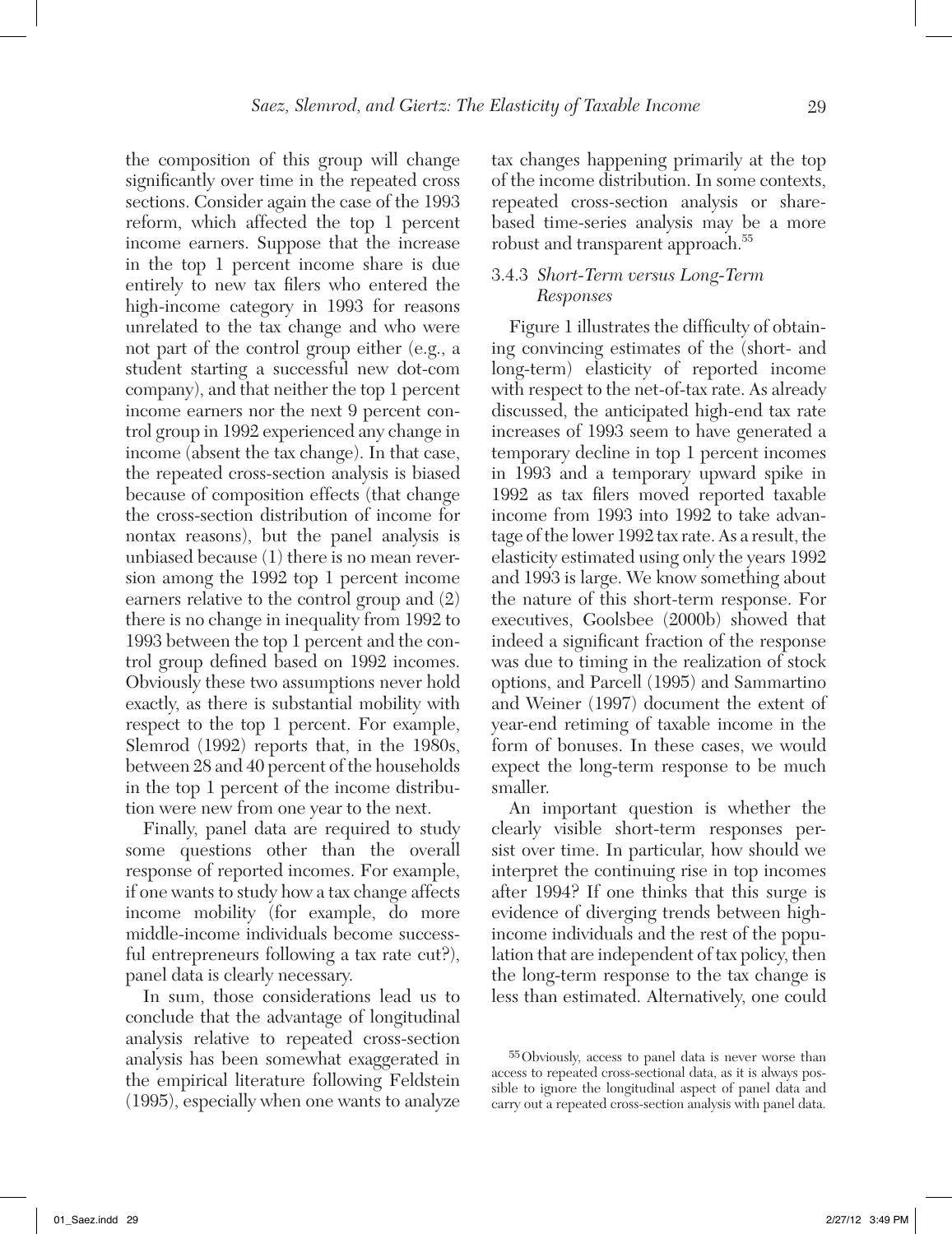argue that the surge in top incomes since the mid-1990s was the long-term consequence of the decrease in tax rates in the 1980s, and that such a surge would not have occurred had high-income tax rates remained as high as they were in the 1960s and 1970s. It is, though, very difficult to disentangle those various scenarios with a single time series of top incomes and top tax rates. As mentioned above, cross-country time-series analysis might be a fruitful area to make progress, taking advantage of varying time patterns of tax rate changes.

The literature on capital gains realizations has developed dynamic micro-econometrics models to estimate simultaneously shortterm and long-term responses to tax changes (see e.g., Burman and Randolph 1994). In the case of the ETI, such explicit modeling has only been used in a few studies (Holmlund and Söderström 2008, Giertz 2010, and Heim 2007 and 2009). These papers augment the traditional panel specification (21) by adding a lagged change in the marginal tax rate term and sometimes a prospective rate change term. If some components of taxable income respond with a one-year lag then, in principle, the lagged term will capture this effect; a future tax rate term could pick up timing responses to anticipated tax rate changes. This method could be useful to disentangle short-term from medium-term responses, although obtaining compelling identification is difficult.

#### 3.4.4 *Alternative Control Groups*

The tax code offers some possibilities to generate alternative control groups that might be more comparable to treatment groups than the income-based control groups used in the analyses discussed heretofore. For example, inflation (before the inflation adjustment of the U.S. income tax schedule after the Tax Reform Act of 1986) or the loss of a personal exemption can also push taxpayers into a higher bracket, and in some

cases married and unmarried couples experience different changes in their tax schedules. Those changes have been explored by Saez (2003), Looney and Singhal (2006), Singleton (2011), and Feldman and Katuscak (2009). The advantage of studying those changes is that one can compare taxpayers who are very similar both in income and initial marginal tax rate—but yet face different prospects for changes in marginal tax rates—and hence potentially make a much more convincing case for identification.

The main drawback of this strategy is that taxpayers may not be aware of the minute details of the tax code, and hence might not respond to very localized changes in their marginal tax rate situation. As a result, elasticities obtained from those studies might not be relevant to predict behavioral responses to well-advertised, more salient, and broader tax rate changes. This lack of perfect information might also explain why there does not appear to be significant bunching at the kink points of the tax schedule (Saez 2010) as predicted in the standard model.<sup>56</sup> Chetty et al. (2011) use Danish tax return data and show that large kinks generate disproportionately stronger bunching responses than small kinks, consistent with the hypothesis that tax filers do not pay as much attention to small tax changes as they do to large changes. As a result, elasticities estimated from large changes may be larger than elasticities estimated from small changes, an important point formally developed in Chetty (2009c). More generally, to the extent that informational considerations are a central aspect of the size of the behavioral response, it is important to develop models of how and when individuals learn about their budget set and to consider the consequences of the

<sup>56</sup> Chetty and Saez (2009) show that providing information to EITC recipients does produce changes in subsequent reported incomes, indicating that tax filers do not have perfect information about the tax system.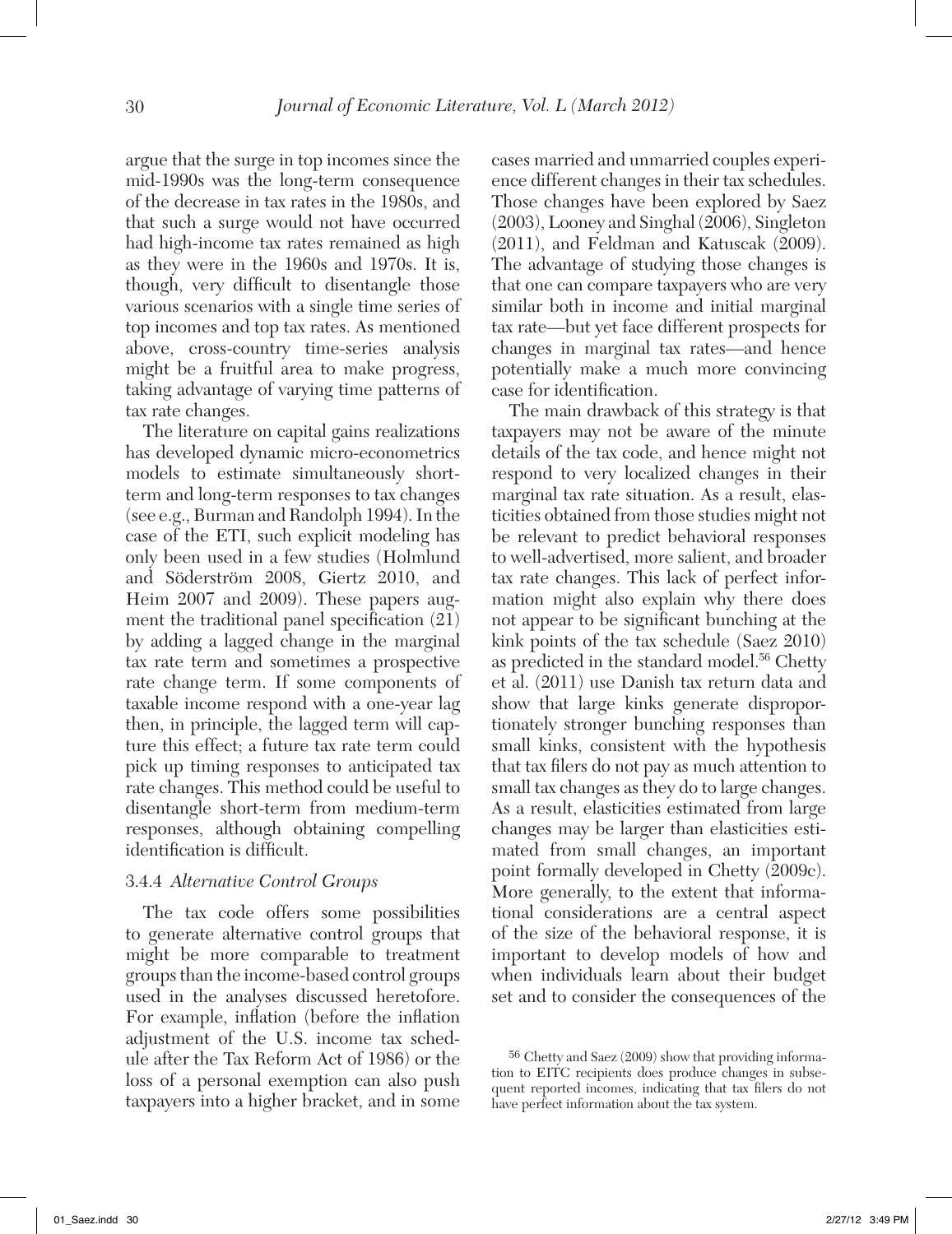learning process for the optimal design of tax and transfer policies. Tax response analysis thus faces this fundamental tension: large reforms are the most likely to be noticed and understood by taxpayers, but often do not generate fully convincing control groups for identification. Small reforms or quirks in the tax code can generate better control groups, but might not lead to meaningful, generalizable estimates if most taxpayers are not aware of such tax changes or provisions.<sup>57</sup>

#### 3.4.5 *Tax Base Changes*

Although estimation of the ETI focuses on changes in the schedule of tax rates, the definition of the tax base subject to the rate schedule also changes periodically, often at the same time the rates change as part of comprehensive tax reform legislation. This raises a number of issues that are especially important when, as in the Tax Reform Act of 1986, multiple tax base changes accompanied the tax rate changes, and are much less important in cases like the 1993 change, when the top marginal tax rate changed with little base definition change. That income tax rates changes often coincide with changes in the definition of taxable income is not a coincidence, because the theme of many income tax reforms since the 1980s has been to broaden the tax base and lower the rates applied to the base in a revenue-neutral way.

Identifying the taxable income elasticity when both the tax base and tax rates change becomes problematic because the taxable income elasticity is plausibly different in the post-reform era compared to the prereform era. For example, the Tax Reform Act of 1986 broadened the tax base by both reducing deductions and the attractiveness of tax "shelters." It is likely that, due to these

changes, the taxable income elasticity post-1986 was lower than pre-1986, as documented by Kopczuk (2005). In this situation even an otherwise well-specified estimation strategy will yield an estimate of neither the pre- nor post-reform elasticity, but rather a weighted average of the two, where the weights need not be positive.

Second, when the definition of the tax base changes, using as the dependent variable a concurrent definition of taxable income runs the risk of confounding tax-induced changes in behavior with purely definitional changes. For example, the base broadening of the Tax Reform Act of 1986 would, ceteris paribus, show taxable incomes to have increased, perhaps to different degrees at different income levels.58 This problem suggests using either a consistent pre- or post-reform definition.59 When the issue is changing deductions or credits, for data availability reasons it is generally easier to use the broader definition (i.e., not net of the deductions), because otherwise the investigator needs, but will not have, measures of deductions or credits that are not reported in the year with the broader base; the argument is reversed when new sources of income are added to the tax base. Because the former type of broadening was more prevalent, those studying the Tax Reform Act of 1986 have attempted to analyze a post-1986 definition of taxable income; this cannot, though, be done in a completely satisfactory manner.

<sup>57</sup> Chetty (2009a) develops an econometric method to set bounds on elasticities when responses are incomplete due to lack of awareness of taxpayers.

<sup>58</sup>This is why Slemrod (1996) adjusted downward the post-1986 Feenberg and Poterba (1993) measures of the high-income shares; otherwise, the change from including 40 percent of capital gains in taxable income in the years up to 1986 to 100 percent inclusion afterward would increase the measured high-income share even in the absence of any behavioral response because capital gains comprise a disproportionately high fraction of income for high-income people.

<sup>59</sup> Alternatively one could, like Kopczuk (2005), employ a model where independent variables account for changes to the tax base.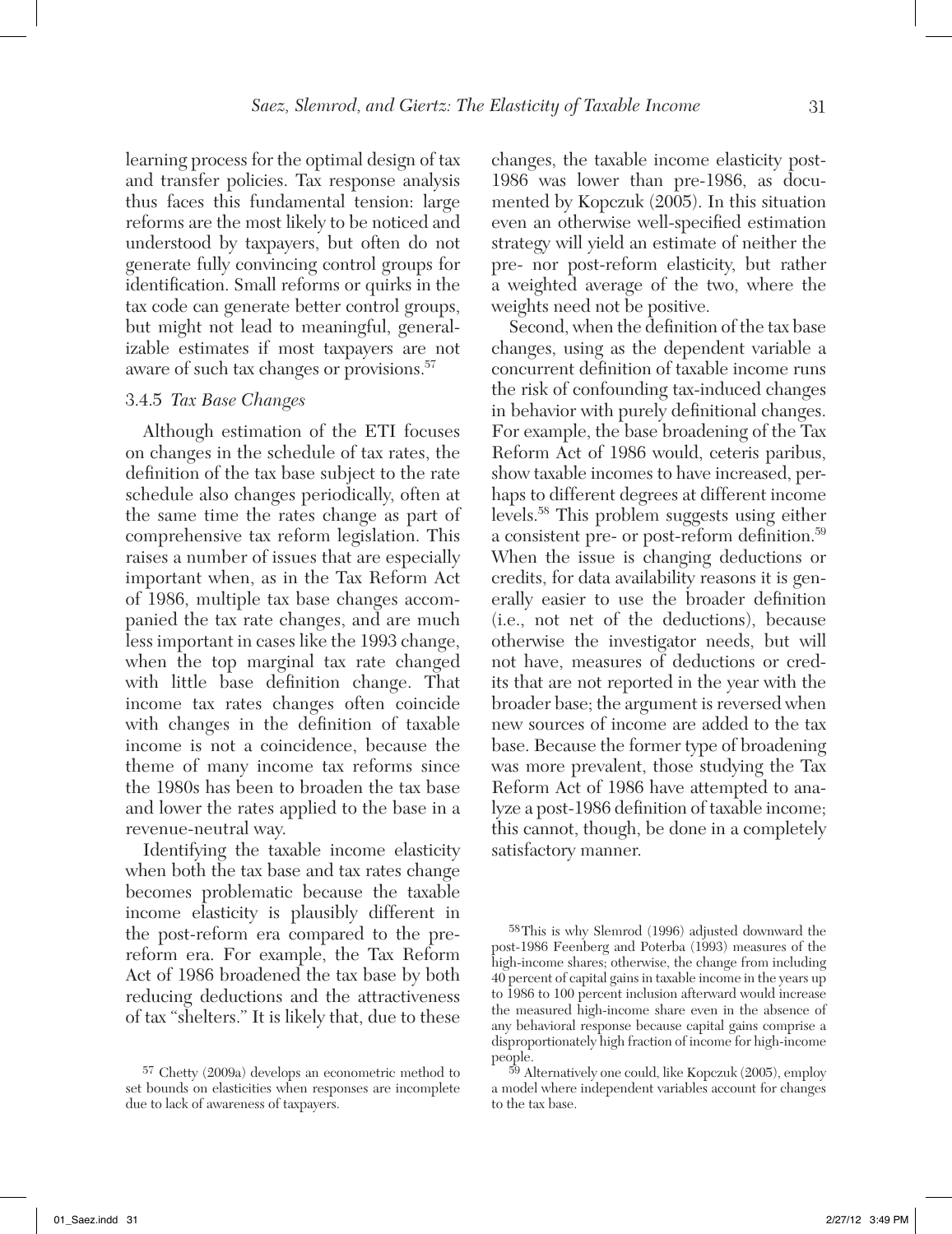Even if a consistent measure of taxable income could be constructed, the choice of which constant-law definition of taxable income to use is by no means an innocuous one.60 If the objective is to estimate the leakage from a given base when the rate of tax is altered, either method has problems. As discussed in Auerbach and Slemrod (1997), the response to a reform that changes both the marginal tax rate and the tax base does not, without further assumptions, reveal the impact of a tax change for a given base. If the broader definition of taxable income is used, the measured response mixes two things: the response of the old base to an increase in the net-of-tax rate, and the response of the newly included base to a decrease in the net-of-tax rate. On the other hand, the response of the pre-reform base will probably overestimate the partial elasticity of the base with respect to a change in the tax rate. Using a consistent post-reform definition will produce a change in taxable income that is less than what is obtained using the pre-reform definition.

# 3.5 *Multiple Tax Rates: The Special Case of Capital Gains Realizations*

Another complicating factor is capital gains. Although real accrued gains are income according to the Haig-Simons definition, those countries that tax capital gains at all do so upon realization (usually sale), and those countries that do tax realizations now generally subject them to a lower rate than applies to other income. In the United States, the extent of preferential tax has varied significantly since 1980. Before the Tax Reform Act of 1986, 40 percent of longterm gains were included in taxable income; with a top rate of 50 percent, the top rate on realizations was 20 percent. When the Tax Reform Act of 1986 lowered the top rate to

28 percent, the exclusion was eliminated, so that the top rate on long-term capital gains was also 28 percent. Since 1986, the top rate on ordinary income has risen and a preferential rate has been reintroduced; since 2003, the two rates have been 35 percent and 15 percent, respectively.

Almost all studies of the ETI in the United States have excluded capital gains realizations from the measure of taxable income or broad income, on the reasonable grounds that they are generally subject to a different marginal tax rate than other income. It is also true that they are especially responsive to anticipated changes in the applicable tax rate. (See Burman, Clausing, and O'Hare 1994). However, ignoring capital gains completely raises some difficult issues. As background, in the United States, they constitute a very large fraction of the taxable income of the top income groups.<sup>61</sup> Second, they fluctuate year-to-year much more than other income, both in the aggregate and, especially, for given taxpayers, generating significant yearto-year mobility in and out of the top 1 percent income group (capital gains included).

Some taxpayers have opportunities for converting wage and salary income to capital gains income—and these opportunities are exercised when the tax advantages of so doing are sufficient. Because the tax advantage depends on the differential between the rate on ordinary income and capital gains, this rate matters and should ideally be controlled for in analyses of how the tax rate on ordinary income affects the reported amount of ordinary income. Furthermore, converting ordinary income to capital gains income often is accompanied by deferral of the realization of the latter for tax purposes, so the

<sup>60</sup> An exception would arise if the elasticity of substitution between activities whose tax status changes and those whose status does not change equals zero (Heim 2007).

<sup>61</sup> In 2005, for example, for taxpayers with AGI exceeding \$500,000, who represent just less than 1 percent of all taxable returns, taxable net capital gain comprised 33.3 percent of AGI, compared to 3.8 percent of AGI for all other taxable returns.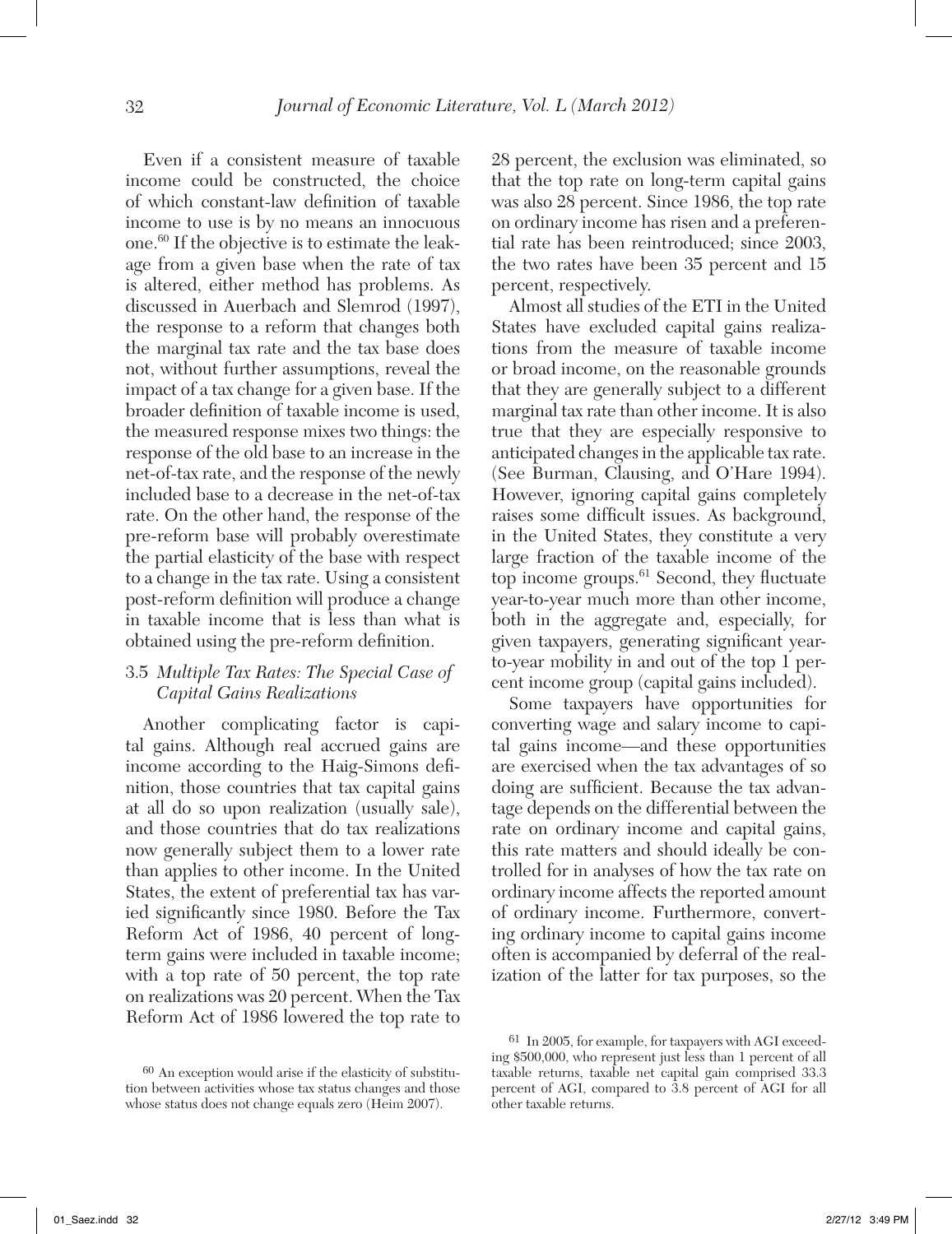offsetting revenue may not come for several years, if ever.

Another issue is that, in microeconometric analysis, the standard procedure is to calculate the marginal tax rate on ordinary income assuming no capital gains income. This would be appropriate if decisions that trigger ordinary income were made before decisions regarding capital gains realizations, but this is unrealistic and thus this procedure causes error in measuring the actual MTR. The same issues arise in share analysis. Slemrod (1996) includes capital gains in his measure of adjusted gross income, and includes as explanatory variables the top rates on both ordinary income and capital gains. He finds no evidence that a higher capital gains tax rate is associated with a higher share of wages and salaries, though. Ideally, one would need a model of joint determination of capital gains and ordinary income as a function of the marginal tax rates on capital gains and ordinary income in the general methodology of the elasticity of taxable income.

# 3.6 *Income Shifting: The Anatomy of Behavioral Responses*

We have argued that estimating taxable income elasticities in a fully convincing way is challenging because of the difficulty of untangling tax-related from non-tax-related changes in reported incomes. Furthermore, our conceptual analysis in section 2 showed that, in addition to measuring the reported taxable income elasticity, to obtain a welfare-relevant elasticity it may be important to assess fiscal externalities. A way to make progress on those two issues is to analyze the "anatomy of the behavioral response" (Slemrod 1996) by examining the components of reported income.

Figure 2 (updated from Saez 2004b) displays the share and composition of the top 0.01 percent of income earners in the United States since 1960 along with the average marginal tax rate they faced (in bold line on the right *y*-axis). We focus on this very top group because tax rate changes and tax responses are arguably the strongest and most salient at the very top. The figure divides income into seven income components: (1) wages and salaries (which include bonuses and profits from qualified exercised stock options), (2) dividends, (3) interest income, (4) sole proprietorship profits (profits from small businesses that are fully owned by the taxpayer, this includes most forms of self-employment income), (5) partnership profits (profits from businesses where the taxpayer is a partner such as a law or medical practice partnership), (6) profits from subchapter S corporations (taxed solely at the individual level), and (7) other income.

Four points are worth noting about figure 2. First, the top 0.01 percent income earners faced extremely high marginal tax rates in the early 1960s (around 80 percent) that were reduced significantly by the Kennedy tax cuts in 1964–65 (to about 65 percent). This implies a 75 percent increase in the net-of-tax rate, a much larger increase than either the 1981 tax cuts and the Tax Reform Act of 1986 tax rate reductions. In spite of this large rate cut, the top 0.01 percent income share remains flat in the 1960s, and well into the 1970s, suggesting little behavioral response in both the short and the long run. This stands in contrast to the sharp response of the top 0.01 percent income share to the 1981 and 1986 tax changes, consistent with the view that the elasticity is not an immutable parameter, but instead depends on the tax system.

Second, figure 2 shows clearly that about one-third of the response to the Tax Reform Act of 1986 from 1986 to 1988 was due to a surge in S-corporation income.<sup>62</sup> Partnership

<sup>62</sup>The 1981 tax act also produced a sudden increase of S-corporation income (which was negligible up to 1981), which explains most of the increase in top incomes from 1981 to 1984 first documented by Lawrence B. Lindsey (1987).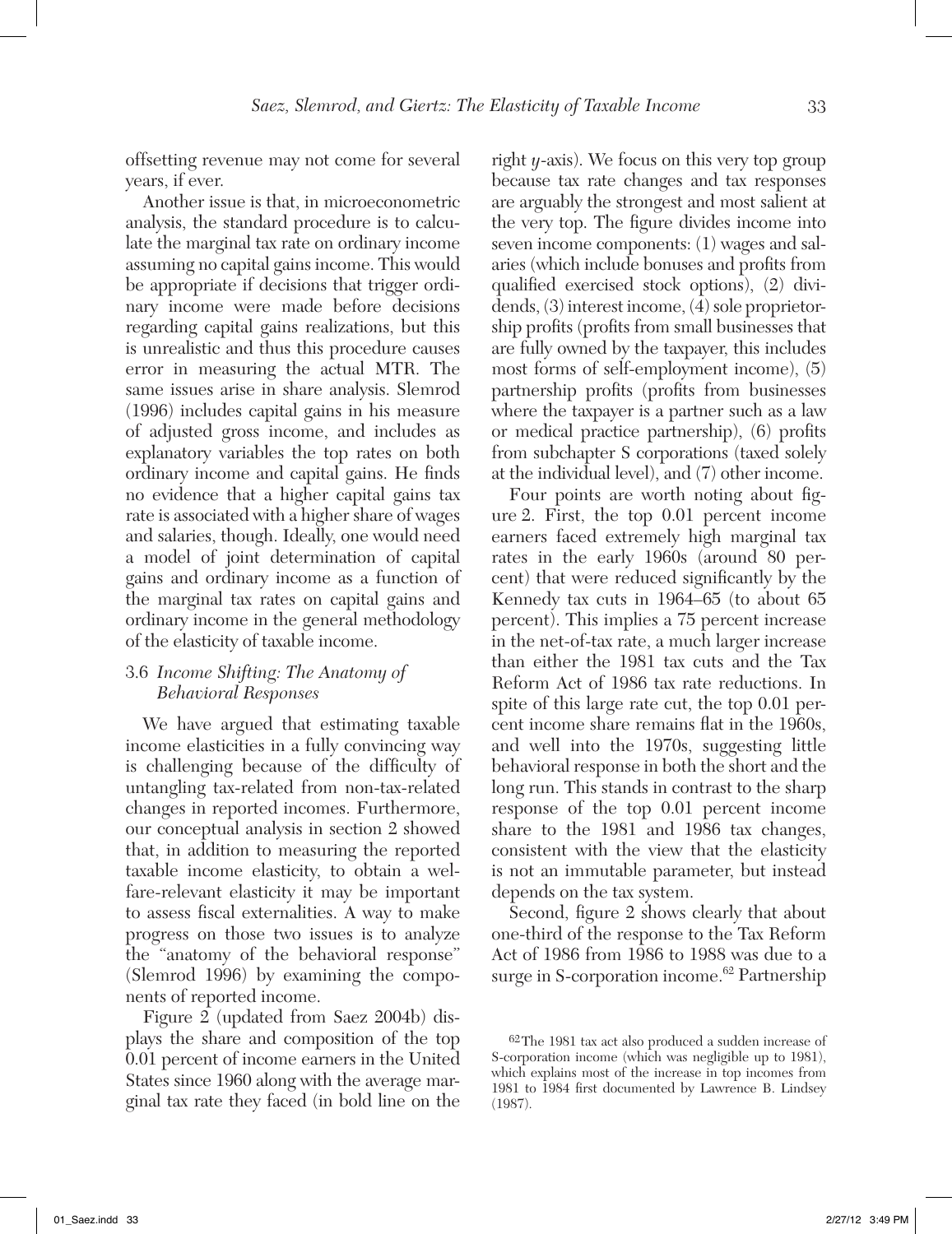

*Figure* 2. The Top 0.01 Percent U.S. Income Share, Composition, and Marginal Tax Rate, 1960–2006

*Source*: Updated version of figure 8 in Saez (2004). Computations based on income tax return data. The figure displays the income share of the top .01 percent tax units, and how the top .01 percent incomes are divided into seven income components: wages and salaries (including exercised stock options), S-corporation profits, partnership profits, sole proprietorship profits, dividends, interest income, and other income. The figure also displays the average marginal tax rate (weighted by income) for the top 0.01 percent in a bold line on the right *y*-axis.

income also rose dramatically immediately after 1986, mostly because of the disappearance of partnership losses. The sudden jump in S-corporation income, exactly at the time of the tax reform, strongly suggests that this was the consequence of a one-time shift of taxable income from the corporate sector, and the one-time closing of the partnership loss tax shelters (Slemrod 1996, Gordon and Slemrod 2000). The surge in business income reported on individual returns in the 1980s thus cannot be interpreted as a "supply-side" success, as most of those individual income gains came either at the expense of taxable corporate income, or were obtained from the closing of tax shelters by imposing stricter rules on losses from passive businesses.

Third, figure 2 displays a dramatic shift in the composition of very top incomes away from dividends (which represented more than 60 percent of top incomes in the early 1960s) toward wage income and S-corporation and partnership income. In the early 1960s, when the top 0.01 percent incomes were facing marginal tax rates of about 80 percent on average, tax rates on long-term capital gains were around 25 percent. Thus, dividends were a very disadvantaged form of income for the rich, suggesting that those top income earners had little control over the form of payment, and thus might have been in large part passive investors. The Kennedy tax cuts apparently did not reduce the top individual rate enough (the top rate became 70 percent)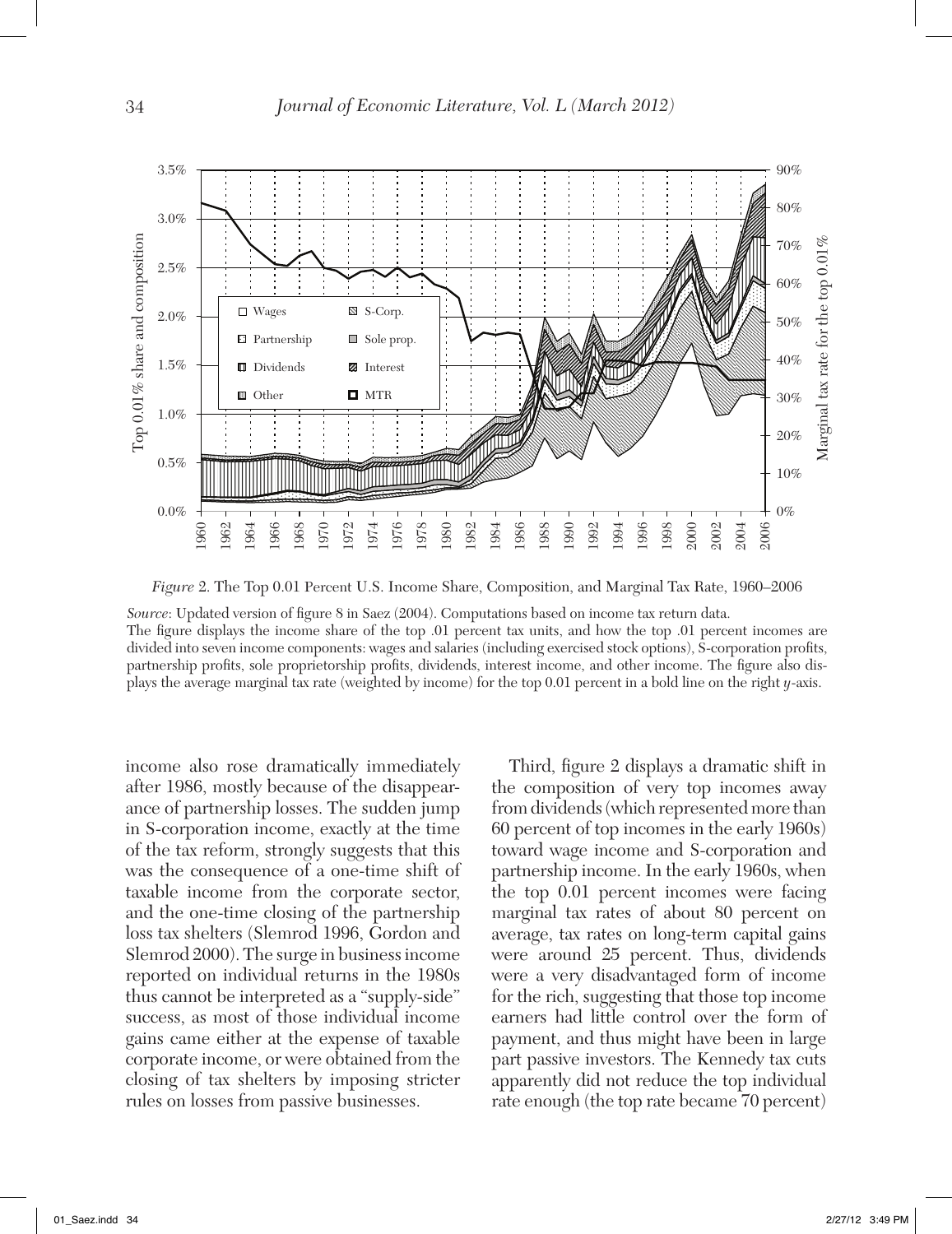to make the S-corporation form attractive relative to the C-corporation form, explaining perhaps the contrast in behavioral responses between the Kennedy tax cuts episodes and the tax changes of the 1980s. Interestingly, figure 2 also displays an increase in the dividend income component after 2003, when the tax rate on dividend income was lowered to  $15$  percent.<sup>63</sup>

Fourth, and related, the wage income component of the top 0.01 percent has experienced a dramatic secular growth since the 1970s. The wage component exhibits clear spikes in 1988 and 1992, which are likely to reflect short-term responses to the tax changes due to retiming of compensation.64 The difficult question to resolve is to what extent the secular growth in top wage incomes was due to the dramatic decline in top marginal tax rates since the 1960s. This question cannot be resolved solely looking at U.S. evidence. Evidence from other countries on the pattern of top incomes and top tax rates (Atkinson, Piketty, and Saez 2011) suggests that reducing top tax rates to levels below 50 percent is a necessary—but not sufficient—condition to produce a surge in top incomes. Countries such as the United States or the United Kingdom have experienced both a dramatic reduction in top tax rates and a surge in top incomes (Mike Brewer, Saez, and Andrew Shephard 2010), while other countries such as Japan have also experienced significant declines in top tax rates, but no comparable surge in top incomes over recent decades (Moriguchi and Saez 2008).

Overall, the compositional graph displayed on figure 2 casts significant light on the anatomy of the behavioral response and helps to distinguish short-term from long-term effects, as well as effects due to income shifting from the corporate base to the individual base or due to tighter regulations regarding business losses. Therefore, we believe that supplementing the focus on the taxable income elasticity with a more granular understanding of the various components of behavioral responses to taxation is fruitful both to predict the effects of future tax reforms as well as to analyze the overall welfare and fiscal consequences of actual tax changes. As this discussion has shown, there is compelling evidence of substantial responses of upper income taxpayers to changes in tax rates, at least in the short run. However, in all cases, the response is either due to short-term retiming or income shifting. There is no compelling evidence to date of *real* responses of upper income taxpayers to changes in tax rates.

Following the interpretation of Atkinson, Piketty, and Saez (2011) in their analysis of the evolution of top income shares in the long run, it is conceivable that the drop in top marginal tax rates since the 1980s could lead to more wealth and capital income concentration decades later, as top income individuals can accumulate wealth more easily when top tax rates are lower. In this case, the surge in the top income share due to capital income displayed in figure 2 could be the long-term consequence of past top tax rate cuts. The ETI has not yet developed a framework to analyze such long-term responses through the savings and wealth accumulation channels.

#### 4. *Empirical Analysis*

Since the early 1990s, a large literature has sought to estimate the ETI and elasticities for related income measures. Most of this

<sup>63</sup> This is consistent with the firm-based analysis of Chetty and Saez (2005), who show that dividends paid out by publicly traded U.S. companies rose sharply after the dividend tax cut was enacted.

<sup>64</sup> There is also a very large spike in 2000 that is likely due to the boom and bust in the dot-com sector, where stock-option exercises, which generally generate income classified as wages, peaked in 2000 before collapsing in 2001 and 2002.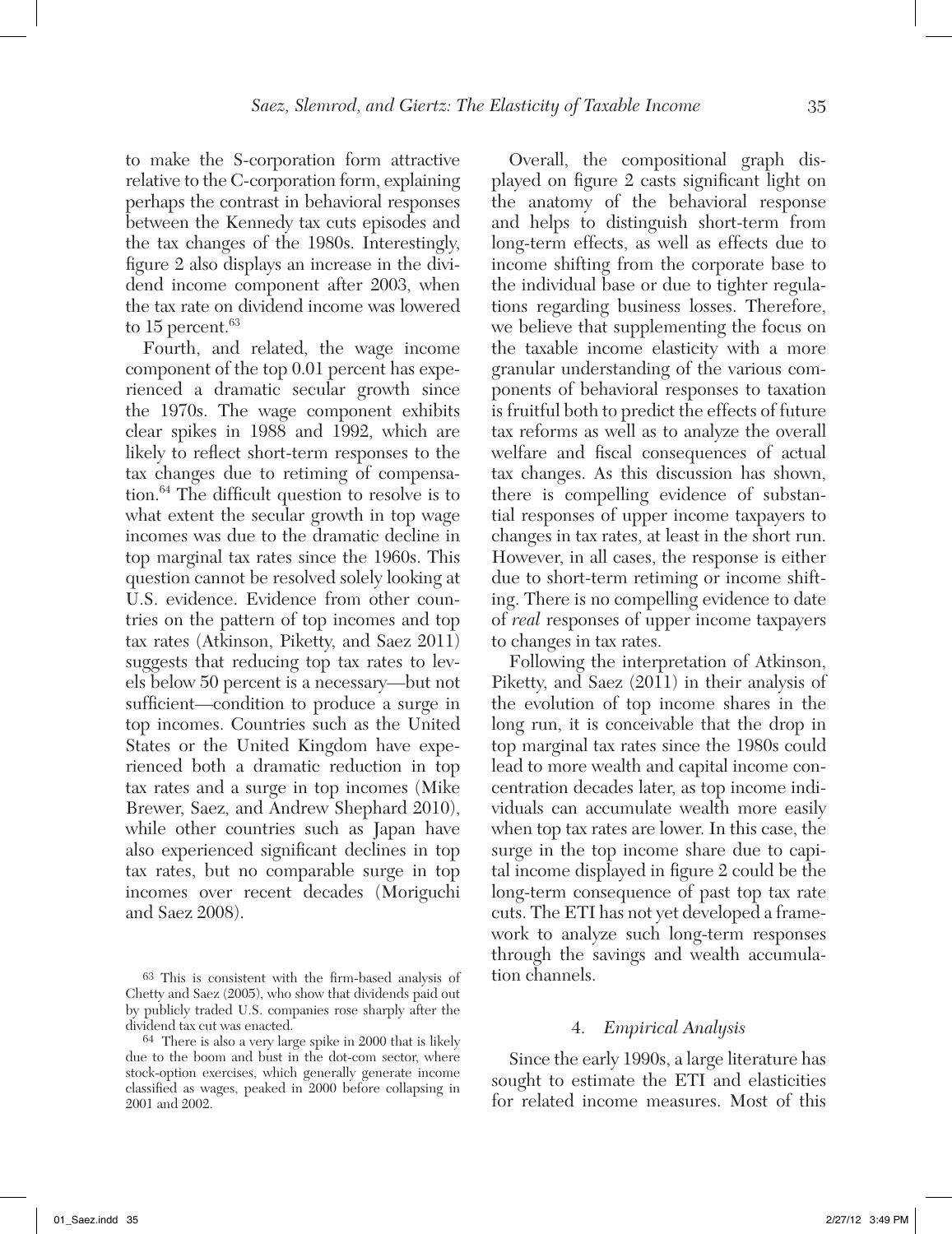literature on the ETI has focused on individual taxable income in the United States, although some studies have examined individual taxable income in Canada and Western Europe. The analyses in the literature vary widely in the extent to which they address or even attempt to address—the issues discussed in the previous section. Rather than comprehensively survey this literature, in what follows we selectively discuss the studies—focusing on studies that use the type of data and empirical approaches most likely to yield reliable estimates of the elasticity of taxable income or of a broader measure of income. We emphasize how, and how well, each study addresses the methodological issues discussed in the previous section.<sup>65</sup>

# 4.1 *Analysis Using Aggregated Time-Series Data*

Feenberg and Poterba (1993) were the first to use aggregate tax return data to shed light on the high-income share of reported aggregate income in the United States and to what extent this might be influenced by changes to the tax rate structure. They calculate for 1951 to 1990 the share of AGI and several components of AGI that were received by the top 0.5 percent of households ranked by AGI. Consistent with figure 1, the four-decade time series is sharply U-shaped, beginning with a steady decline from over 8 percent in the early 1950s to just below 6 percent around 1970. Then, after remaining roughly flat at about 6.0 percent from 1970 to 1981, the high-income share of income begins in 1982 to continuously increase to 7.7 percent in 1985, then jumps sharply in 1986 to 9.2 percent. There is a slight increase in 1987 to 9.5 percent, then another sharp increase in 1988 to 12.1 percent. Although they conduct no formal analysis of the dataset

65 The working paper version of this paper (Saez, Slemrod, and Giertz 2009) contains a narrative description of a wider set of studies.

they construct, Feenberg and Poterba (1993) argue that this time-series pattern is consistent with a behavioral response to the reductions in the top marginal tax rate, especially during the Tax Reform Act of 1986 episode.

Slemrod (1996) uses high-income share data for  $1954$  to  $1990^{66}$  to examine in a regression framework the tax and nontax causes of inequality. The data up to 1986 are taken directly from Feenberg and Poterba (1993), but the data from 1987 to 1990 are adjusted to correspond to a pre-Tax Reform Act of 1986 definition of AGI so as to get closer to a consistent (or constant-law) definition over time. Dependent variables studied include the high-income share of AGI and four components of income. Explanatory variables in the regressions include measures of the contemporaneous, one-year-lagged, and one-year-leading top tax rates for both ordinary individual income and long-term capital gains. To control for exogenous, nontax-related, income trends, Slemrod includes a measure of earnings inequality between the 90th and 10th percentiles not based on tax return data as well as macroeconomic variables that might differentially influence incomes across the income distribution (e.g., the real level of stock prices and the average nominal corporate AAA bond rate). Regressions are estimated using data up to 1985 and then again using data up to 1990 to investigate whether or not there was a break in the structure of the model in 1986. The analysis reveals that, up to 1985, changes in the top tax rate on individual income play almost no role in explaining the variation in the high-income share of AGI; indeed, more than two-fifths of the increase in highincome share between 1973 and 1985 can be associated with the increase in 90–10 wage inequality. However, when data up to 1990

<sup>66</sup> Slemrod examines both the top 0.5 percent as well as the top 1 percent of taxpayers, although all regressions exclusively use the top 0.5 percent.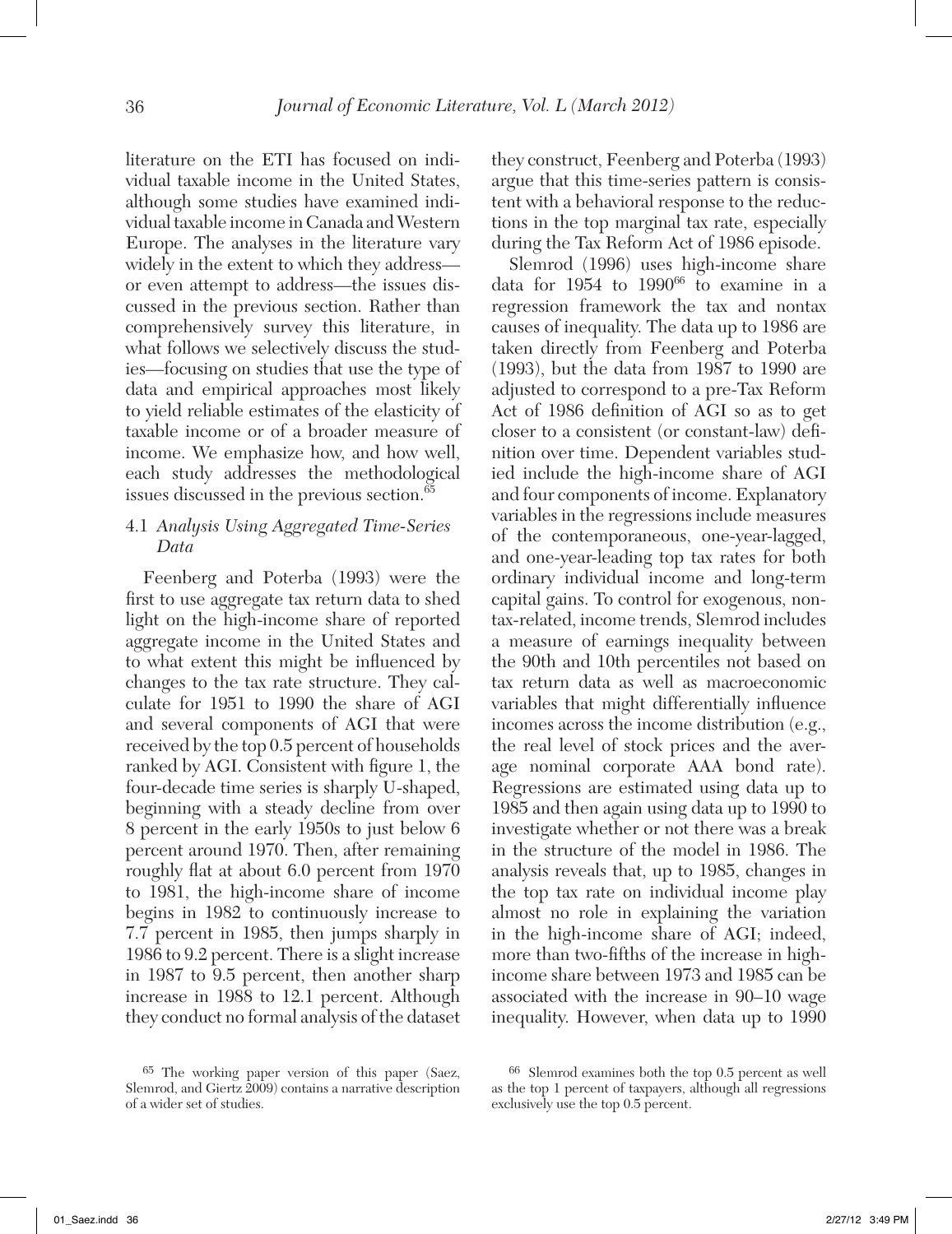are included in the regression, the coefficient on the top tax rate term becomes large in absolute value and statistically significant.

After analyzing different components of AGI, including wages and salaries, Subchapter S income, and partnership income, Slemrod (1996) concludes that the regression results are likely driven by the changes to the structure of the tax base instituted by the Tax Reform Act of 1986. This new structure provided very different incentives and opportunities for high-income individuals to report income (and losses) via the individual tax system. He cautions that the results do not necessarily imply that taxpayer responses to marginal tax rates, holding the tax structure constant, were higher post-1986. Instead the tax rate variables, which changed dramatically at the same time the structure changed, may be picking up some of the effect of this structural change.<sup>67</sup> Because of the simultaneity of the tax rate changes and scores of tax base changes, the high tax rate elasticity estimated over the sample up to 1990 is not an unbiased estimate of the true elasticity, either before or after the reform.

Saez (2004b) examines IRS data from 1960 to 2000. He regresses the log of average income for the top 1 percent of the distribution on the log of the average net-of-tax rate for the top 1 percent over the time period and finds large elasticities, even when including time trends or instrumenting the log netof-tax rate using the statutory top marginal tax rate. Saez (2004b) goes on to investigate which categories of income drive the overall response, primarily to ascertain to what extent the estimated ETIs reflect income shifting. He, like Slemrod (1996), finds a break in the series following the Tax Reform Act of 1986. When he examines categories of gross income, he finds that income shifting can explain most of the rise in Subchapter S and partnership income. What remains unclear is whether any portion of the post-1986 wage and salary growth is attributable to the decline in marginal tax rates, is simply another form of income shifting, or is the consequence of non-tax-related widening of the earnings distribution.

# 4.2 *Analysis Using Panel Data*

Feldstein (1995) pioneered the use of panel data to estimate the ETI for the Tax Reform Act of 1986 by using the U.S. public-use panel tax data (see Appendix B.1). He groups taxpayers by their 1985 marginal tax rates and uses a tabulated differencein-differences methodology to estimate the ETI with respect to the net-of-tax rate. Specifically, to compute elasticities, the difference in the percent change in taxable income (in 1988, relative to adjusted 1985 income) between two groups is divided by the difference in the percent change in the average net-of-tax-rate between the two groups. This method generates large ETI estimates, ranging from 1 to 3 in alternative specifications. Although based on a much smaller sample (Feldstein's top group included only fifty-seven tax returns), the Feldstein (1995) results apparently corroborated the conclusion of Feenberg and Poterba (1993) based on observing the time-series of share-ofincome data that something extraordinary had happened to the dispersion of taxable income at the same time as the Tax Reform Act of 1986.

Subsequent research using panel data addresses the econometric issues raised earlier in this paper such as mean reversion or secular income trends. Auten and Carroll (1999) address mean reversion and attempt to control for divergence within the income distribution by including control variables for region and occupation. Auten and Carroll adopt a two-stage least-squares regression approach, regressing the change

<sup>67</sup> Don Fullerton (1996), in a comment on Slemrod (1996), emphasizes this interpretation.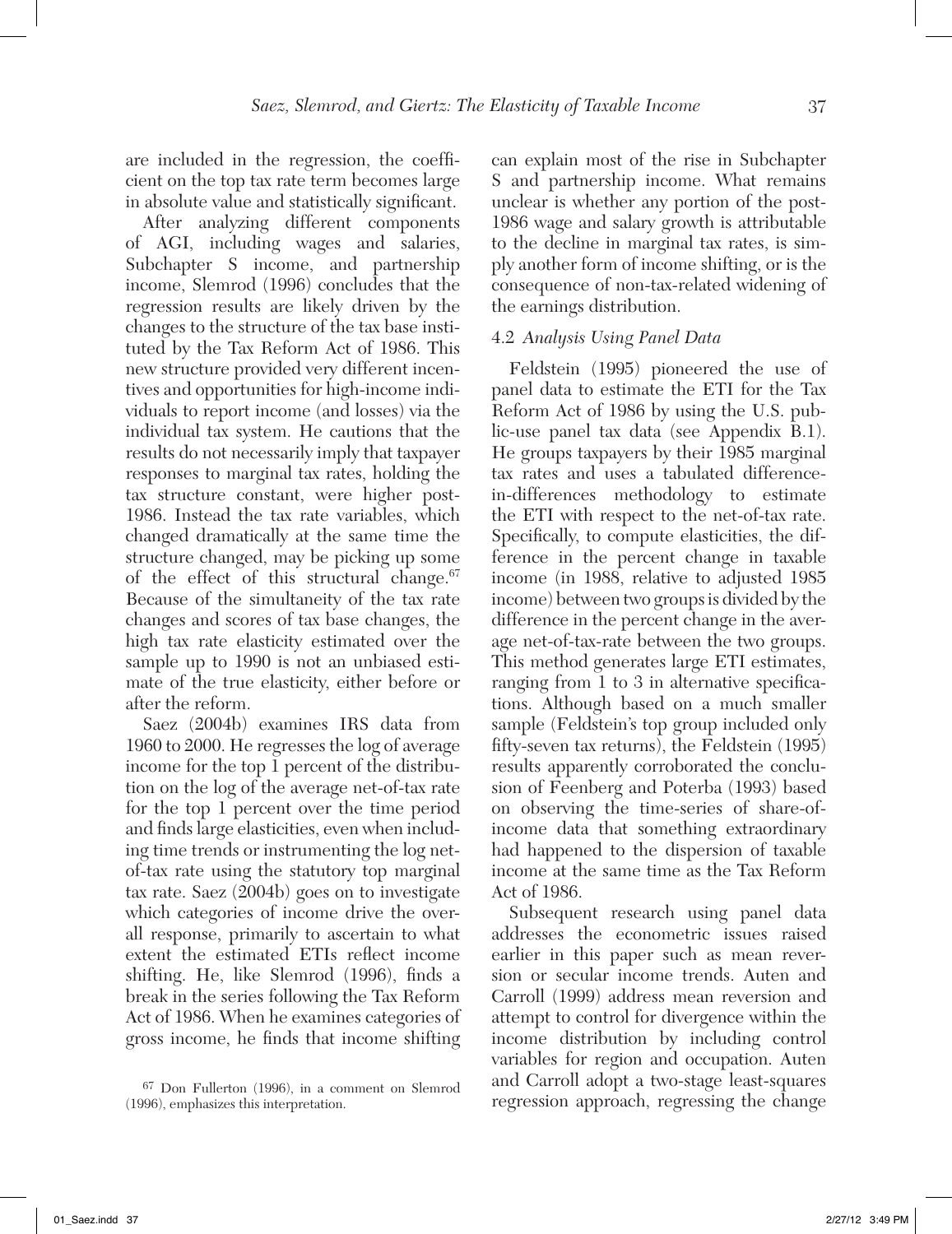in constant-law (log) AGI<sup>68</sup> between 1985 and 1989 against the change in the log of the net-of-tax rate and a set of other exogenous variables. They instrument for the change in the net-of-tax rate by inflating adjusted 1985 incomes by the CPI to 1989 levels and then applying 1989 law to these incomes, as discussed in section 3.4.2. When adding nontax factors that may have been correlated with the rise in income inequality over this period (such as age, age-squared, occupation, region, and—notably—1985 income), they report an elasticity estimate of 0.55.

Moffitt and Wilhelm (2000) investigate behavioral responses to the Tax Reform Act of 1986, using panel data from the 1983 and 1989 Survey of Consumer Finances (SCF) instead of income tax return data. Due to data limitations, they study an income concept close to AGI rather than taxable income. When using Feldstein's (1995) approach, they report tax elasticities for AGI from 1.76 to 1.99, similar to Feldstein's taxable income elasticity estimates. Moffitt and Wilhelm then turn to a two-stage least-squares regression approach, employing several alternative instruments for the change in the net-of-tax rate, including education and measures of illiquid assets, and conclude that those instruments that are successful in discriminating between the high-income group and the balance of the population yield tax elasticity estimates that range from 0.35 to 0.97. Note that these instruments for tax rates are not available with individual tax return data. As in Auten and Carroll (1999), such estimates based on comparing only two years are sensitive to mean reversion. Indeed, when including 1983 AGI as a control for mean reversion, their elasticities increase by between 0.3 and 0.5; recall that because the Tax Reform Act of 1986 reduced top MTRs, mean reversion

(at the top of the income distribution) biases downward estimated ETIs.

Interestingly, because SCF data include labor supply measures (hours of work), Moffitt and Wilhelm also estimate labor supply responses and conclude that the surge in the taxable income of high-income individuals between 1983 and 1989 was not accompanied by an increase in reported hours of work. This result of no response along a real economic margin is fully consistent with the overall conclusion that clearly visible responses are generally due to retiming or avoidance, with no compelling evidence of real economic responses. It would certainly be valuable to follow upon Moffitt and Wilhelm (2000) and systematically compare income reporting responses to tax changes with real economic responses such as labor supply or output.

Gruber and Saez (2002) use the publicuse version of the panel tax data for the years 1979 to 1990 to examine both taxable income and broad income responses to both the 1981 tax change and the Tax Reform Act of 1986. Broad income is defined as income before deductions. They measure behavioral changes (between paired observations) over three-year intervals, which provides them with variation in tax rates across time for all income levels and a longer period for behavioral responses to occur. Furthermore, because they incorporate state as well as federal income tax changes, they also have cross-sectional variations in tax rate changes within income groups.

Gruber and Saez devote much attention to the issues of mean reversion and secular income trends, and separately estimate income and substitution effects of the tax change. They instrument for the change in the net-of-tax rate using an instrument very similar to that used by Auten and Carroll (1999): the change in the net-of-tax rate assuming each filer's income grows at the rate of overall nominal income growth between the base and subsequent year. They also construct

<sup>68</sup> The constant-law calculations are based on post-1986 law. They do a robustness test and find that using pre-1986 laws does not significantly change the results.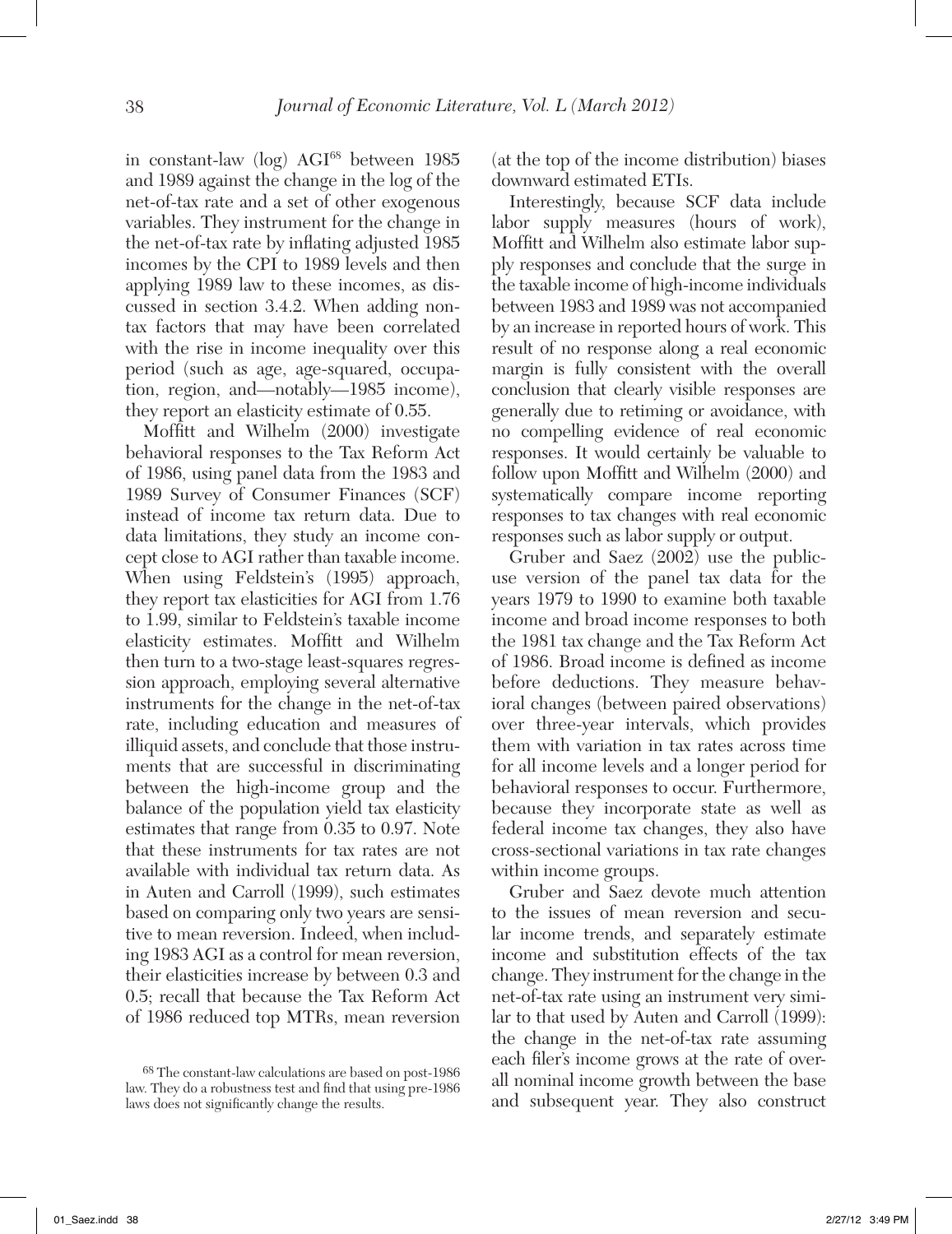an analogous instrument for capturing the income effect, the log change in after-tax income assuming that base year income grows at the same rate as total income. The second stage regresses the log of (taxable or broad) income growth against the change in the log of the net-of-tax rate, year fixed effects, and dummies for marital status. As they use multiple years simultaneously, they can include a rich set of controls for base income.

Gruber and Saez's elasticity estimate for broad income, 0.12, is notably smaller than their corresponding estimate for taxable income, suggesting that much of the taxable income response comes through deductions, exemptions, and exclusions. Consistent with this conclusion, they find that most of the response in taxable income can be attributed to itemizers (for itemizers, the elasticity is 0.65, whereas for non-itemizers, it is negative and insignificant). Although estimates by income group are not statistically distinguishable from each other, they do vary greatly and are generally higher for higher-income taxpayers (0.57 for people with incomes over \$100,000, 0.11 for those from \$50,000- \$100,000 and 0.18 for those with income from \$10,000 to \$50,000). Importantly, Gruber and Saez find much lower elasticities for broad income than for taxable income. Even for upper income earners, the elasticity of broad income is small (0.17). Those findings suggest that the current tax system creates significant efficiency costs because of its many avoidance opportunities, but that a broader income tax base might substantially lower the efficiency costs of taxation and increase the ability of the government to raise taxes from the upper income groups.<sup>69</sup>

Kopczuk (2005) investigates the hypothesis that the ETI is not a structural parameter, but

rather a function of the tax base (which he defines as taxable income divided by total income). The motivating idea is that available deductions lower the cost of shifting income outside the tax base. Therefore, as the tax base narrows, the responsiveness to changes in tax rates should increase. After first-differencing (he uses three-year intervals, following the methodology of Gruber and Saez 2002), he follows a two-stage least-squares approach with instruments for both the change in the log net-of-tax rate and for the interaction of that variable with the share of income that is deductible. For instruments, he uses the log of the predicted changes of these variables, absent any behavioral response. Including both instrumented changes in marginal tax rates and an interaction term between the change in tax rate and change in tax base, generates income-weighted elasticity estimates (for married filers) of 0.12 with no deductions and 1.06 for the deductible-share interaction term. These estimates imply that the roughly 4.5 percentage point increase in Kopczuk's definition of the tax base as a result of the Tax Reform Act of 1986 would lower the ETI by roughly 5 percentage points, from 0.25 to 0.20. Because itemizers' deductible share of income is much higher, the same estimated coefficients would imply a pre-1986 ETI of 0.42 versus a post-1986 ETI of 0.36. Kopczuk (2005) concludes that the results imply that an individual who has no access to any deductions would not respond to changes in tax rates (at least over a three-year interval). The more deductions are available, the stronger the response. This result is consistent with Gruber and Saez's finding that the behavioral response is substantial for taxable income, but much smaller for broad income.<sup>70</sup>

<sup>69</sup>Note that even the 0.17 broad income elasticity might include responses generating fiscal externalities such as income shifting from the corporate to the personal income base.

<sup>70</sup>Another innovation to Gruber and Saez's approach made by Kopczuk (2005) is the inclusion of separate variables to control for mean reversion and secular divergence in the income distribution.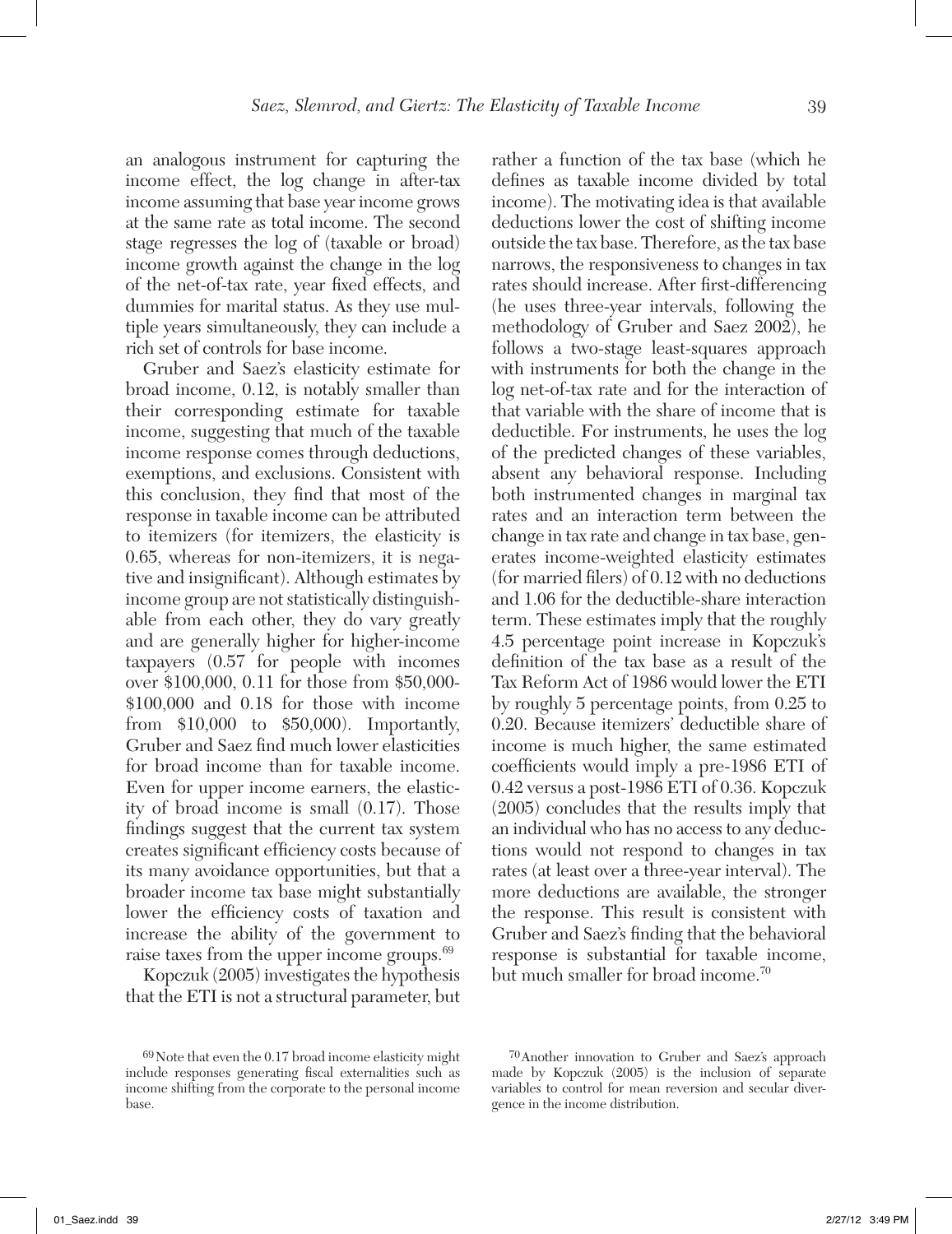Giertz (2007) applies the methods of Gruber and Saez (2002) to larger panel data sets of tax returns from 1979 to 2001 available only within government agencies (see appendix B.1). Using first the data from the Continuous Work History Survey which does not oversample higher income earners, he shows that Gruber and Saez's approach yields an estimated ETI for the 1990s of 0.20—or about half the size of the corresponding estimate for the 1980s. However, when he uses broad income, instead of taxable income, the estimated elasticity is 0.15, as opposed to 0.12 for the 1980s. This significant difference between the taxable income estimates and small difference between the broad income estimates is consistent with the results from Kopczuk (2005) suggesting that the availability of deductions and exemptions matter in determining the ETI because the fraction of taxpayers choosing to itemize was approximately 25 percent lower in 1993 compared to 1986. Calculating the ETI over the period 1979 to 2001, Giertz obtains an estimate of 0.30.

This concludes our selective summary of what is known about the value of the ETI. Of note is that estimated values of the ETI for the 1990s, identified largely off of the 1990 and 1993 tax changes, are generally lower than those for the 1980s, identified largely off of the 1981 and 1986 changes. There are two broad, and not mutually exclusive, categories of explanations for this pattern of results.

The first suggests there is no reason to expect a universal parameter in the first place. Leading proponents of this hypothesis are Slemrod and Kopczuk (2002), who argue that the ETI is not a structural parameter and is a function of not only preferences, but also the breadth of the tax base and tax enforcement parameters. Kopczuk (2005) found empirical support for this hypothesis, and Giertz (2007) found that the elasticity with respect to taxable income varies much more by decade than the elasticity with respect to broad income, supporting the argument that changing rules for deductions affects the taxable income elasticity.

The second category of explanations points to methodological issues as the driving reason behind the differences between decades. One such argument proposed by Carroll (1998) and Giertz (2007), among others, suggests that (for at least some periods) the model is unable to adequately control for exogenous income trends. As a result, the rising, and non-tax-related, income inequality trend could bias ETI estimates upward when top tax rates fall and downward when they rise. Another potential source of bias that varies across periods could arise if the models fail to capture some potentially important types of income shifting, such as the shifting between the corporate and individual income tax base. Incentives for this type of shifting were greater in the 1980s than in the 1990s.

Due to space limitations, we do not comprehensively review the substantial literature estimating the ETI using data from countries other than the United States.<sup>71</sup> However, some recent work using Danish data is worth noting, largely because of the especially rich longitudinal data available to researchers that span over two decades and also include a variety of demographic variables not available on U.S. (or most other countries') tax returns.

<sup>71</sup>Although see the working paper version of our paper, Saez, Slemrod, and Giertz (2009), which does discuss this literature. We reiterate that, for reasons discussed earlier, there is no reason to expect that the ETI would be the same across countries because it is a function not only of arguably relatively uniform aspects of preferences, but also of the details of countries' tax systems. Slemrod and Kopczuk (2002) develop a model of the "optimal" elasticity of taxable income and show that it will be lower in countries with more egalitarian social welfare functions and with a lower cost of administering and enforcing a broad tax base.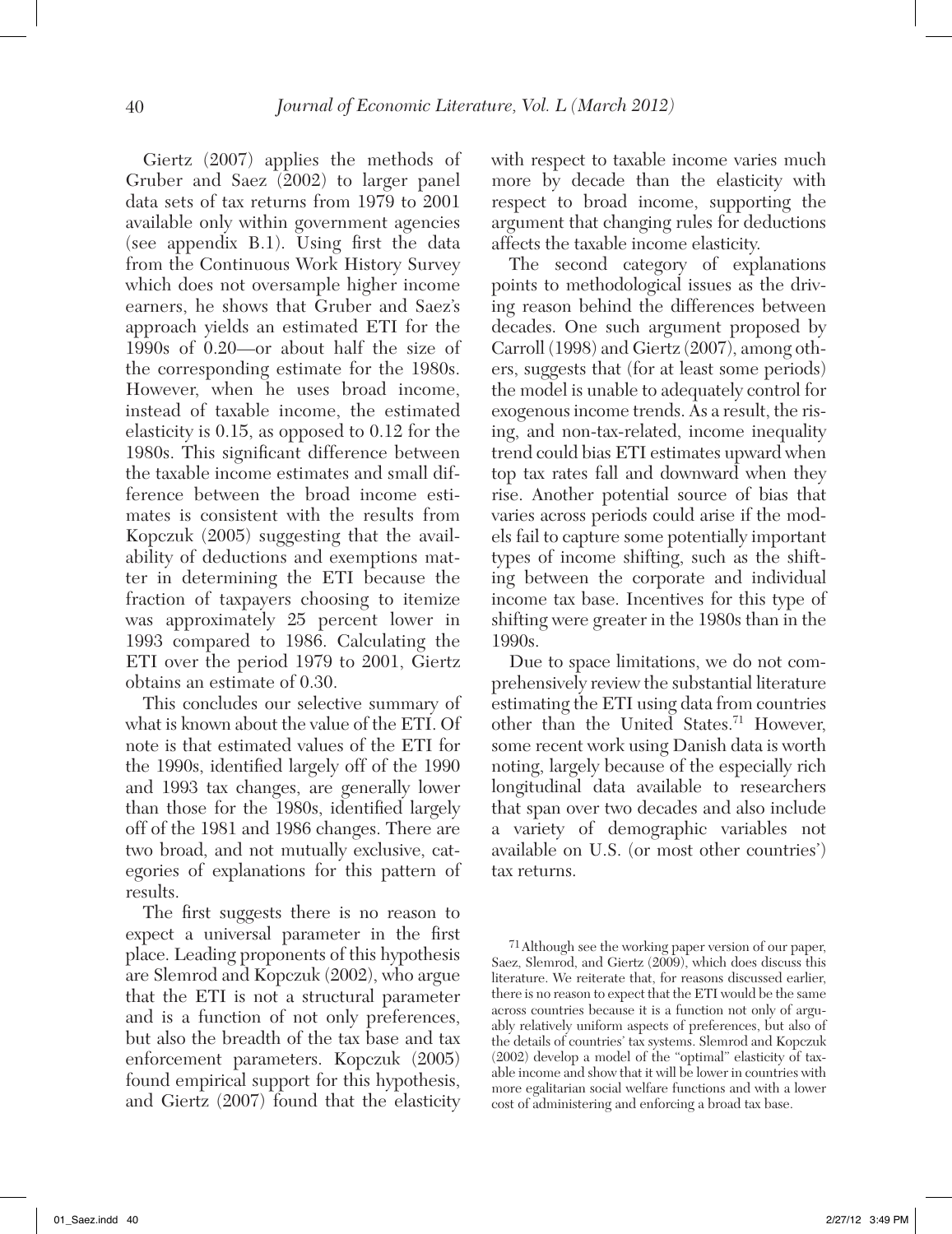Kleven and Schultz (2011) use panel tax return data since 1980 to analyze behavioral responses to various income tax reforms over the period 1984 to 2005 in Denmark using a method similar to Gruber and Saez (2002). Their study has three key advantages relative to U.S.-based studies. First, they can use the full universe of Danish tax filers over a long period, generating a very large longitudinal dataset that also contains detailed socioeconomic information. Second, the Danish income distribution has been very stable over this period compared to the U.S. distribution, making tax effects easier to identify. Third, the Danish tax reforms spanning 1984–2005 generated substantial variation in tax rates that is not systematically correlated with income, as different reforms affected different brackets and consisted of both rate increases and decreases for a given bracket. Furthermore, many changes apply only to specific income components as the Danish tax system imposes different rates on different income components. As a result, they can control for a rich set of base-year incomes. They find that (1) population-wide elasticities are modest compared to most existing studies, (2) elasticities for capital income are larger than for labor income, (3) elasticities for negative income (deductions, negative capital income) are larger than for positive income, (4) elasticities for the selfemployed are larger than for employees, (5) elasticities are monotonically increasing in income level and are two to three times larger in the top quintile of the distribution than in the bottom quintile of the distribution, and (6) income effects are very small.

Chetty et al. (2011) also use population tax files from Denmark and estimate the ETI using bunching evidence around kink points where marginal tax rates jump, building upon the method developed in Saez (2010) in the U.S. case. They develop a new method of estimating the long-run elasticity in an environment where adjustment costs attenuate

short-run behavioral responses by comparing the short-run effects of small versus large tax changes. Consistent with the existence of large adjustment costs, the amount of bunching they obtain is a highly convex function of the size of the change in the net-of-tax rate at the kink. In other words, the implied elasticity is larger from large changes in marginal tax rates than for small changes in marginal tax rates. The degree of bunching varies across demographic groups and occupations in a manner that appears to be correlated with the flexibility of labor supply and is much more pronounced for secondary earners and especially the self-employed. Their results suggest that adjustment frictions create heterogeneity in the size of the elasticity response in the short-run and that such effects need to be taken into account to obtain the long-run elasticity that is of most interest for policy making.

#### 5. *Conclusions and Future Work*

## 5.1 *What We Have Learned*

Under certain assumptions, which in the end we find unconvincing, *all* behavioral responses to income tax rate changes are symptoms of inefficiency, and all such responses are captured by the elasticity of taxable income. This insight, raised in Feldstein (1995, 1999), is central to tax policy analysis. Because of its centrality to the evaluation of tax structure and because of the growing availability of longitudinal tax return data, much effort has been devoted to identifying its magnitude.

Attracting even more attention was the fact that the early empirical literature, focusing on the U.S. tax cuts of 1981 and particularly 1986, produced elasticity estimates large enough to suggest that, not only was the marginal efficiency cost of tax rates high, but that the United States might be on the wrong side of the Laffer curve. Subsequent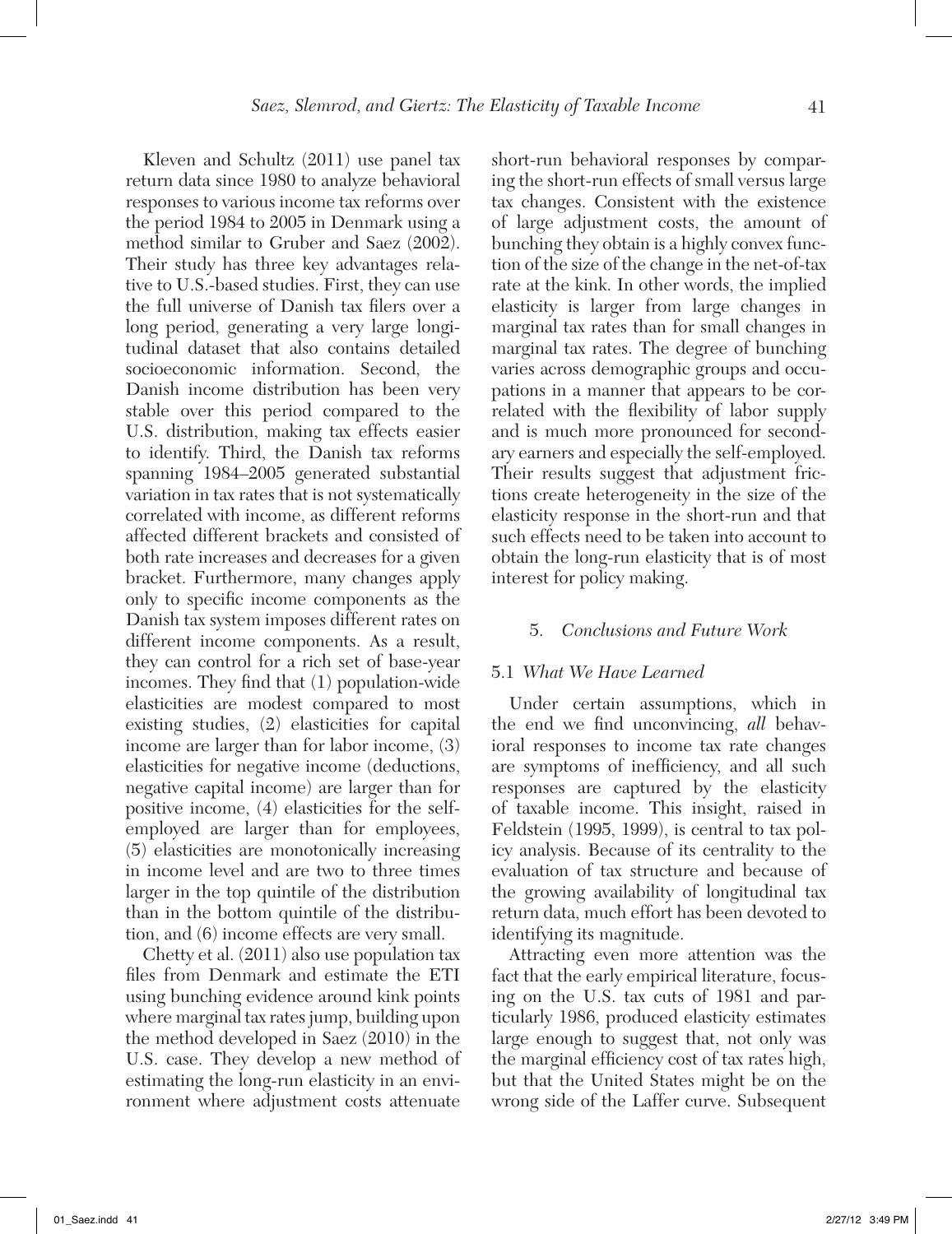research generated considerably lower estimates, in part because of better data and improved methodology, but also because the variety of tax rate changes after 1986 facilitated separating out the impact of tax rate changes from non-tax-related changes in the inequality of pretax income. While there are no truly convincing estimates of the long-run elasticity, the best available estimates range from 0.12 to 0.40. Proceeding mechanically, at the approximate midpoint of this rate—an ETI of 0.25—the marginal excess burden per dollar of federal income tax revenue raised is \$ 0.195 for an across-the-board proportional tax increase, and \$ 0.339 for a tax increase focused on the top 1 percent of income earners.72

Even at the top of this range the U.S. marginal top rate is far from the top of the Laffer curve. However, the elasticity of taxable income is higher than one would calculate if the sole behavioral response were labor supply. There is also much evidence to suggest that the ETI is higher for highincome individuals who have more access to avoidance opportunities, especially deductible expenses.

The main attraction of the ETI concept that it is a sufficient statistic for welfare analysis and therefore one need not inquire into the anatomy of behavioral response—has proven to be overstated for two important reasons.

First, the welfare relevance of the elasticity depends on the extent of fiscal externalities—whether taxable income is shifted to or from another tax base, or to and from the same tax base at a different time. Moreover, if classical externalities apply to oftendeductible items such as charitable contributions, the ETI must be adjusted for welfare purposes. Examining which components of taxable income respond to tax rates (the "anatomy" of response) can help clarify the extent of these externalities. This brings us back to the pre-ETI attention to each of the many margins of behavioral response to tax rate changes.

Second, while there is compelling U.S. evidence of strong behavioral responses to taxation at the upper end of the distribution around the main tax reform episodes since 1980, in all cases those responses fall in the first two tiers of the Slemrod (1990, 1995) hierarchy—timing and avoidance. In contrast, there is no compelling evidence to date of *real* economic responses to tax rates (the bottom tier in Slemrod's hierarchy) at the top of the income distribution. In the narrow perspective where the tax system is given (and abstracting from fiscal and classical externalities), the type of behavioral response is irrelevant. However, in the broader perspective where changes in the tax system such as broadening the tax base, eliminating avoidance opportunities, or strengthening enforcement are possible options, the type of behavioral response becomes crucial. While such policy options may have little impact on *real* responses to tax rates (such as labor supply or saving behavior), they can have a major impact on responses to tax rates along the avoidance or evasion channels. In other words, if behavioral responses to taxation are large in the current tax system, the best policy response would not be to lower tax rates, but instead to broaden the tax base and eliminate avoidance opportunities to lower the size of behavioral responses. Those findings also highlight the importance of the fact that the ETI is not an immutable parameter, but can be influenced by government policies. For

<sup>72</sup>These calculations are based on 2005 tax return data; details are available from the authors. Note that the ETI for top earners could conceivably be higher than 0.25, especially if the top tax rate is increased while keeping the tax rate on realized capital gains constant hence fueling tax avoidance opportunities. With an elasticity of 0.5 for the top 1 percent income earners, the marginal excess burden per dollar of revenue doubles to \$ 0.678 for a tax increase on top percentile income earners.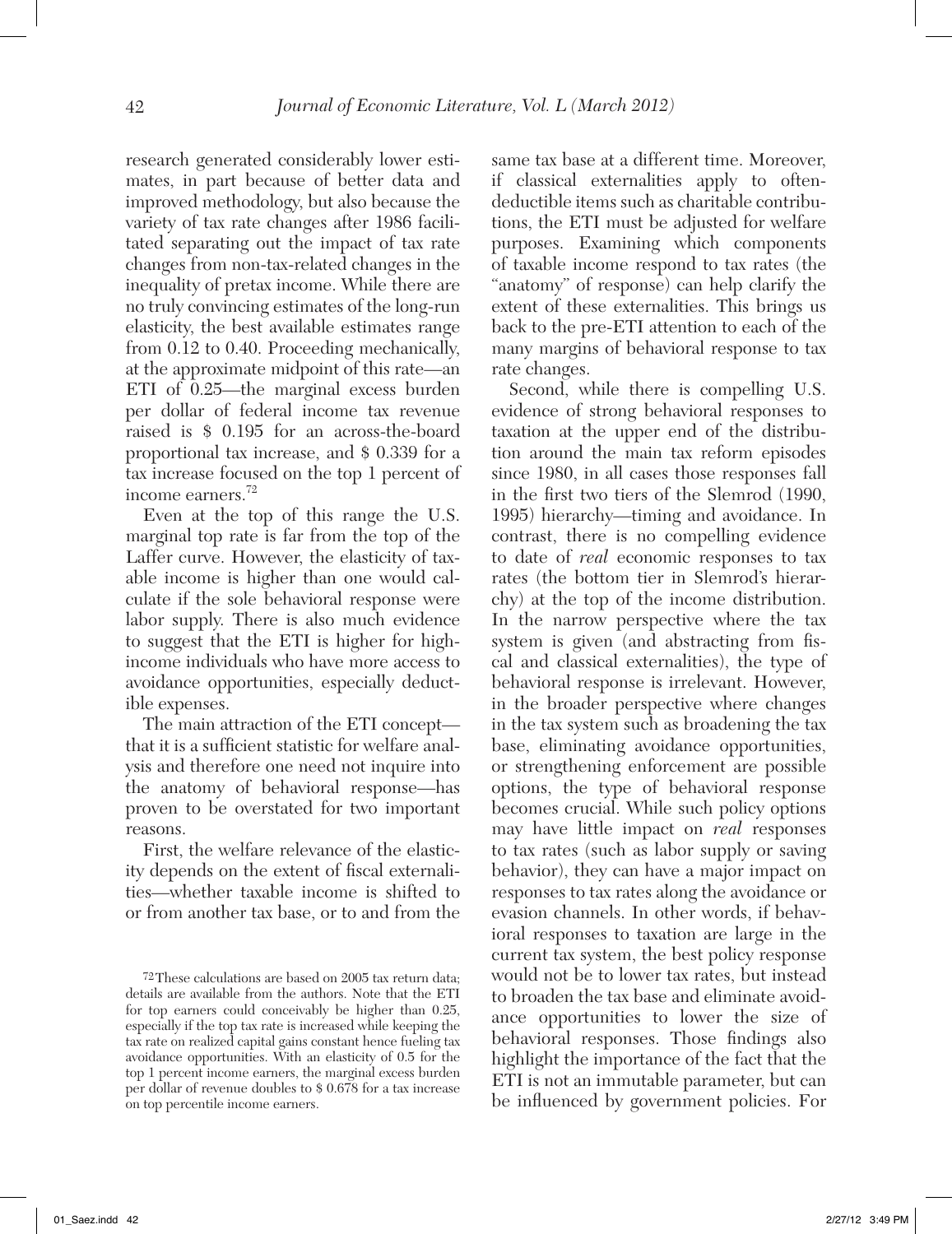this reason, it is likely to vary across countries and within countries over time when non-rate aspects of tax systems change.

The empirical methods are most convincing in estimating the short-term response to tax rate changes, and in that case one must be careful to distinguish the response to anticipated versus unanticipated changes. Estimates of the elasticity of taxable income in the long run (i.e., exceeding a few years) are plagued by extremely difficult issues of identification, so difficult that we believe that there are no convincing estimates of the longrun elasticity of reported taxable income to changes in the marginal tax rate.73 Analysis of panel data does not seem likely to resolve the identification issues raised by trends in income inequality and mean reversion at the top and bottom ends of the income distribution. Repeated cross-section analysis based on longer time series is very useful to analyze changes in the share of income accruing to various income groups and to assess whether those changes are systematically related to changes in marginal tax rates. However, evidence from a single country is in general not enough to conclusively estimate behavioral elasticities because many factors besides tax rate shape the income distribution. Timeseries share analysis, coupled with compositional analysis, can be useful to detect large short-term changes due to behavioral responses.

# 5.2 *What We Need to Learn*

First, future research that attempts to quantify the welfare cost of higher tax rates should attempt to measure the components of behavioral responses as well as their sum. It needs to be more attentive to the extent to which the behavioral response reflects shifting to other bases and the extent to which the behavioral response comes from margins with substantial externalities.

Second, empirical analyses should look more systematically at non-U.S. experience to potentially validate the conclusions based on U.S. experience and to sharpen our understanding of how the environment, writ large, affects the ETI. As discussed above, this line of research is already under way and indeed the most promising and innovative recent studies on the ETI have been based on non-U.S. data. Part of the reason is that several OECD countries, especially in Scandinavia, are now making individuallevel tax data, often linked with demographic information, much more widely available for research purposes than is the United States. This trend is likely to continue unless the United States broadens access to population tax return data.

Third, researchers should be seeking better sources of identification; for example, parallel income tax systems that differentially affect taxpayers over a long period of time. Conceivably, field experiments could be designed where individuals are randomly assigned to different tax schedules in the spirit of the older negative income tax experiments in the United States.<sup>74</sup>

Fourth, researchers should be sensitive to the possibility that nonstandard aspects of tax systems and the behavioral response to them—such as salience, information, popular support, and asymmetric response to increases versus decreases—might affect the size of behavioral response. The recent approach of Chetty (2009a) is particularly promising. His meta-analysis, which includes most ETI studies, shows that discrepancies across estimates could be explained by imperfect optimization and frictions such as adjustment costs. In that context, large and salient changes in tax rates provide much

<sup>73</sup> Many of these problems are not unique to identifying the long-run ETI, but apply to the estimation of all behavioral responses.

<sup>74</sup>See Munnell (1987).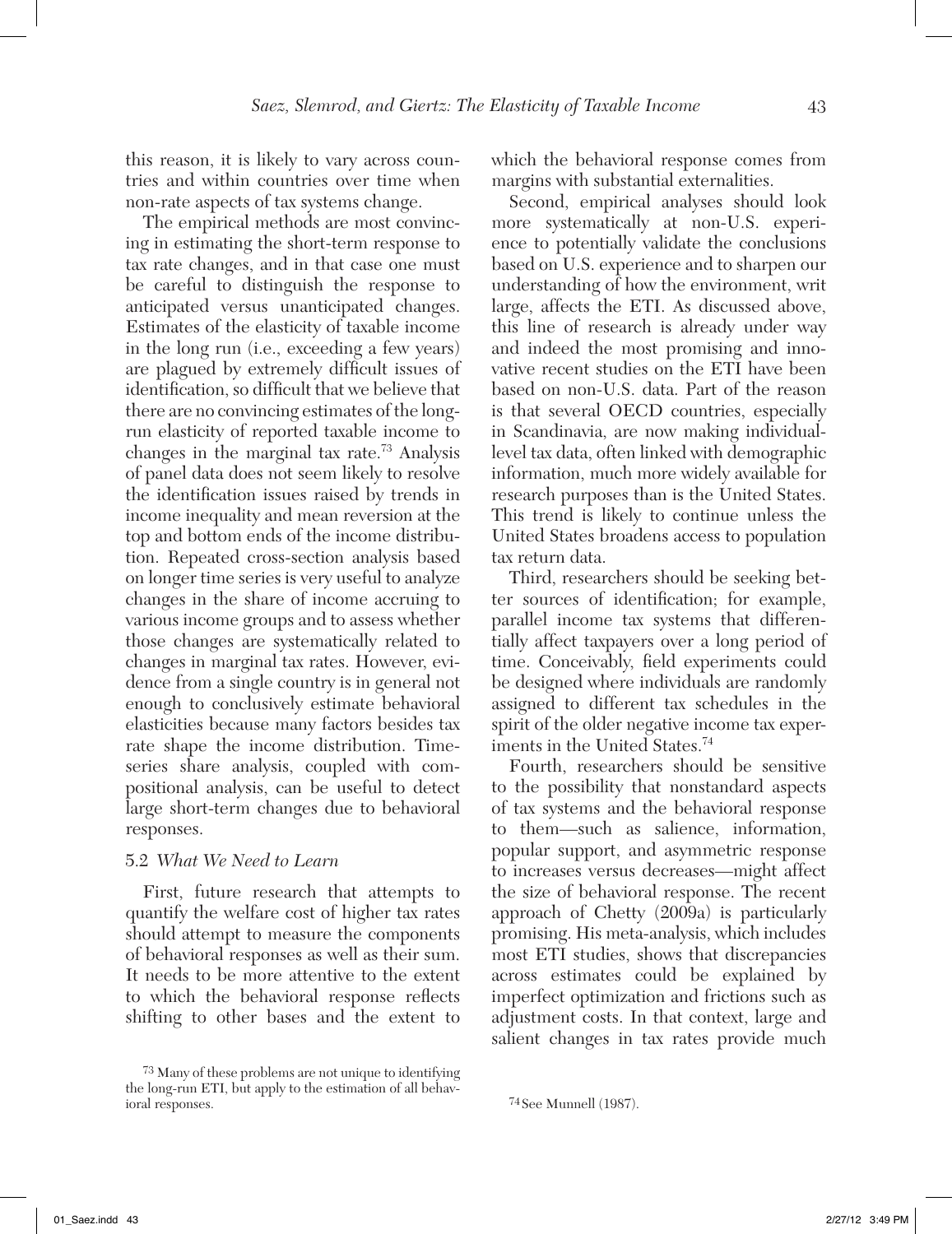more informative estimates of the long-run ETI than small or non-salient changes.

Finally and related, the ETI literature could be fruitfully connected to the macroeconomic literature along two dimensions. First, a number of recent macroeconomic studies have estimated the effects of taxes on labor supply using cross-country analysis. Instead of considering only aggregate labor supply, it could be possible to carry out an analysis by income groups to sharpen the identification and capture a broader set of behavioral responses. Second, as we have pointed out, tax rates can have long-term effects on reported capital incomes through saving and wealth accumulation channels. Estimating such effects would naturally require the development of a dynamic framework as in the macroeconomic savings literature.

# *Appendix*

# *A. Recent Legislated Tax Changes in the United States*

In this appendix section, we briefly outline the major changes in the U.S. individual income tax since the mid 1950s. Table A1 reports the top statutory marginal federal income tax rates on (1) ordinary individual income, (2) earned income, (3) long-term realized capital gains, as well as the corporate tax rate since 1952. The table also describes briefly the most important additional provisions affecting high-income tax rates.

Although Congress regularly amends the tax code, only occasionally does it make major reforms. The 1954 Internal Revenue Code represented an important and fundamental reform to the U.S. tax system. The 1954 Code created twenty-four tax brackets with marginal tax rates increasing with income from 20 to 91 percent, but with a maximum tax rate of 25 percent applied to capital gains; the top corporate tax rate was

52 percent. (While the 1954 act represented a fundamental change to the U.S. tax system, it did not alter MTRs on top incomes.) The 1954 Code was amended many times, but remained in place until 1986. The 1960s saw a couple of important tax changes. One was the Revenue Act of 1964, inspired by President John Kennedy, but enacted under President Lyndon Johnson. This act reduced individual and corporate tax rates, notably lowering the top marginal income tax rate from 91 percent to 70 percent. The Tax Reform Act of 1969 introduced a new rate schedule. While the top individual income tax rate remained at 70 percent, the top rate on earned income was lowered (over the next few years) to 50 percent.<sup>75</sup> The 1970s saw federal tax revenues (and effective marginal tax rates) increase as a result of "bracket creep" brought on by the combination of unusually high inflation and tax brackets not indexed for inflation. In response to this, a series of tax acts were passed, most of which lowered tax revenues by increasing allowable tax deductions and credits.

Congress has changed federal marginal tax rates several times since 1980. The Economic Recovery Tax Act of 1981 reduced the top rate from 70 percent to 50 percent, and lowered all other tax rates in three annual steps by a total of about 23 percent (not 23 percentage points). The Tax Reform Act of 1986 represented the most comprehensive tax reform since 1954. It dropped the top marginal tax rate to 28 percent in two steps from 1986 to 1988, and made smaller cuts across the income distribution. The Tax Reform Act of 1986 also eliminated the exclusion of 60 percent of long-term capital gains, lowered the corporate tax rate from 46 percent to 34 percent, and contained scores of other

<sup>75</sup> The 1969 act also extended a 5 percent income tax surcharge. Additionally, it established both the individual and corporate Alternative Minimum Tax.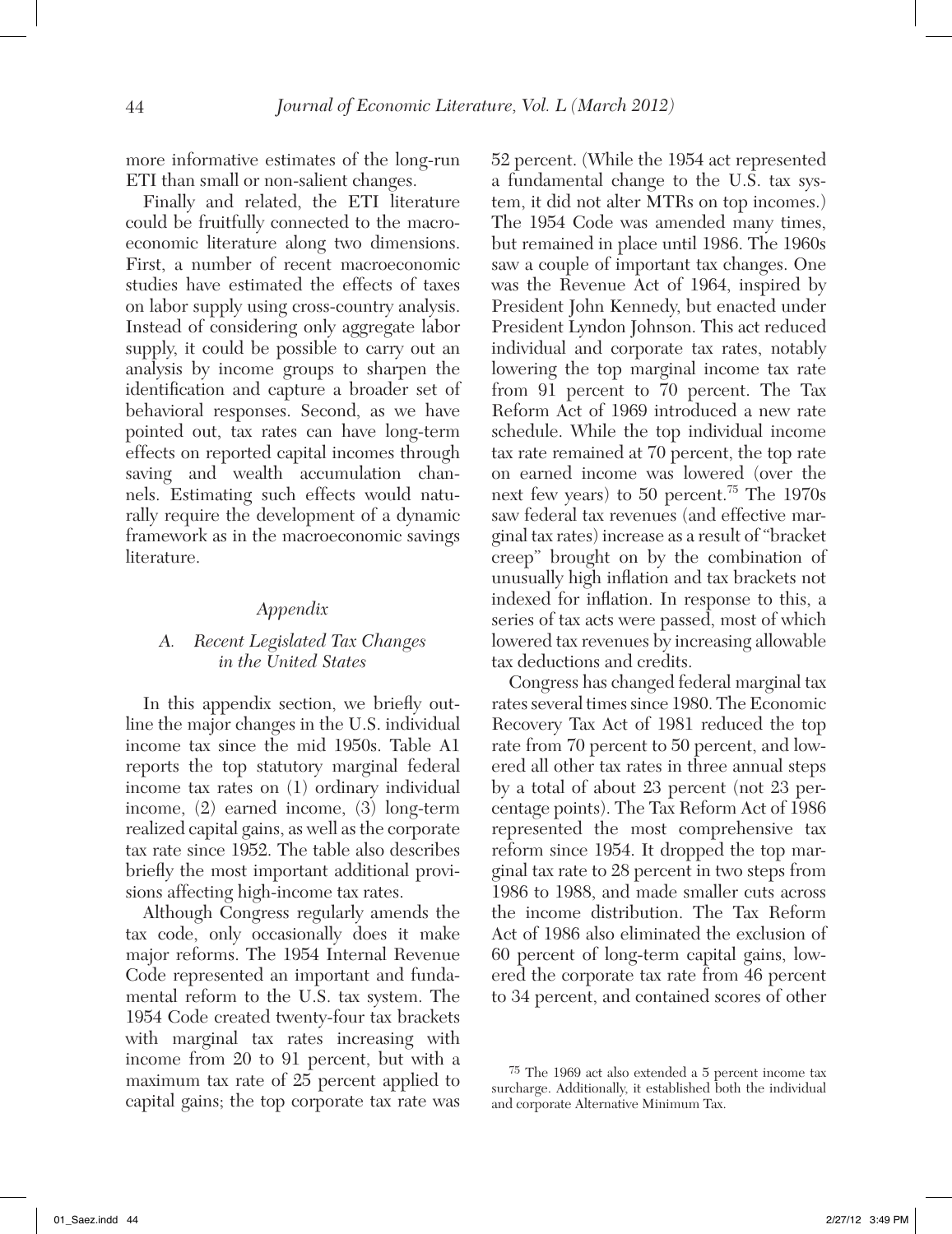| TADLE AT<br>TOP FEDERAL MARGINAL TAX RATES |                 |                   |               |                  |
|--------------------------------------------|-----------------|-------------------|---------------|------------------|
|                                            | Ordinary income | Earned income     | Capital gains | Corporate income |
| Year                                       | (1)             | $\left( 2\right)$ | (3)           | (4)              |
| 1952-1963                                  | 91.0            | 91.0              | 25.0          | 52               |
| 1964                                       | 77.0            | 77.0              | 25.0          | 50               |
| 1965-1967                                  | 70.0            | 70.0              | 25.0          | 48               |
| 1968                                       | 75.3            | 75.3              | 26.9          | 53               |
| 1969                                       | 77.0            | 77.0              | 27.9          | 53               |
| 1970                                       | 71.8            | 71.8              | 32.3          | 49               |
| 1971                                       | 70.0            | 60.0              | 34.3          | 48               |
| 1972-1975                                  | 70.0            | 50.0              | 36.5          | 48               |
| 1976-1978                                  | 70.0            | 50.0              | 39.9          | $48\,$           |
| 1979-1980                                  | 70.0            | 50.0              | 28.0          | 46               |
| 1981                                       | 68.8            | 50.0              | 23.7          | 46               |
| 1982-1986                                  | 50.0            | 50.0              | 20.0          | 46               |
| 1987                                       | 38.5            | 38.5              | 28.0          | 40               |
| 1988-1990                                  | 28.0            | 28.0              | 28.0          | 34               |
| 1991-1992                                  | 31.0            | 31.0              | 28.0          | 34               |
| 1993                                       | 39.6            | 39.6              | 28.0          | 35               |
| 1994-1996                                  | 39.6            | 42.5              | 28.0          | 35               |
| 1997-2000                                  | 39.6            | 42.5              | 20.0          | 35               |
| 2001                                       | 39.1            | 42.0              | 20.0          | 35               |
| 2002                                       | 38.6            | 41.5              | 20.0          | 35               |
| 2003-2009                                  | 35.0            | 37.9              | 15.0          | $35\,$           |

| TABLE A1                       |  |
|--------------------------------|--|
| FOP FEDERAL MARGINAL TAX RATE: |  |

*Notes*: MTRs apply to top incomes. In some instances, lower income taxpayers may face higher MTRs because of income caps on payroll taxes or the so-called 33 percent "bubble" bracket following TRA 86. From 1952 to 1962, a 87 percent maximum average tax rate provision made the top marginal tax rate 87 percent instead of 91 percent for many very top income earners. From 1968 to 1970, rates include surtaxes. For earned income, MTRs include the Health Insurance portion of the payroll tax beginning with year 1994. Rates exclude the effect of phaseouts, which effectively raise top MTRs for many high-income filers. MTRs on realized "long-term" capital gains are adjusted to reflect that, for some years, a fraction of realized gains were excluded from taxation. Since 2003, dividends are also tax favored with a maximum tax rate of 15 percent.

provisions several of which reduced deductions and tax sheltering opportunities.

The tax changes of the Omnibus Budget Reconciliation Acts of 1990 and 1993 were smaller and more focused on high-income filers than those of the 1980s. The 1990 tax change increased the top tax rate from 28 to 31 percent. The 1993 tax change further increased the top rate from 31 to 36 percent and applied this rate to individuals with lower incomes. It also created a new top marginal tax rate of 39.6 percent by legislating a 10 percent surtax. Top tax rates on earned income increased by roughly another 2.9 percentage points because the cap on income subject to the Medicare portion of the payroll tax was lifted. Unlike the Tax Reform Act of 1986, the 1990 and 1993 tax changes incorporated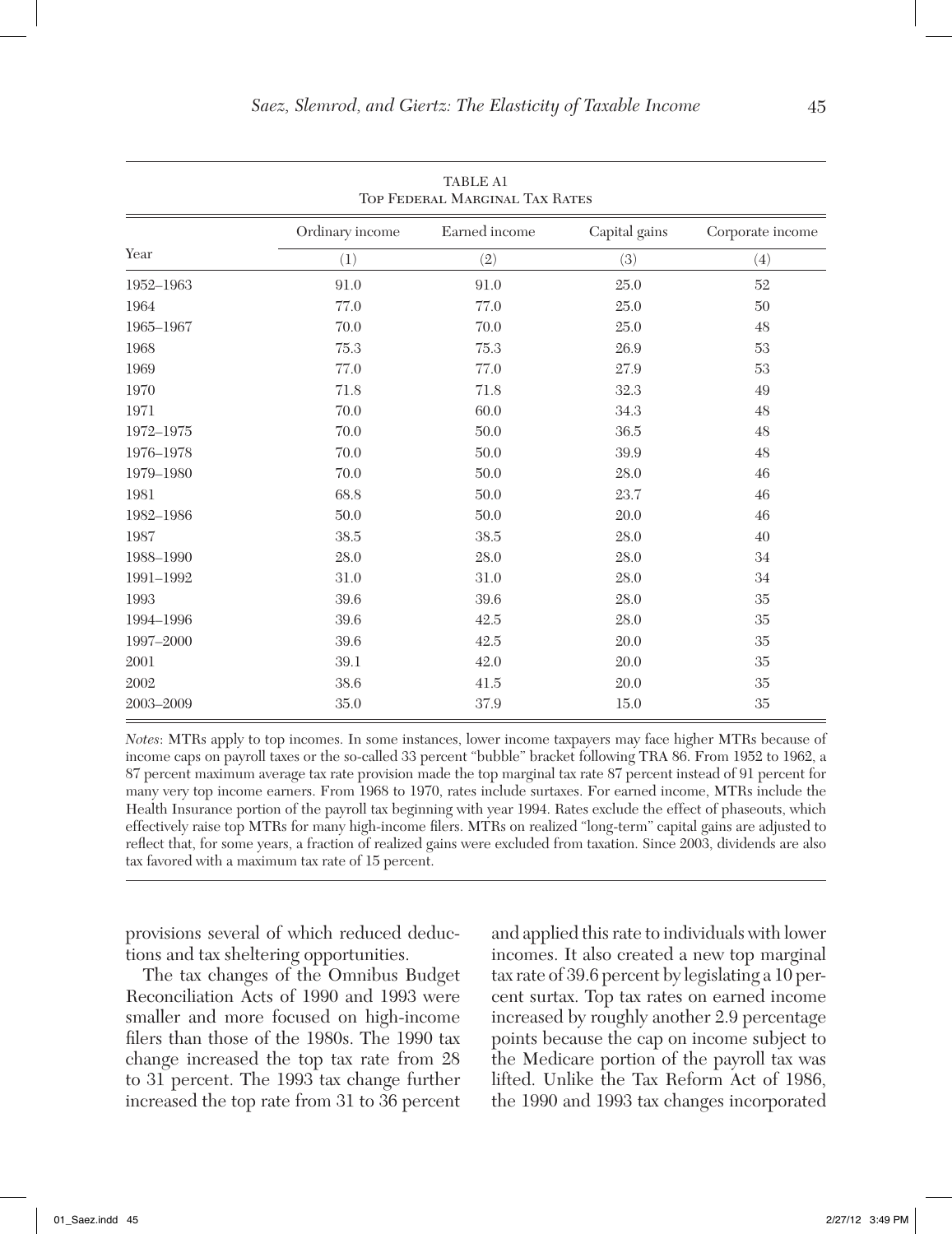only very few additional changes to the tax code. Also in the 1990s, the Taxpayer Relief Act of 1997 substantially lowered capital gains tax rates, among other things. This act did not change tax rates on earned income other than capital gains.

Tax rates have also changed since 2000. In 2001, the Economic Growth Tax Relief and Reconciliation Act lowered marginal tax rates, reduced the number of tax brackets and expanded allowable credits and deductions. Different aspects of the 2001 tax change were scheduled to phase in over a number of years, with the act expiring completely in 2011. In 2003, the Jobs Growth Tax Relief and Reconciliation Act accelerated all of the marginal rate cuts from the 2001 tax change that were not set to fully phase-in until 2006. Additionally, it substantially lowered tax rates on capital gains and dividends down to 15 percent. These changes will also expire in 2011, absent action by Congress.

Before proceeding, note that, as a practical matter, a number of studies in the empirical literature (as well as the empirical exercise in section 3) examine adjusted gross income (AGI) in place of taxable income. Taxable income equals AGI minus the value of personal exemptions and either the standard or itemized deductions. Many data sets do not include enough information to calculate taxable income in a consistent way over many years. This is especially true for data sets spanning many decades, over which the definition of taxable income changes substantially. Creating a constant-law income measure (see the previous section) often requires information that is not reported, and therefore not available to researchers, in many years. Many taxable income responses are also captured in AGI; however, changes in itemized deductions are not observed. Also, recall from section 2 that the potential for positive externalities associated with some itemized deductions could argue for examining responses to

AGI—even when good measures of taxable income are available.

## *B. Tax Return Data*

As discussed in the paper, the estimation of behavioral responses of reported income to tax changes relies critically on the availability of high-quality individual income tax data. In this appendix section, we discuss briefly data availability in the United States and we describe in more detail the data we used in section 3.4.

# *B.1 U.S. Tax Return Data*

The Statistics of Income (SOI) division at the Internal Revenue Service has created large annual micro-datasets of individual tax returns since 1960. The SOI data are stratified random samples of about 250,000 tax returns and include most of the information reported on the filers' tax returns, plus some additional demographic information. Sampling rates vary by income (and other tax return characteristics). The SOI heavily over samples high-income filers with 100 percent sampling rates at the top of the distribution, a key advantage as top incomes play a critical role in determining overall responses to changes in tax rates.

Sampling into the SOI data is based on (a random transformation of) Social Security numbers of tax filers. These assigned numbers do not change from year to year, and beginning with year 1979, enable researchers to link SOI annual cross sections into a panel dataset. (For more detail on the SOI data and the SOI's sampling strategy, see the discussion below on the data used in section 3.) In particular, a core set of five last four digits of the Social Security numbers are always sampled and hence are a pure longitudinal sample of 0.05 percent of U.S. tax returns. This core longitudinal sample within the SOI data is called the Continuous Work History Sample (CWHS).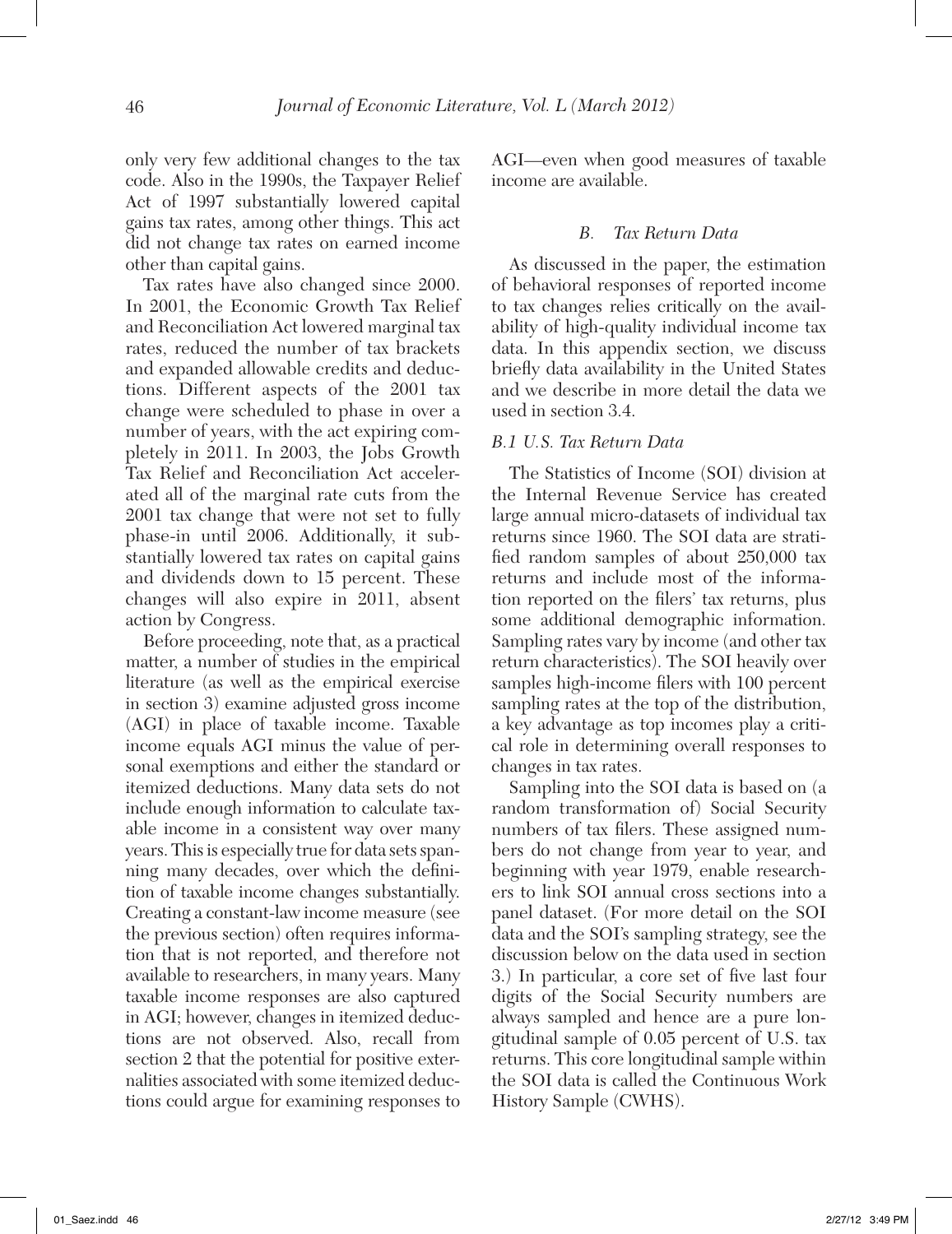In several cases, SOI has supplemented the core SOI cross sections by creating additional panel data drawing from the full population of individual tax returns. One such example is the Treasury's Family Panel, which is a stratified random sample of tax filers followed from 1987 to 1996. The Family Panel begins with 88,000 tax returns in 1987, follows filers and their dependents through 1996 and includes "refreshments" to remain representative of the overall filing population. Treasury's 1999 Edited Panel, which begins in 1999, is designed similarly to the Family Panel. It currently runs through 2005. Another example is the Sales of Capital Assets Panel, which follows a sample of tax filers reporting sales of capital assets (on Schedule D of IRS Form 1040).

SOI has released to the public the socalled "Public Use File" (PUF) version of the SOI annual cross sections. To protect the identity of taxpayers, those public use files have a lower sampling rate at the very top (1/3 instead of 1) and they also blur some variables for very high incomes by combining several tax returns together. The PUF contain about 100,000 tax returns per year. However, the PUF do not contain longitudinal identifiers and hence cannot be linked into panel data. Another important limitation of the PUF is that they do not report separately income items of each spouse in the case of married joint filers, limiting the ability to measure the important secondary earner response to tax changes.<sup>76</sup>

A public-use version of the CWHS was also made public for years 1979 to 1990. The public version of the panel also included some "blurring" of information to protect the identity of taxpayers. The public-use version of the CWHS goes by various names, including the "University of

Michigan Tax Panel" or "NBER Tax Panel." The absence of publicly available U.S. panel data since 1990 has severely limited the ability of academic researchers to study more recent tax changes. As a result, most of the recent studies have been carried out by researchers within government agencies (in a few cases in collaboration with outside academics).

Due to improvements in information technology, it has now become feasible for SOI to use the complete population files of tax returns, i.e., about 140 million tax returns each year. Those samples can of course be linked longitudinally. The extremely large size of the population files could be used to broaden the scope of tax changes that can be analyzed. Indeed, the United States offers very rich variation at the state level. Most existing data samples are too small to analyze convincingly local changes. The availability of population files for research use could spur new work on responses to tax changes.

## *B.2 Tax Return Data Used in Section 3*

The panel of individual tax returns used in section 3 are from the Statistics of Income (SOI) and spans years 1991 to 1997. Marginal tax rates are imputed using Congressional Budget Office's federal tax model. Income, denoted  $z_{it}$ , is a constant-law measure of AGI (adjusted gross income for individual *i* at time *t*), excluding capital gains and including all Social Security benefits, such that  $z_{it} = reportedAGI - realizedCG + nontax$ *ableSSbenefits* + *deductedmovingexpenses*. Dollar values are adjusted by the IRS's inflation adjustment factors, using 1991 as the base. Marginal tax rates are imputed for only the federal income tax using the Congressional Budget Office's internal tax calculators. The rate imputations exclude changes to the payroll tax (which only applies to earned income) and to changes to state tax rates. While this leaves an incomplete measure of the marginal tax rate, it has the virtue

<sup>76</sup> The SOI files can be merged within SOI to individual wage income information to obtain the breakdown of income by spouse.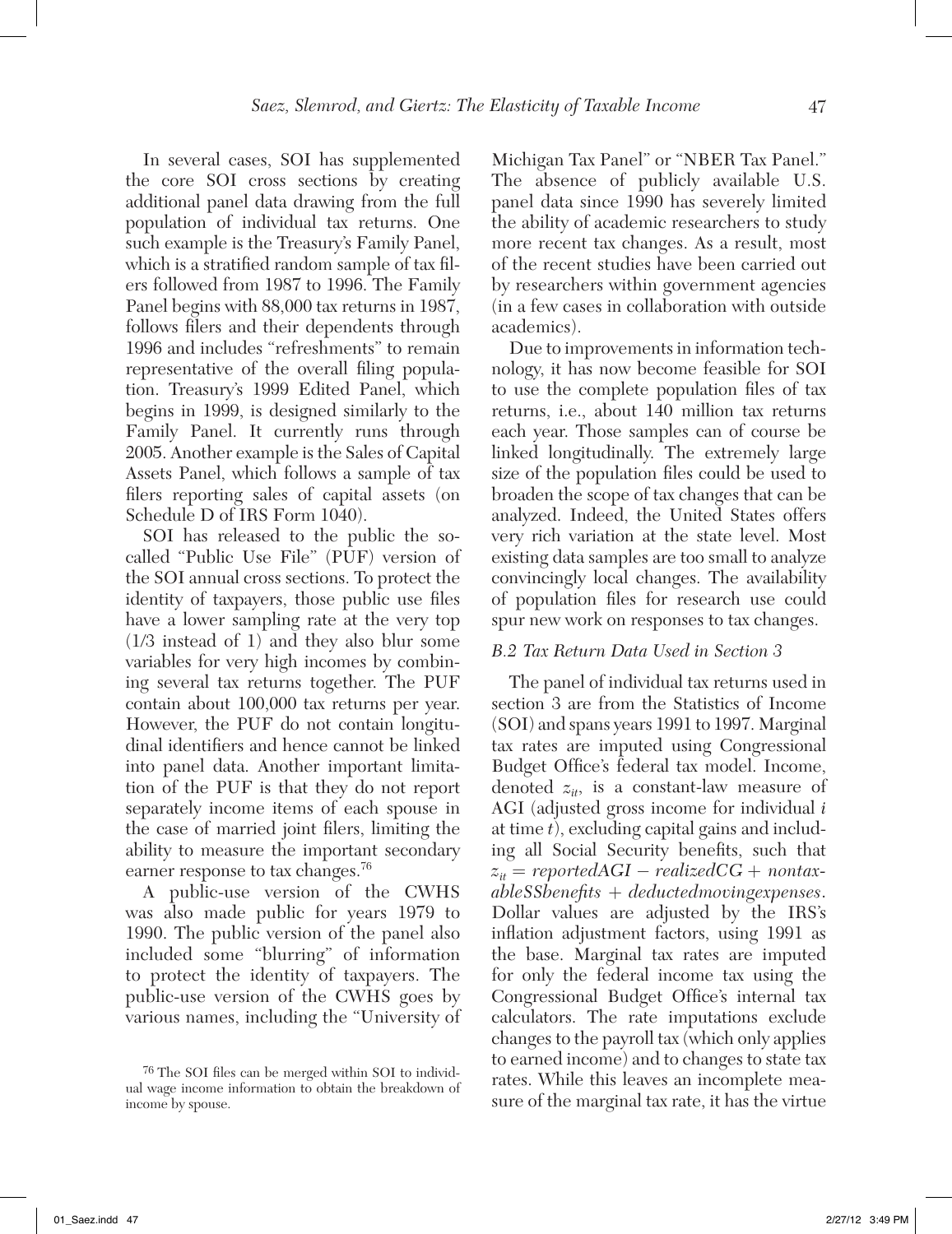of simplicity. Because of the stratification structure of the SOI panel, (paired) observations are weighted by the reciprocal of their probability of appearing in the sample as done by Auten and Carroll (1999) and by subsequent researchers working with the SOI panel.

#### **REFERENCES**

- Alvaredo, Facundo, and Emmanuel Saez. 2009. "Income and Wealth Concentration in Spain from a Historical and Fiscal Perspective." *Journal of the European Economic Association* 7 (5): 1140–67.
- Atkinson, Anthony B., and Andrew Leigh. 2010. "The Distribution of Top Incomes in Five Anglo-Saxon Countries over the Twentieth Century." Institute for the Study of Labor Discussion Paper 4937.
- Atkinson, Anthony B., Thomas Piketty, and Emmanuel Saez. 2011. "Top Incomes in the Long Run of History." *Journal of Economic Literature* 49 (1): 3–71.
- Auerbach, Alan J. 1988. "Capital Gains Taxation in the United States: Realizations, Revenue, and Rhetoric." *Brookings Papers on Economic Activity* 2: 595–631.
- Auerbach, Alan J., and Joel Slemrod. 1997. "The Economic Effects of the Tax Reform Act of 1986." *Journal of Economic Literature* 35 (2): 589–632.
- Auten, Gerald E., and Robert Carroll. 1999. "The Effect of Income Taxes on Household Income." *Review of Economics and Statistics* 81 (4): 681–93.
- Auten, Gerald E., Holger Sieg, and Charles T. Clotfelter. 2002. "Charitable Giving, Income, and Taxes: An Analysis of Panel Data." *American Economic Review* 92 (1): 371–82.
- Bakija, Jon M., and Bradley T. Heim. 2008. "How Does Charitable Giving Respond to Incentives and Income? Dynamic Panel Estimates Accounting for Predictable Changes in Taxation." National Bureau of Economic Research Working Paper 14237.
- Bebchuk, Lucian, and Jesse Fried. 2004. *Pay without Performance: The Unfulfilled Promise of Executive Compensation*. Cambridge and London: Harvard University Press.
- Blomquist, Sören, and Håkan Selin. 2009. "Hourly Wage Rate and Taxable Labor Income Responsiveness to Changes in Marginal Tax Rates." Uppsala University Department of Economics Working Paper 2009-1.
- Blundell, Richard, and Thomas E. MaCurdy. 1999. "Labor Supply: A Review of Alternative Approaches." In *Handbook of Labor Economics, Volume 3A*, edited by Orley Ashenfelter and David Card, 1559–1695. Amsterdam; New York and Oxford: Elsevier Science, North-Holland.
- Brewer, Mike, Emmanuel Saez, and Andrew Shephard. 2010. "Means-Testing and Tax Rates on Earnings." In *Dimensions of Tax Design: The Mirrlees Review*, edited by Sir James Mirrlees, 90–173. London:

Institute for Fiscal Studies; Oxford and New York: Oxford University Press.

- Burman, Leonard E., Kimberly A. Clausing, and John F. O'Hare. 1994. "Tax Reform and Realizations of Capital Gains in 1986." *National Tax Journal* 47 (1): 1–18.
- Burman, Leonard E., and William C. Randolph. 1994. "Measuring Permanent Responses to Capital-Gains Tax Changes in Panel Data." *American Economic Review* 84 (4): 794–809.
- Carroll, Robert. 1998. "Do Taxpayers Really Respond to Changes in Tax Rates? Evidence from the 1993 Tax Act." U.S. Department of the Treasury Office of Tax Analysis Working Paper 79.
- Carroll, Robert, and David Joulfaian. 1997. "Taxes and Corporate Choice of Organizational Form." U.S. Department of the Treasury Office of Tax Analysis Working Paper 73.
- Chetty, Raj. 2009a. "Bounds on Elasticities with Optimization Frictions: A Synthesis of Micro and Macro Evidence on Labor Supply." National Bureau of Economic Research Working Paper 15616.
- Chetty, Raj. 2009b. "Is the Taxable Income Elasticity Sufficient to Calculate Deadweight Loss? The Implications of Evasion and Avoidance." *American Economic Journal: Economic Policy* 1 (2): 31–52.
- Chetty, Raj. 2009c. "Sufficient Statistics for Welfare Analysis: A Bridge between Structural and Reduced-Form Methods." *Annual Review of Economics* 1 (1): 451–87.
- Chetty, Raj, John Friedman, Tore Olsen, and Luigi Pistaferri. 2011. "Adjustment Costs, Firm Responses, and Micro vs. Macro Labor Supply Elasticities: Evidence from Danish Tax Records." *Quarterly Journal of Economics* 126 (2): 749–804.
- Chetty, Raj, and Emmanuel Saez. 2005. "Dividend Taxes and Corporate Behavior: Evidence from the 2003 Dividend Tax Cut." *Quarterly Journal of Economics* 120 (3): 791–833.
- Chetty, Raj, and Emmanuel Saez. 2009. "Teaching the Tax Code: Earnings Responses to an Experiment with EITC Recipients." National Bureau of Economic Research Working Paper 14836.
- Chetty, Raj, and Emmanuel Saez. 2010. "Dividend and Corporate Taxation in an Agency Model of the Firm." A*merican Economic Journal: Economic Policy* 2 (3): 1–31.
- Diamond, Peter A., and James A. Mirrlees. 1971. "Optimal Taxation and Public Production I: Production Efficiency." *American Economic Review* 61 (1): 8–27.
- Fack, Gabrielle, and Camille Landais. 2010. "Charitable Giving and Tax Policy in the Presence of Tax Cheating: Theory and Evidence from the U.S. and France." Unpublished.
- Feenberg, Daniel R., and James M. Poterba. 1993. "Income Inequality and the Incomes of Very High-Income Taxpayers: Evidence from Tax Returns." In *Tax Policy and the Economy, Volume 7*, edited by James M. Poterba, 145–77. Cambridge and London: MIT Press.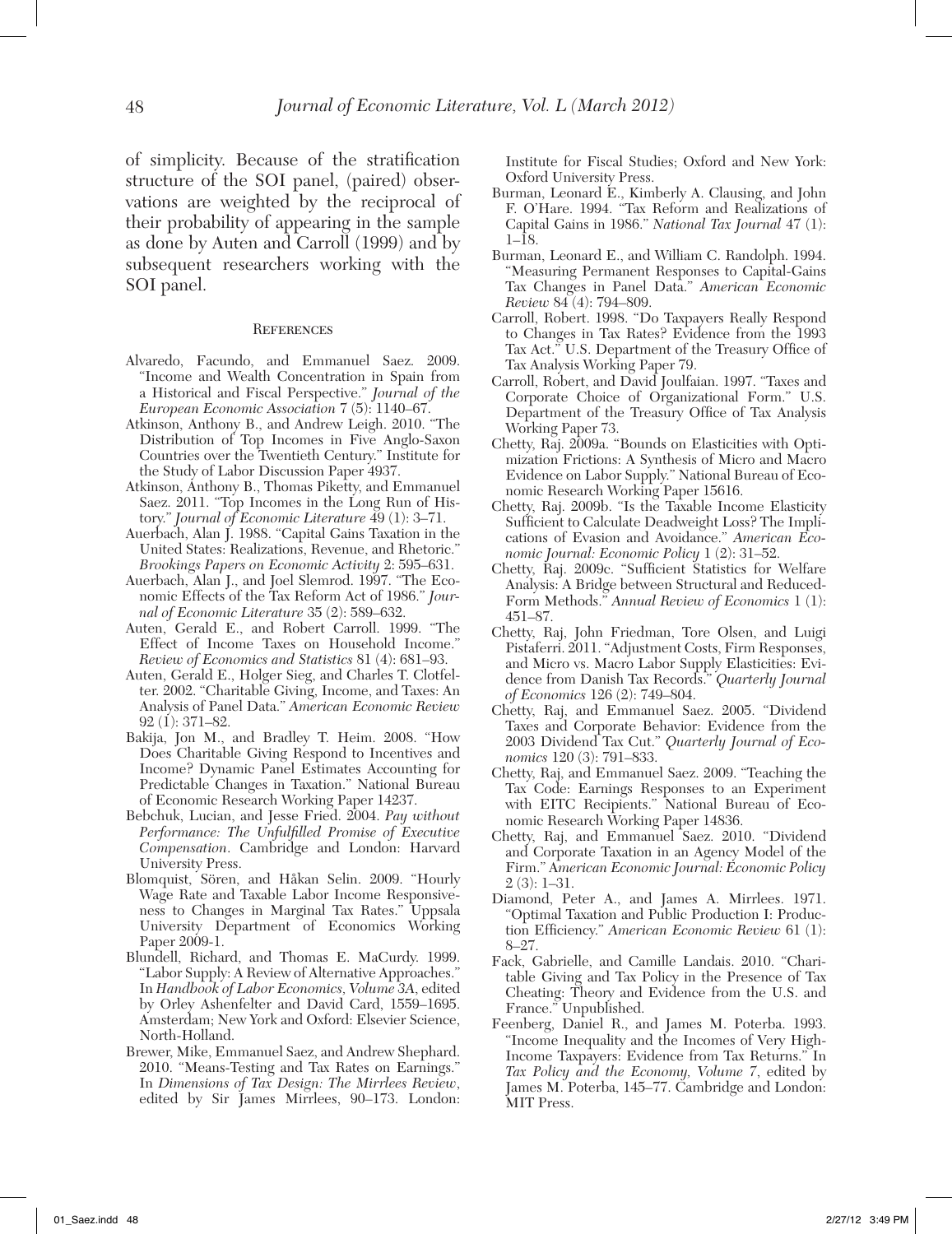- Feldman, Naomi E., and Peter Katuscak. 2009. "Effects of Predictable Tax Liability Variation on Household Labor Income." http://papers.ssrn.com/sol3/papers. cfm?abstract\_id=1130300.
- Feldstein, Martin. 1995. "The Effect of Marginal Tax Rates on Taxable Income: A Panel Study of the 1986 Tax Reform Act." *Journal of Political Economy* 103 (3): 551–72.
- Feldstein, Martin. 1999. "Tax Avoidance and the Deadweight Loss of the Income Tax." *Review of Economics and Statistics* 81 (4): 674–80.
- Fullerton, Don. 1996. "High Income Families and the Tax Changes of the 1980s: The Anatomy of Behavioral Response: Comment." In *Empirical Foundations of Household Taxation*, edited by Martin Feldstein and James M. Poterba, 189–92. Chicago and London: University of Chicago Press.
- Giertz, Seth H. 2004. "Recent Literature on Taxable-Income Elasticities." U.S. Congressional Budget Office Technical Paper 2004-16.
- Giertz, Seth H. 2007. "The Elasticity of Taxable Income over the 1980s and 1990s." *National Tax Journal* 60 (4): 743–68.
- Giertz, Seth H. 2008. "Panel Data Techniques and the Elasticity of Taxable Income." U.S. Congressional Budget Office Working Paper 2008-11.
- Giertz, Seth H. 2009. "The Elasticity of Taxable Income: Influences on Economic Efficiency and Tax Revenues, and Implications for Tax Policy." In *Tax Policy Lessons from the 2000s*, edited by Alan D. Viard, 101–36. Washington, D.C.: AEI Press.
- Giertz, Seth H. 2010. "The Elasticity of Taxable Income during the 1990s: New Estimates and Sensitivity Analyses." *Southern Economic Journal* 77 (2): 406–33.
- Glaeser, Edward L., and Jesse M. Shapiro. 2003. "The Benefits of the Home Mortgage Interest Deduction." In *Tax Policy and the Economy, Volume 17*, edited by James M. Poterba, 37–82. Cambridge: MIT Press.
- Goolsbee, Austan. 2000a. "It's Not About the Money: Why Natural Experiments Don't Work on the Rich." In *Does Atlas Shrug? The Economic Consequences of Taxing the Rich*, edited by Joel Slemrod, 141–58. New York: Russell Sage Foundation; Cambridge and London: Harvard University Press.
- Goolsbee, Austan. 2000b. "What Happens When You Tax the Rich? Evidence from Executive Compensation." *Journal of Political Economy* 108 (2): 352–78.
- Gordon, Roger H., and Joel Slemrod. 2000. "Are 'Real' Responses to Taxes Simply Income Shifting between Corporate and Personal Tax Bases?" In *Does Atlas Shrug? The Economic Consequences of Taxing the Rich*, edited by Joel Slemrod, 240–80. New York: Russell Sage Foundation; Cambridge and London: Harvard University Press.
- Gruber, Jon, and Emmanuel Saez. 2002. "The Elasticity of Taxable Income: Evidence and Implications." *Journal of Public Economics* 84 (1): 1–32.
- Harberger, Arnold C. 1964. "Taxation, Resource Allocation, and Welfare." In *The Role of Direct and Indirect Taxes in the Federal Reserve System*, edited by John Due, 25–70. Princeton: Princeton University Press.
- Heim, Bradley T. 2007. "The Elasticity of Taxable Income: Evidence from a New Panel of Tax Returns." Unpublished.
- Heim, Bradley T. 2009. "The Effect of Recent Tax Changes on Taxable Income: Evidence from a New Panel of Tax Returns." *Journal of Policy Analysis and Management* 28 (1): 147–63.
- Holmlund, Bertil, and Martin Söderström. 2008. "Estimating Dynamic Income Responses to Tax Reforms: Swedish Evidence." Institute for Labour Market Policy Evaluation Working Paper 2008:28.
- Katz, Lawrence F., and David H. Autor. 1999. "Changes in the Wage Structure and Earnings Inequality." In *Handbook of Labor Economics, Volume 3A*, edited by Orley Ashenfelter and David Card, 1463–1555. Amsterdam; New York and Oxford: Elsevier Science, North-Holland.
- Kleven, Henrik, and Esben Anton Schultz. 2011. "Estimating Taxable Income Responses using Danish Tax Reforms." http://personal.lse.ac.uk/kleven/ Downloads/MyPapers/WorkingPapers/klevenschultz\_jan2012.pdf.
- Kopczuk, Wojciech. 2005. "Tax Bases, Tax Rates and the Elasticity of Reported Income." *Journal of Public Economics* 89 (11–12): 2093–2119.
- Kubik, Jeffrey D. 2004. "The Incidence of Personal Income Taxation: Evidence from the Tax Reform Act of 1986." *Journal of Public Economics* 88 (7–8): 1567–88.
- Lindsey, Lawrence B. 1987. "Individual Taxpayer Response to Tax Cuts: 1824–1984: With Implications for the Revenue Maximizing Tax Rates." *Journal of Public Economics* 33 (2): 173–206.
- Looney, Adam, and Monica Singhal. 2006. "The Effect of Anticipated Tax Changes on Intertemporal Labor Supply and the Realization of Taxable Income." National Bureau of Economic Research Working Paper 12417.
- MaCurdy, Thomas E. 1981. "An Empirical Model of Labor Supply in a Life-Cycle Setting." *Journal of Political Economy* 89 (6): 1059–85.
- Meyer, Bruce D., and Dan T. Rosenbaum. 2001. "Welfare, the Earned Income Tax Credit, and the Labor Supply of Single Mothers." *Quarterly Journal of Economics* 116 (3): 1063–1114.
- Mirrlees, James A. 1971. "An Exploration in the Theory of Optimum Income Taxation." *Review of Economic Studies* 38 (114): 175–208.
- Moffitt, Robert, and Mark O. Wilhelm. 2000. "Taxation and the Labor Supply Decisions of the Affluent." In *Does Atlas Shrug? The Economic Consequences of Taxing the Rich*, edited by Joel Slemrod, 193–234. New York: Russell Sage Foundation; Cambridge and London: Harvard University Press.
- Moriguchi, Chiaki, and Emmanuel Saez. 2008. "The Evolution of Income Concentration in Japan, 1886–2005: Evidence from Income Tax Statistics." *Review of Economics and Statistics* 90 (4): 713–34.
- Munnell, Alicia H., ed. 1987. *Lessons from the Income Maintenance Experiments.* Boston: Federal Reserve